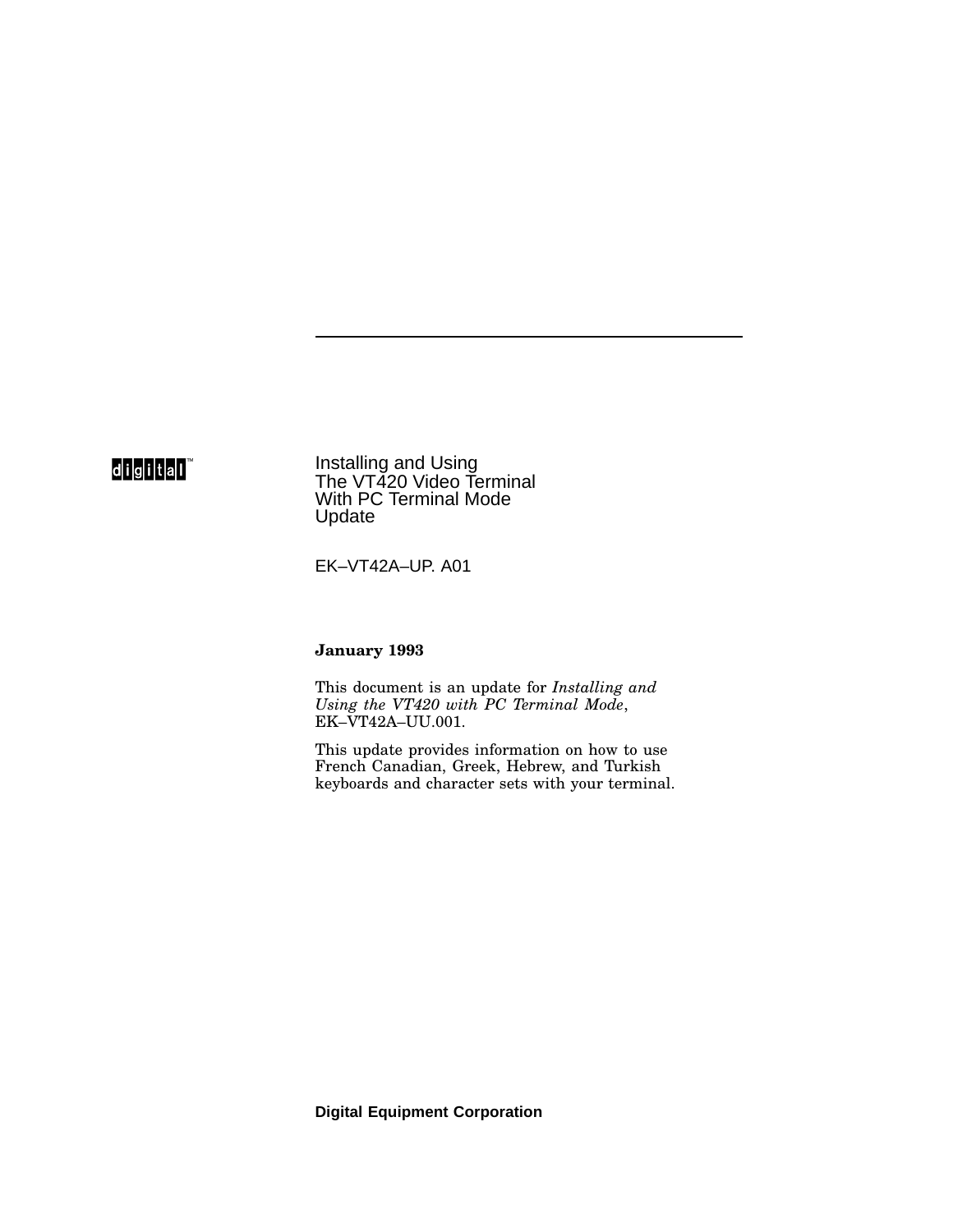First Edition, January 1993

The information in this document is subject to change without notice and should not be construed as a commitment by Digital Equipment Corporation. Digital Equipment Corporation assumes no responsibility for any errors that may appear in this document.

The software described in this document is furnished under a license and may be used or copied only in accordance with the terms of such license.

No responsibility is assumed for the use or reliability of software on equipment that is not supplied by Digital Equipment Corporation or its affiliated companies.

Restricted Rights: Use, duplication, or disclosure by the U. S. Government is subject to restrictions as set forth in subparagraph (c) (1) (ii) of the Rights in Technical Data and Computer Software clause at DFARS 252.227–7013.

Copyright © by Digital Equipment Corporation 1993

All Rights Reserved.

The following are trademarks of Digital Equipment Corporation: VMS, VT, VT52, VT100, VT220, VT320, VT420, and the DIGITAL logo.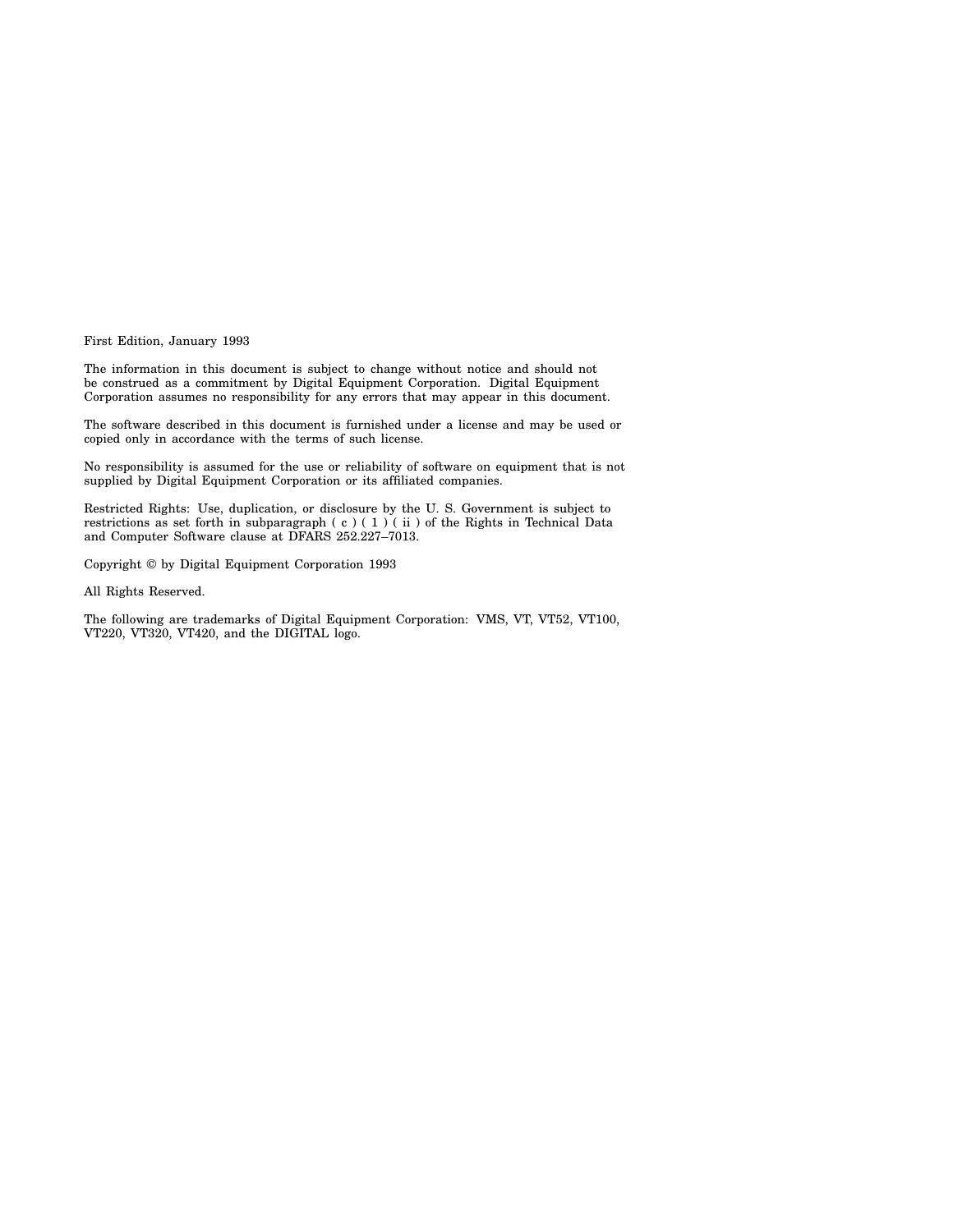# **Contents**

| <b>About This Guide</b><br>vii |                                                                     |                |
|--------------------------------|---------------------------------------------------------------------|----------------|
| 1                              | <b>Getting Started</b>                                              |                |
|                                | Selecting a Keyboard Dialect                                        | $\mathbf{1}$   |
|                                | Selecting a Character Set                                           | $\overline{2}$ |
|                                | Selecting PC TERM Mode (PC Keyboards Only)                          | $\overline{2}$ |
| $\overline{2}$                 | <b>ANSI and PC Keyboards</b>                                        |                |
|                                | French/Canadian ANSI and PC Keyboards                               | $\overline{4}$ |
|                                | Greek/N-A ANSI Keyboard                                             | 5              |
|                                | Greek/N-A PC Keyboard                                               | 6              |
|                                | Using Greek or North American Characters (VT Mode Only)             | 6              |
|                                | Hebrew/N-A ANSI Keyboard                                            | $\overline{7}$ |
|                                | Using Hebrew or North American Characters                           | 7              |
|                                | Changing Screen Characters Without Changing the                     |                |
|                                |                                                                     | 8              |
|                                | Changing the Copy and Paste Direction                               | 9              |
|                                | Hebrew/N-A PC Keyboard                                              | 9              |
|                                | Using Hebrew or North American Characters (VT Mode                  |                |
|                                |                                                                     | 10             |
|                                | Changing the Copy and Paste Direction $\ldots \ldots \ldots \ldots$ | 11             |
|                                | Turkish ANSI and PC Keyboards                                       | 11             |
| 3                              | <b>Using Set-Up</b>                                                 |                |
|                                | Set-Up Directory Screen                                             | 14             |
|                                |                                                                     | 15             |
|                                | General Set-Up Screen                                               | 16             |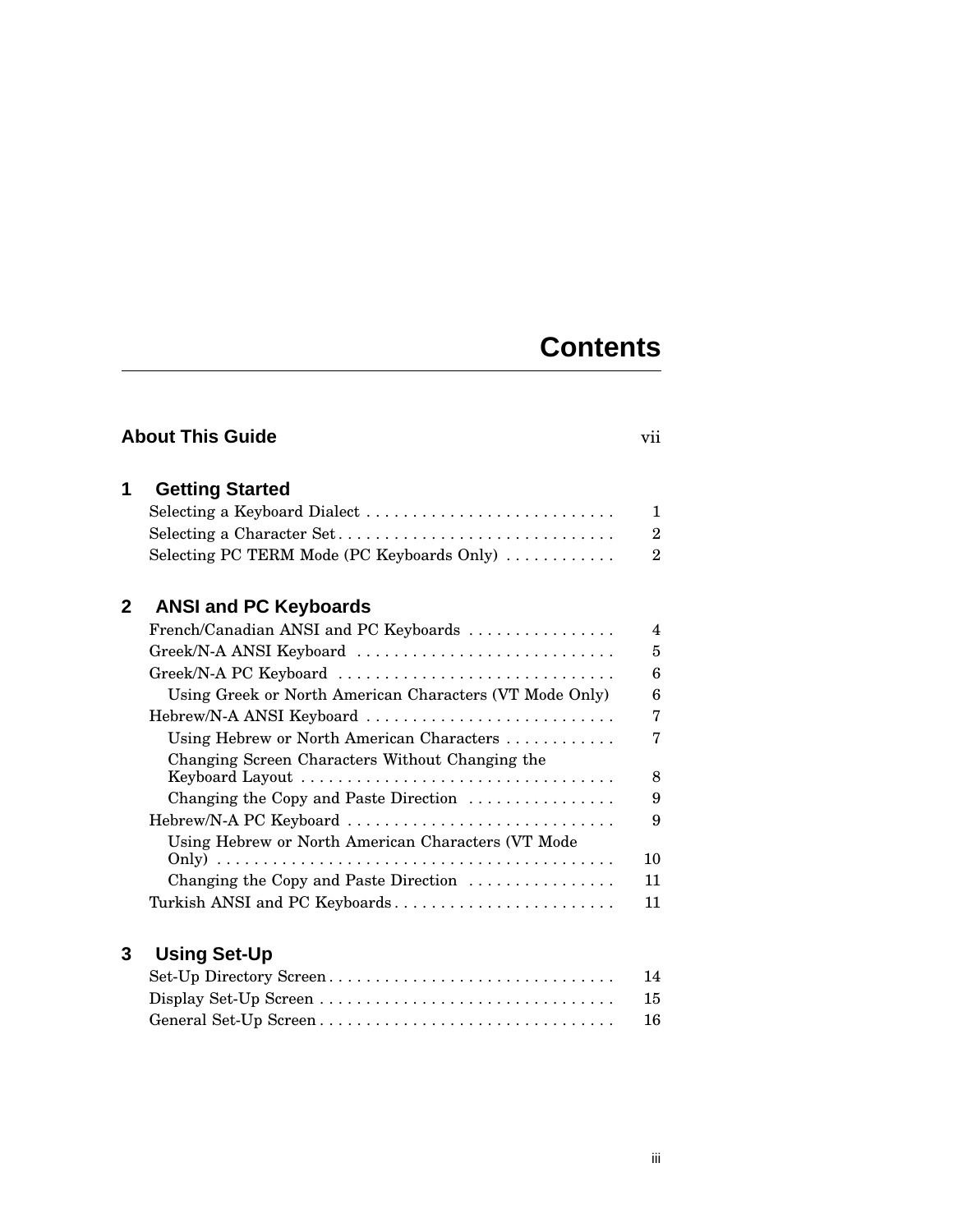#### iv Contents

# **4 Typing Additional Characters**

| How to Type a Character from a PC Keyboard $\ldots \ldots \ldots \ldots$ | 21  |
|--------------------------------------------------------------------------|-----|
| How to Type a Character from an ANSI Keyboard $\dots\dots\dots$          | 22  |
| Greek Compose Characters                                                 | 22  |
|                                                                          | 26  |
| Turkish Compose Characters                                               | -29 |
|                                                                          |     |

### **5 Character Sets**

## **Index**

## **Figures**

| $2 - 1$  | French/Canadian PC Keyboard           | $\overline{\mathbf{4}}$ |
|----------|---------------------------------------|-------------------------|
| $2 - 2$  | Greek/N-A ANSI Keyboard               | 5                       |
| $2 - 3$  | Greek/N-A PC Keyboard                 | 6                       |
| $2 - 4$  | Hebrew/N-A ANSI Keyboard              | 7                       |
| $2 - 5$  | Hebrew/N-A PC Keyboard                | 10                      |
| $2 - 6$  | Turkish-F ANSI Keyboard               | 12                      |
| $2 - 7$  | Turkish-Q ANSI Keyboard               | 12                      |
| $2 - 8$  | Turkish PC Keyboard                   | 13                      |
| $5 - 1$  | DEC Greek Supplemental Character Set  | 34                      |
| $5 - 2$  | ISO Latin-7 Character Set             | 35                      |
| $5 - 3$  | ISO Latin-7 CRM Character Set         | 36                      |
| $5 - 4$  | Greek NRC Set (VT Mode Only)          | 37                      |
| $5 - 5$  | PC Greek Character Set                | 38                      |
| $5 - 6$  | DEC Hebrew Supplemental Character Set | 39                      |
| $5 - 7$  | ISO Latin-Hebrew Character Set        | 40                      |
| $5 - 8$  | ISO Latin-Hebrew CRM Character Set    | 41                      |
| $5 - 9$  | 7-bit Hebrew NRC Set (VT Mode Only)   | 42                      |
| $5 - 10$ | PC Hebrew Character Set               | 43                      |
| $5 - 11$ | 8-bit Turkish Supplemental Set        | 44                      |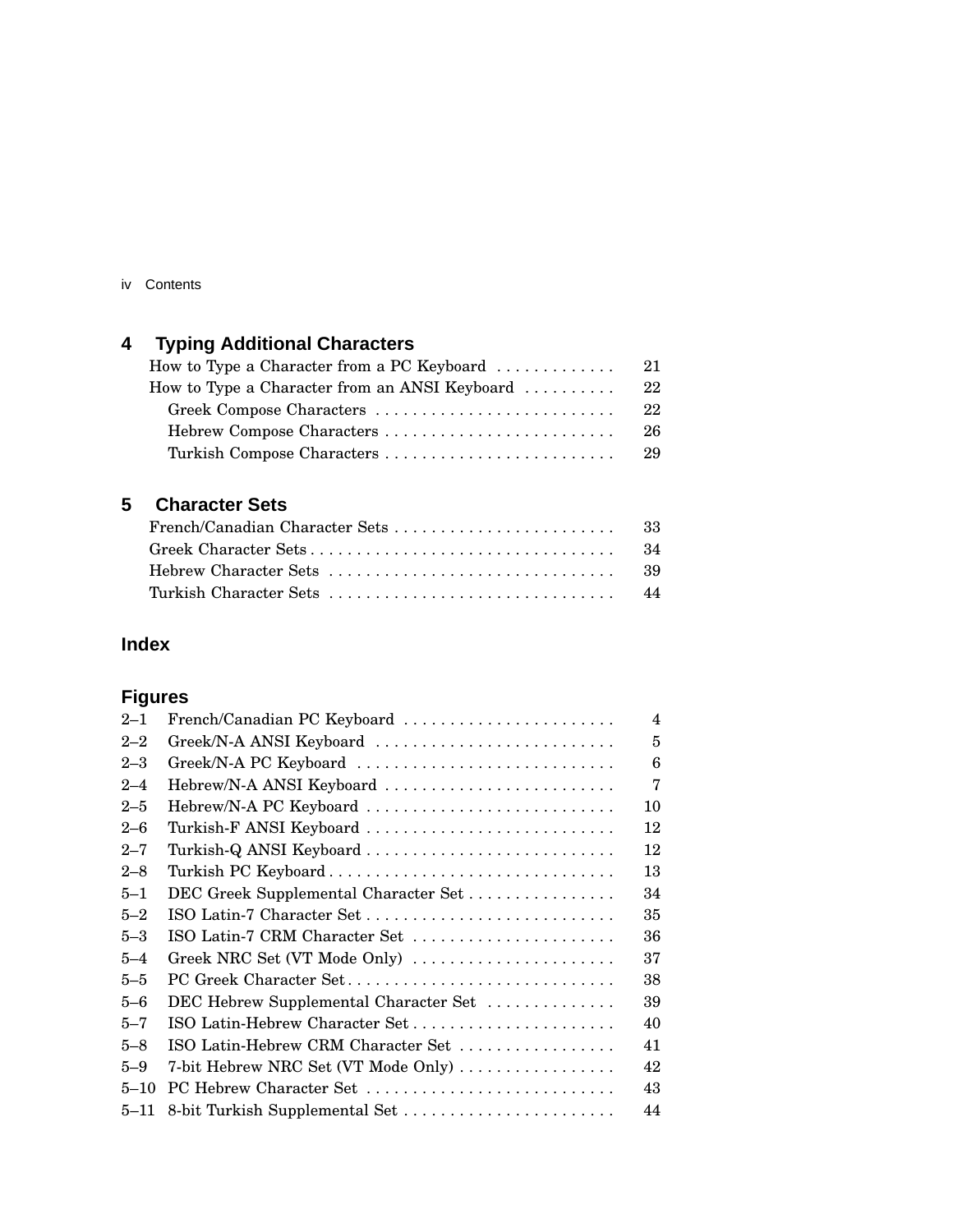#### Contents v

### **Tables**

| $3 - 1$ |                                                                 | 15 |
|---------|-----------------------------------------------------------------|----|
| $3 - 2$ | Display Set-Up Features                                         | 16 |
| $3 - 3$ | General Set-Up Features                                         | 17 |
| $4 - 1$ | DEC Greek Supplemental Characters-8-bit Characters              | 23 |
| $4 - 2$ | ISO Latin-7 Characters—8-bit Characters Mode                    | 23 |
| $4 - 3$ | DEC Greek Supplemental Characters-7-bit NRCS<br>Characters Mode | 24 |
| $4 - 4$ | ISO Latin-7 Characters-7-bit NRCS Characters Mode               | 25 |
| $4 - 5$ | DEC Hebrew Supplemental and ISO Latin-Hebrew                    |    |
|         |                                                                 | 26 |
| $4 - 6$ | DEC Turkish Supplemental and ISO Latin-5 Characters             | 29 |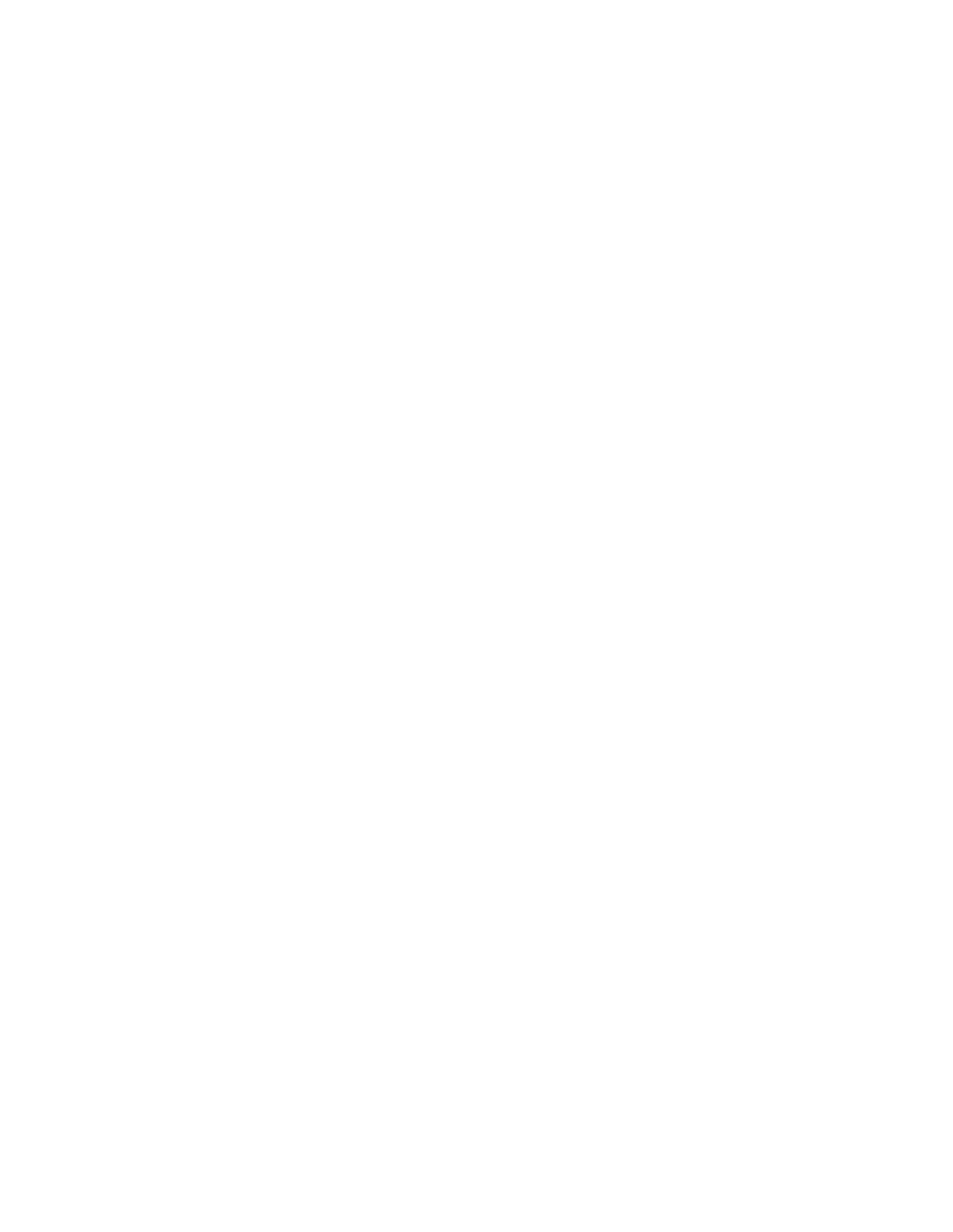# **About This Guide**

This update provides information on how to use French Canadian, Greek, Hebrew, and Turkish keyboards and character sets with your terminal. There are ANSI terminal and personal computer (PC) versions of the keyboards and character sets.

This document is an update for *Installing and Using the VT420 with PC Terminal Mode*, EK–VT42A–UU.001.

The document assumes that you are familiar with the VT420 features and controls, such as how to use set-up screens.

## **Organization**

This update contains five chapters:

| <b>Chapter</b> | Describes                                                                                                         |
|----------------|-------------------------------------------------------------------------------------------------------------------|
| $\mathbf{1}$   | How to start using your new keyboard by selecting the correct<br>keyboard dialect in the Set-Up Directory screen. |
| 2              | The features of the French Canadian, Greek, Hebrew, and<br>Turkish keyboards.                                     |
| 3              | The set-up features related to the French Canadian, Greek,<br>Hebrew, and Turkish keyboards and character sets.   |
| $\overline{4}$ | How to type additional characters by using compose sequences.                                                     |
| $\overline{5}$ | The Greek, Hebrew, and Turkish character sets included with<br>vour terminal.                                     |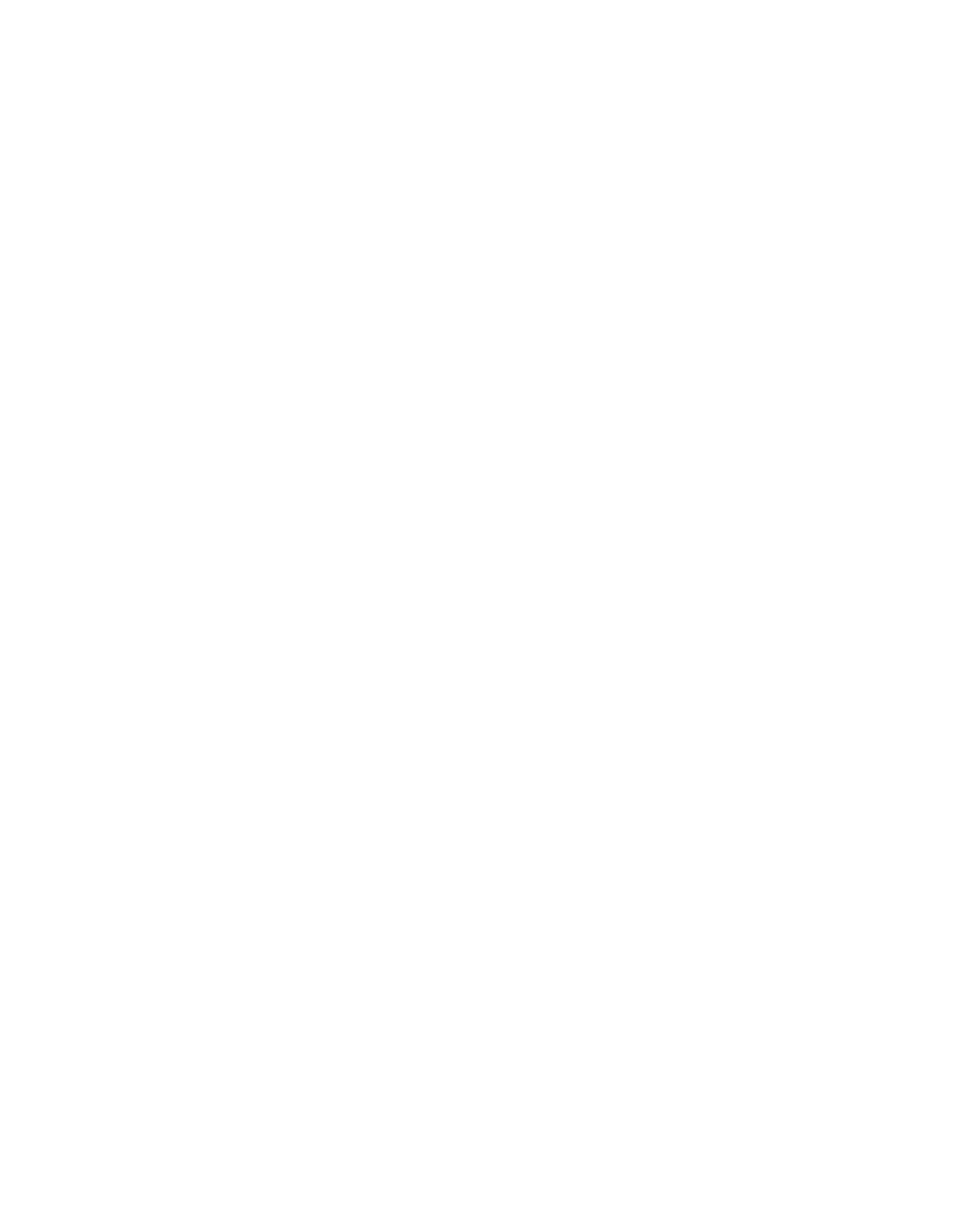

After you connect your keyboard to the terminal, you must use the terminal's set-up screens to select and save settings for:

- Correct keyboard dialect
- Desired character set
- PC TERM mode, if you have a PC keyboard

Refer to *Installing and Using the VT420 Video Terminal With PC Terminal Mode* for a description on how to perform these procedures.

## **Selecting a Keyboard Dialect**

To select the correct keyboard dialect for your keyboard, use the **keyboard dialect** feature in the Set-Up Directory screen. Refer to the "Getting Started" chapter in your user guide for the appropriate procedures.

You can choose one of the following additional selections for the **keyboard dialect**:

- French/Canadian
- Greek/N-A
- Hebrew/N-A
- Turkish-F
- Turkish-Q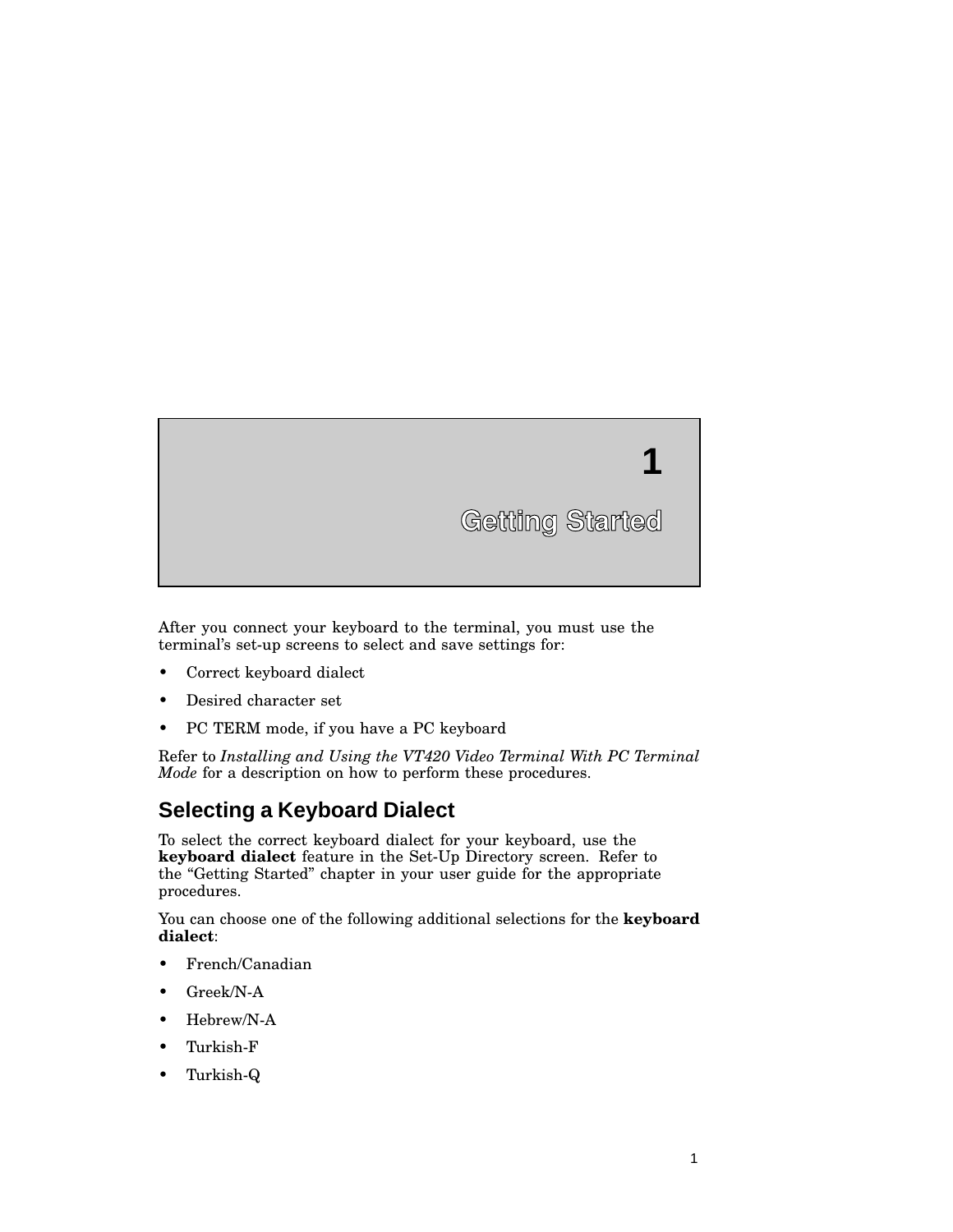2 Getting Started

### **Selecting a Character Set**

After you set the keyboard dialect, you may want to choose an appropriate character set for your keyboard. You use the General Set-Up screen to choose from 8-bit multinational, 7-bit national, or PC character sets, as described in the "Using Set-Up" chapter of your user guide.

Following are the added 8-bit and PC character sets available from the **User-preferred Supplemental Set (UPSS)** in the General Set-Up screen:

|         | In VT Mode                             | In PC TERM Mode                       |
|---------|----------------------------------------|---------------------------------------|
| Greek   | UPSS ISO Latin-7<br>Supplemental       | UPSS ISO Latin-7<br>Supplemental      |
|         | <b>UPSS DEC Greek</b><br>Supplemental  | PC Greek                              |
| Hebrew  | UPSS ISO Latin-Hebrew<br>Supplemental  | UPSS ISO Latin-Hebrew<br>Supplemental |
|         | <b>UPSS DEC Hebrew</b><br>Supplemental | <b>PC</b> Hebrew                      |
| Turkish | UPSS ISO Latin-5<br>Supplemental       | UPSS ISO Latin-5<br>Supplemental      |
|         | UPSS DEC Turkish<br>Supplemental       | PC Turkish                            |

To use 7-bit characters, then you set the **character set mode** feature in the General Set-Up screen to 7-bit NRCS Characters. The terminal uses the 7-bit national character set that matches the current keyboard dialect.

## **Selecting PC TERM Mode (PC Keyboards Only)**

If you have a PC keyboard, then you can operate the terminal in VT mode or PC TERM mode. In PC TERM mode, you can:

- Run PC applications
- Use PC character sets
- Choose other PC set-up features

The "Getting Started" chapter of your user guide describes how to select PC TERM mode from the General Set-Up screen.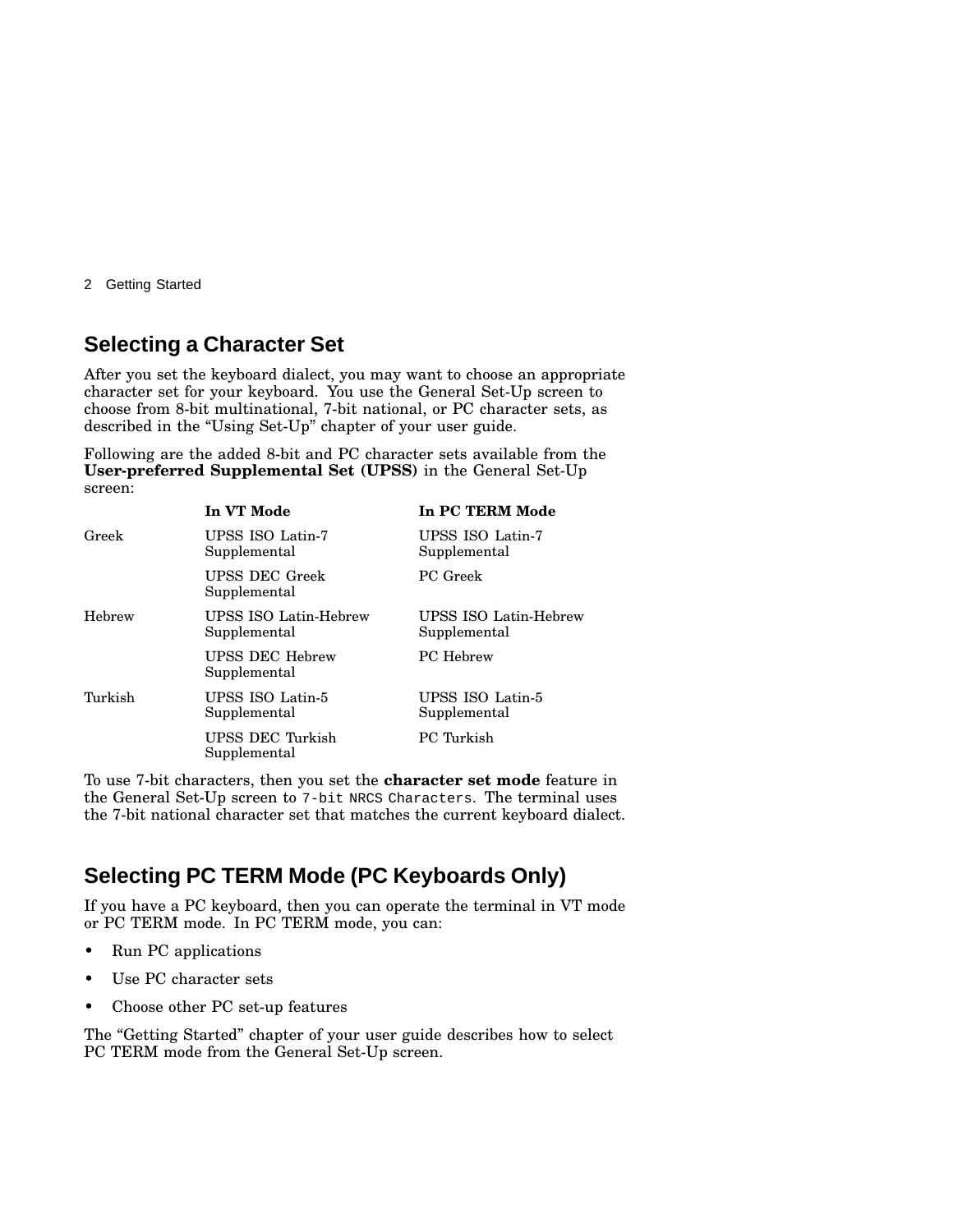

Your *Installing and Using the VT420 with PC Terminal Mode* guide describes the basic key functions of ANSI and PC keyboards. This chapter shows the following new keyboards and describes some of their unique features:

- French/Canadian ANSI and PC Keyboards
- Greek/N-A ANSI Keyboard
- Greek/N-A PC Keyboard
- Hebrew/N-A ANSI Keyboard
- Hebrew/N-A PC Keyboard
- Turkish ANSI and PC Keyboards

The figures in this chapter show the main keypad only.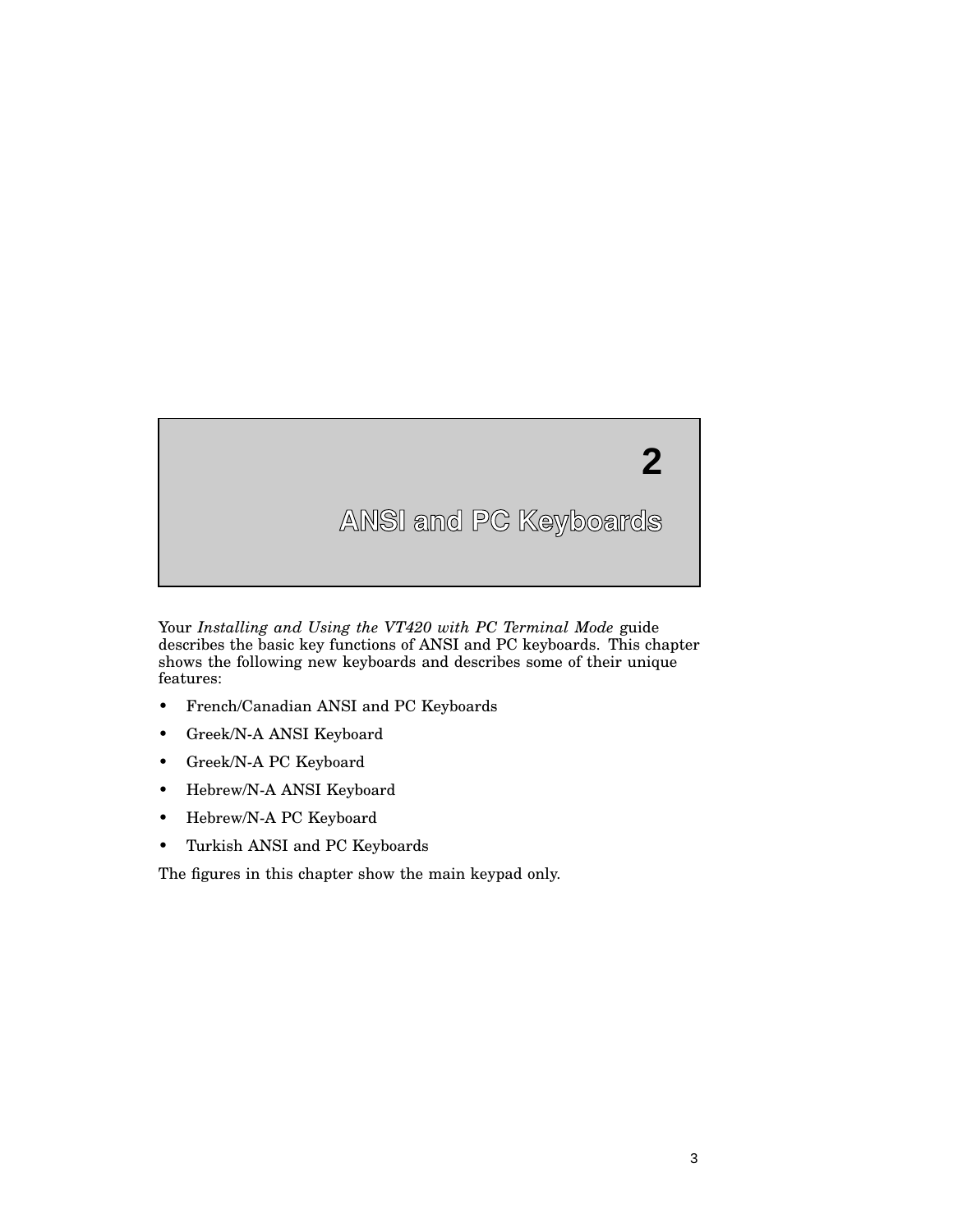## **French/Canadian ANSI and PC Keyboards**

The French/Canadian ANSI and PC keyboards work the same as the ANSI and PC keyboards described in your *Installing and Using* guide. Refer to the *Installing and Using* guide for an illustration of the French /Canadian ANSI keyboard. Figure 2–1 shows the French/Canadian PC keyboard.





MA-1437-92.DG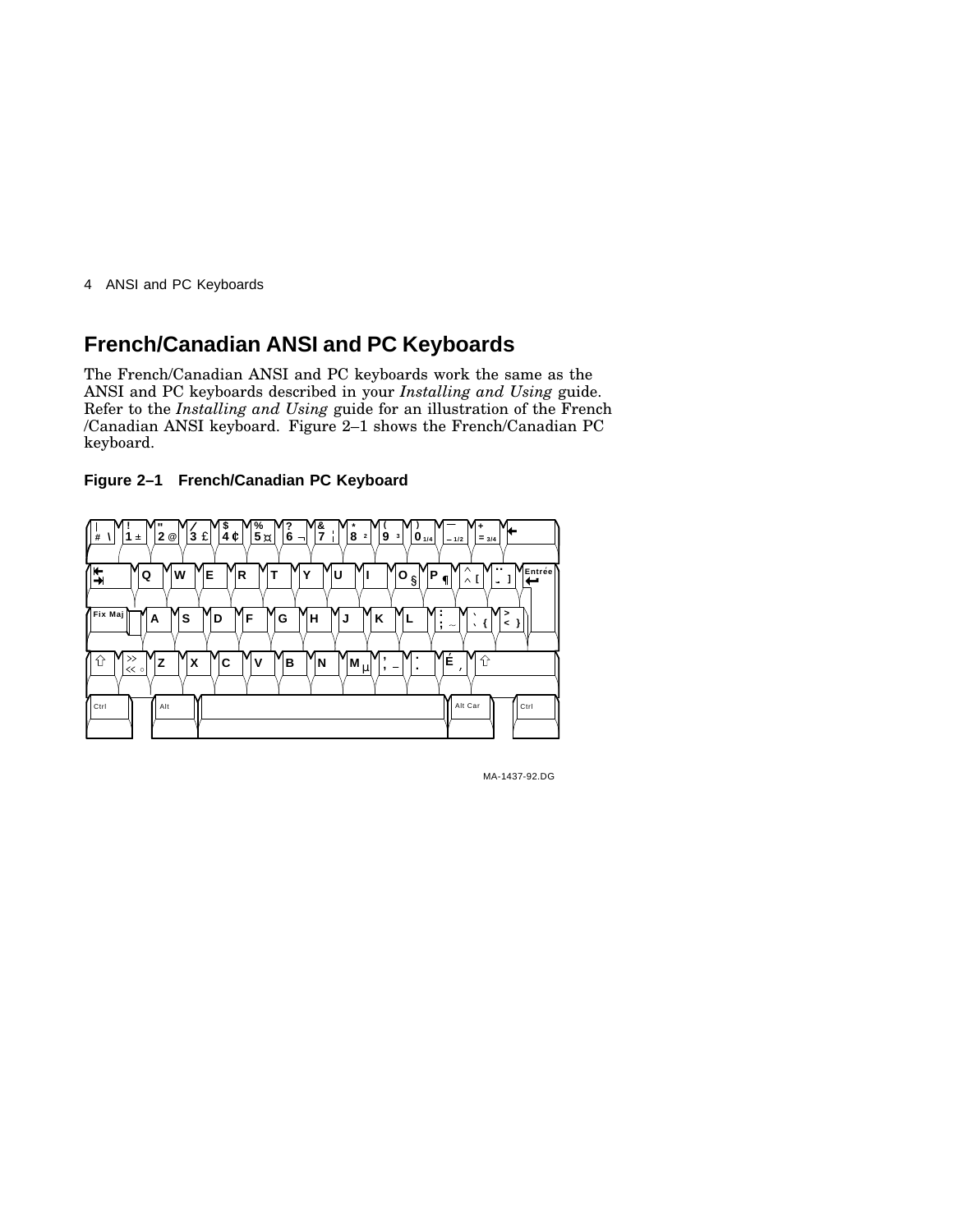### **Greek/N-A ANSI Keyboard**

The Greek/N-A ANSI keyboard gives you the option of using Greek characters or the characters on the North American keyboard. You can use the left or right GREEK key to toggle between the Greek and North American keyboard layouts. For other basic keyboard features, see your *Installing and Using* guide. Figure 2–2 shows the Greek/N-A ANSI keyboard.

#### **Figure 2–2 Greek/N-A ANSI Keyboard**



- If the keyboard layout is Greek, then pressing GREEK changes the layout to North American.
- **If the keyboard layout is North American**, then pressing GREEK changes the layout to Greek. The terminal displays Grk on the keyboard indicator line.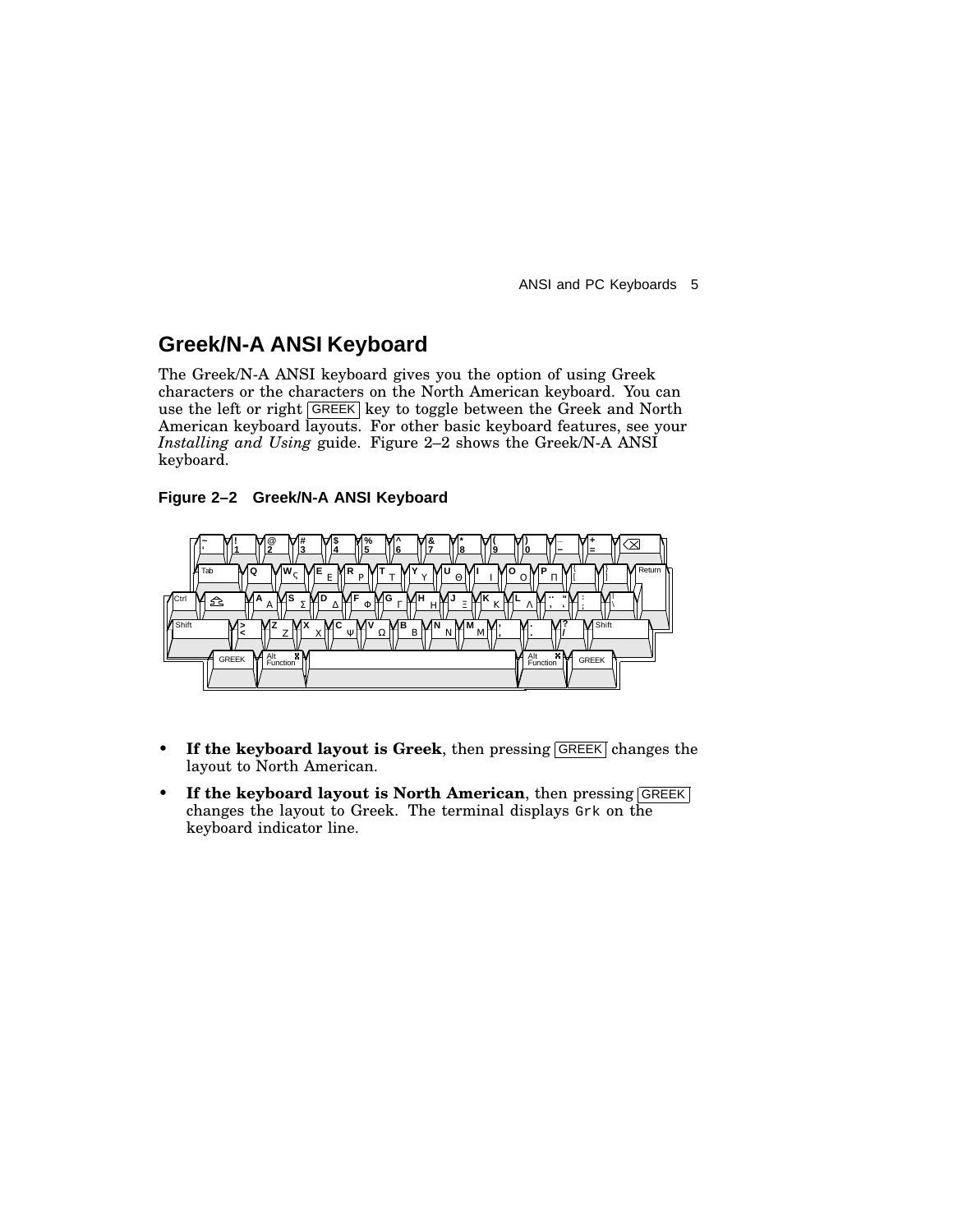## **Greek/N-A PC Keyboard**

In VT mode, the Greek/N-A PC keyboard gives you the option of using Greek characters or the characters on the North American keyboard. For other basic keyboard features, see your *Installing and Using* guide. Figure 2–3 shows the Greek/N-A PC keyboard.

#### **Figure 2–3 Greek/N-A PC Keyboard**



### **Using Greek or North American Characters (VT Mode Only)**

In VT mode, you can use the Ctrl Alt key sequence to toggle between the Greek and North American keyboard layouts.

- If the keyboard layout is Greek, then pressing  $\overline{C}$ trl Alt changes the layout to North American.
- **If the keyboard layout is North American**, then pressing Ctrl Alt changes the layout to Greek. The terminal displays Grk on the keyboard indicator line.

#### **NOTE**

**In PC TERM mode,** Ctrl Alt **sends scan codes to the host system.**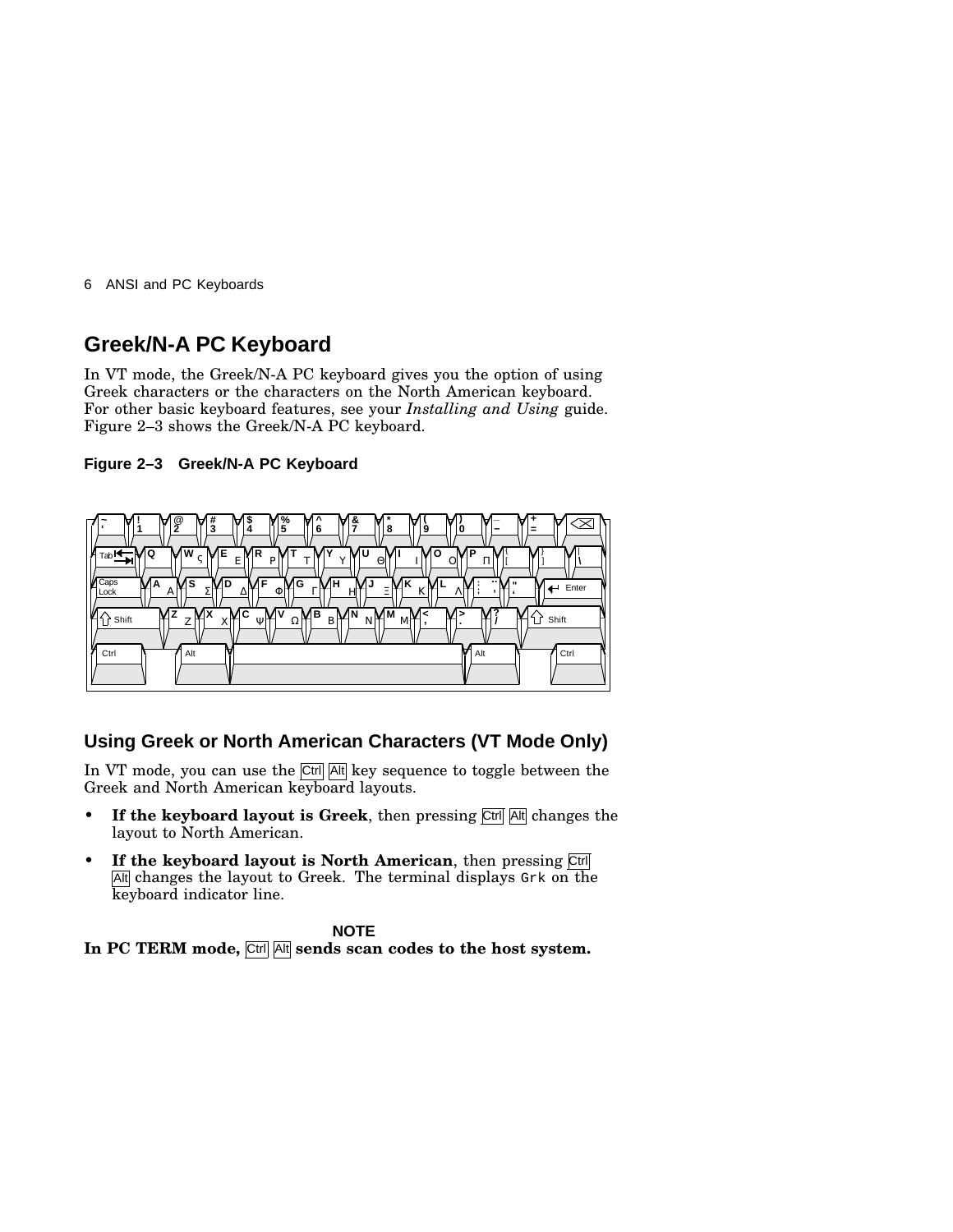## **Hebrew/N-A ANSI Keyboard**

The Hebrew/N-A ANSI keyboard gives you the following options:

- Use Hebrew characters or the characters on the North American keyboard
- Change the current characters on the screen from Hebrew to North American or from North American to Hebrew
- Copy and paste text from left to right or right to left

For other basic keyboard functions, see your *Installing and Using* guide. Figure 2–4 shows the Hebrew/N-A ANSI keyboard.

**Figure 2–4 Hebrew/N-A ANSI Keyboard**



### **Using Hebrew or North American Characters**

You can use the Ctrl Hebrew key sequence to toggle between the Hebrew and North American keyboard layouts.

- If the keyboard layout is Hebrew, then pressing Ctrl Hebrew changes the layout to North American.
- **If the keyboard layout is North American**, then pressing Ctrl Hebrew changes the layout to Hebrew. The terminal displays Hbr on the keyboard indicator line.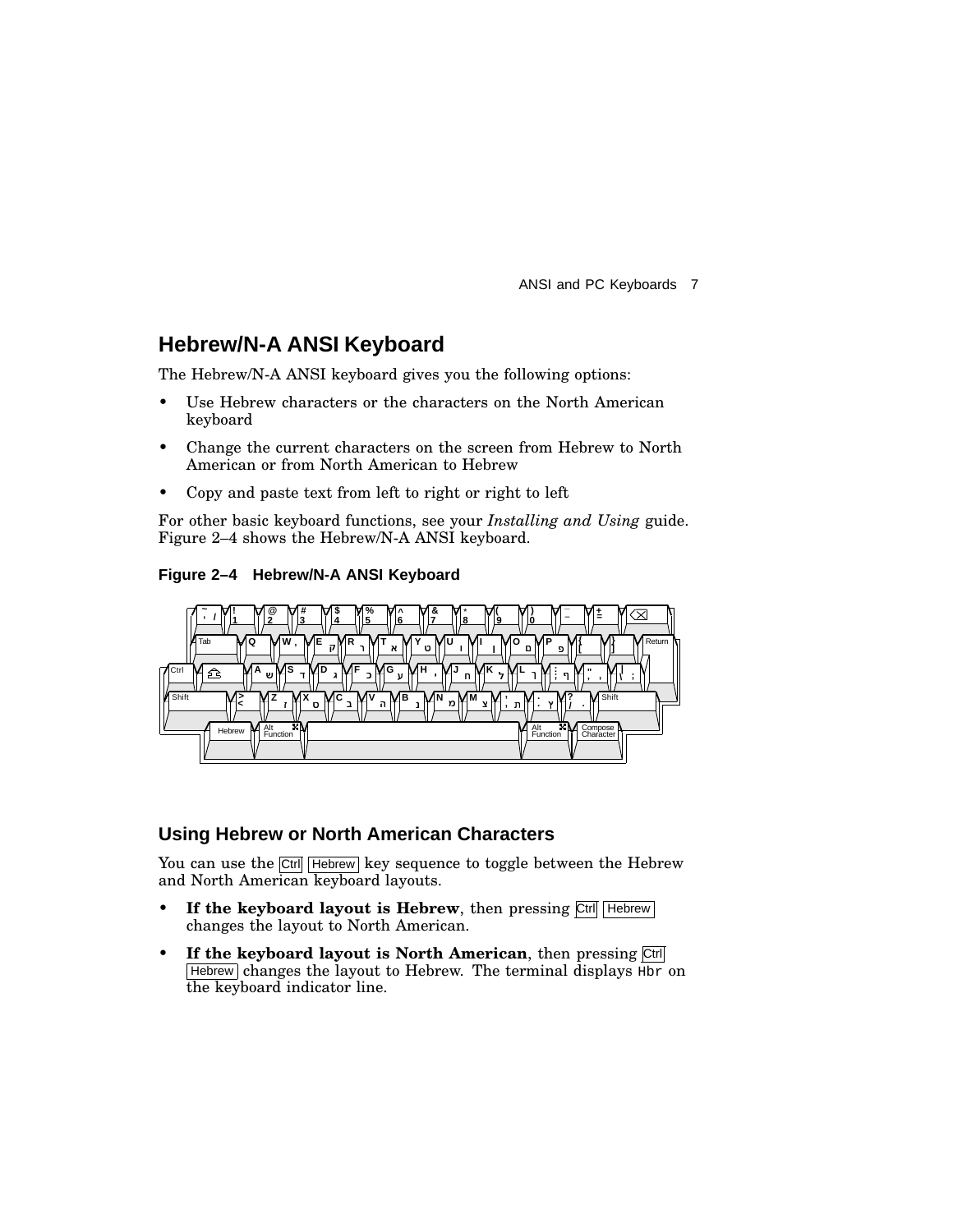If you set the terminal to 7-bit NRCS Characters in the General Set-Up screen, then the Ctrl Hebrew key sequence also changes the characters currently displayed on the screen.

- If the keyboard layout is Hebrew, then pressing Ctrl Hebrew changes the Hebrew characters on the screen to the appropriate ASCII characters.
- **If the keyboard layout is North American**, then pressing Ctrl  $H$  Hebrew changes the appropriate ASCII characters on the screen to the Hebrew characters.

When you select 7-bit NRCS Characters in the General Set-Up screen after selecting the Hebrew/N-A **keyboard dialect** feature in the Set-Up Directory screen, the terminal automatically selects the NRC set that corresponds with the keyboard dialect. The Ctrl Hebrew sequence only works when the **keyboard dialect** feature is set to Hebrew/N-A.

### **Changing Screen Characters Without Changing the Keyboard Layout**

If you set the terminal to 7-bit NRCS Characters in the General Set-Up screen, then you can use the Shift Hebrew key sequence to change the Hebrew characters on the screen to appropriate ASCII characters and the appropriate ASCII characters to Hebrew. This sequence does not change the keyboard layout.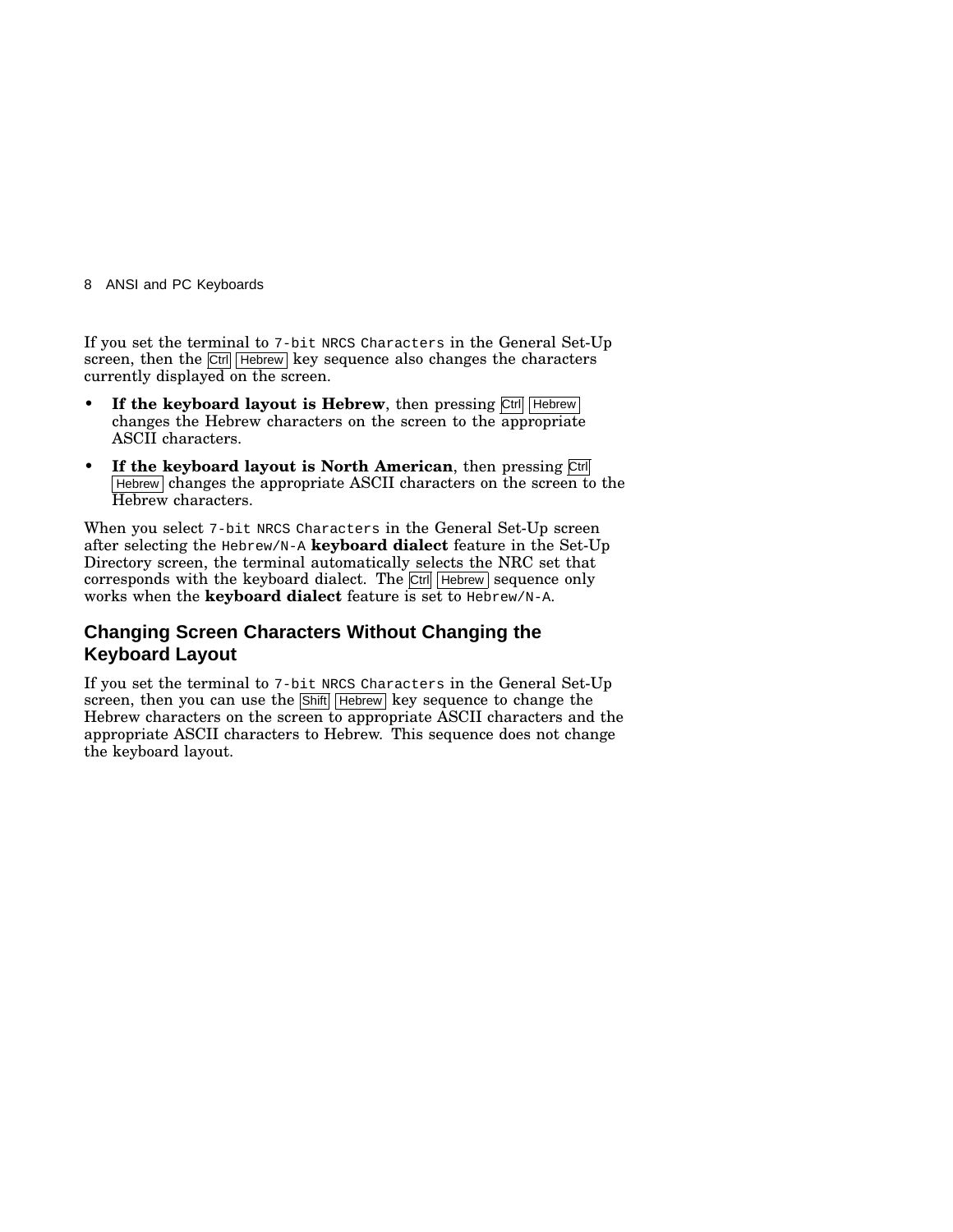### **Changing the Copy and Paste Direction**

When you copy and paste text within an active session or between two active sessions, you can perform the operation from left to right or right to left.

To copy text:

1. Press and hold Hold for the rest of the copy operation.

#### **NOTE Releasing** Hold **before completing the copy operation cancels the operation.**

- 2. Use the  $\uparrow \downarrow \rightarrow \leftarrow$  keys to position the cursor at the beginning or end of the text you want to copy.
- 3. With the cursor at the beginning or end of the text, press Select. Each time you press Select, you change the direction for copying text.
	- **If the keyboard indicator line displays** <<, then you can use the  $\uparrow \downarrow \rightarrow \leftarrow$  keys to copy text from right to left.
	- **If the keyboard indicator line displays** >>, then you can use the  $\uparrow \downarrow \rightarrow \leftarrow$  keys to copy text from left to right.

#### **NOTE**

**Each time you press** Select **to change direction, the terminal changes the Copy Direction feature in the General Set-Up screen to reflect the specified direction.**

After you copy the text, you can paste it as described in your *Installing and Using* guide.

### **Hebrew/N-A PC Keyboard**

The Hebrew/N-A PC keyboard gives you the following options:

- Use Hebrew characters or the characters on the North American keyboard
- Copy and paste text from left to right or right to left

For other basic keyboard features, see your *Installing and Using* guide. Figure 2–5 shows the Hebrew/N-A PC keyboard.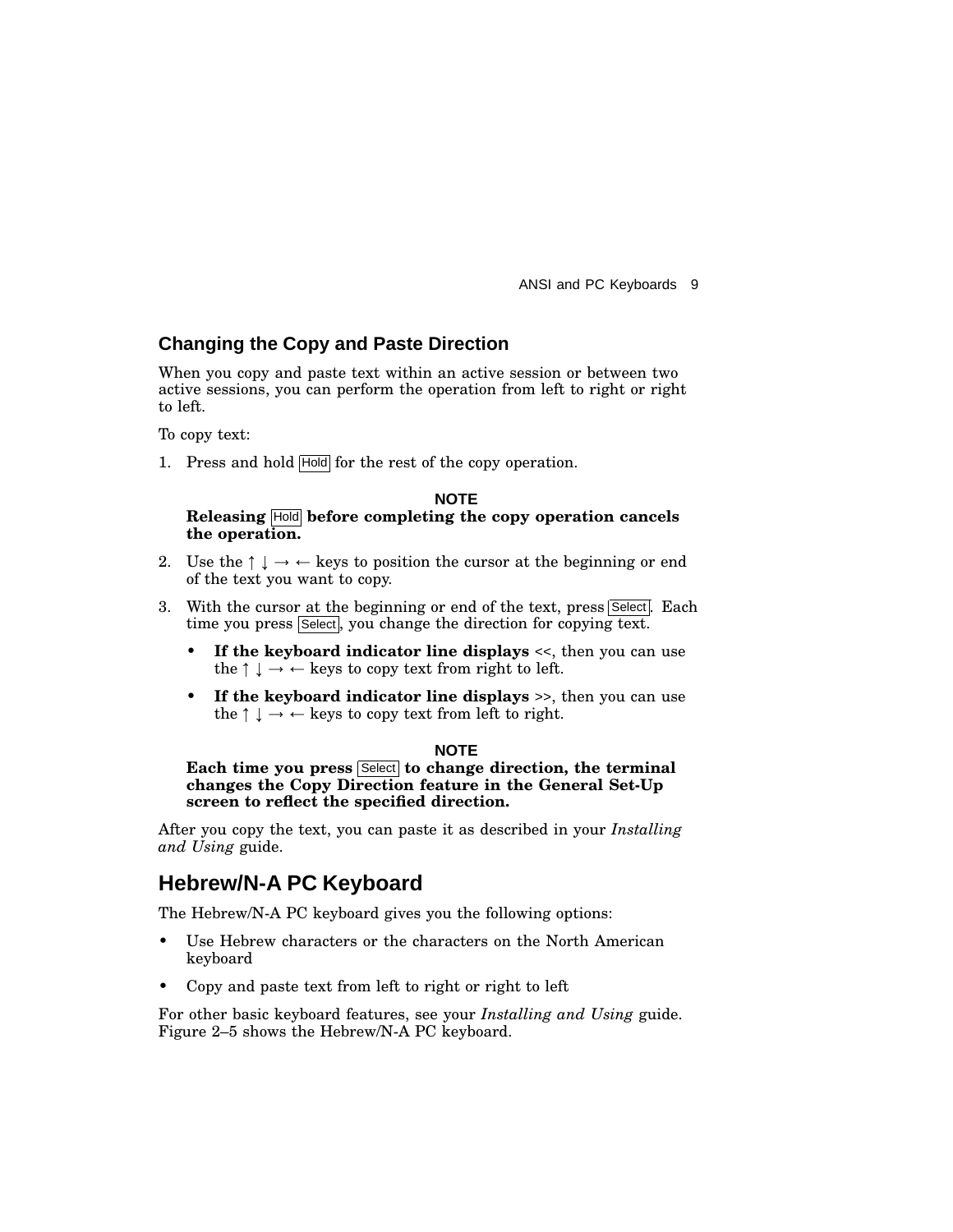10 ANSI and PC Keyboards

**Figure 2–5 Hebrew/N-A PC Keyboard**



### **Using Hebrew or North American Characters (VT Mode Only)**

In VT mode, you can use the Ctrl Alt key sequence to toggle between the Hebrew and North American keyboard layouts.

- If the keyboard layout is Hebrew, then pressing  $\overline{C}$ trl  $\overline{A}$ ttl changes the layout to North American.
- **If the keyboard layout is North American**, then pressing Ctrl Alt changes the layout to Hebrew. The terminal displays  $H$ br on the keyboard indicator line.

### **NOTE**

**In PC TERM mode,** Ctrl Alt **sends scan codes to the host system.**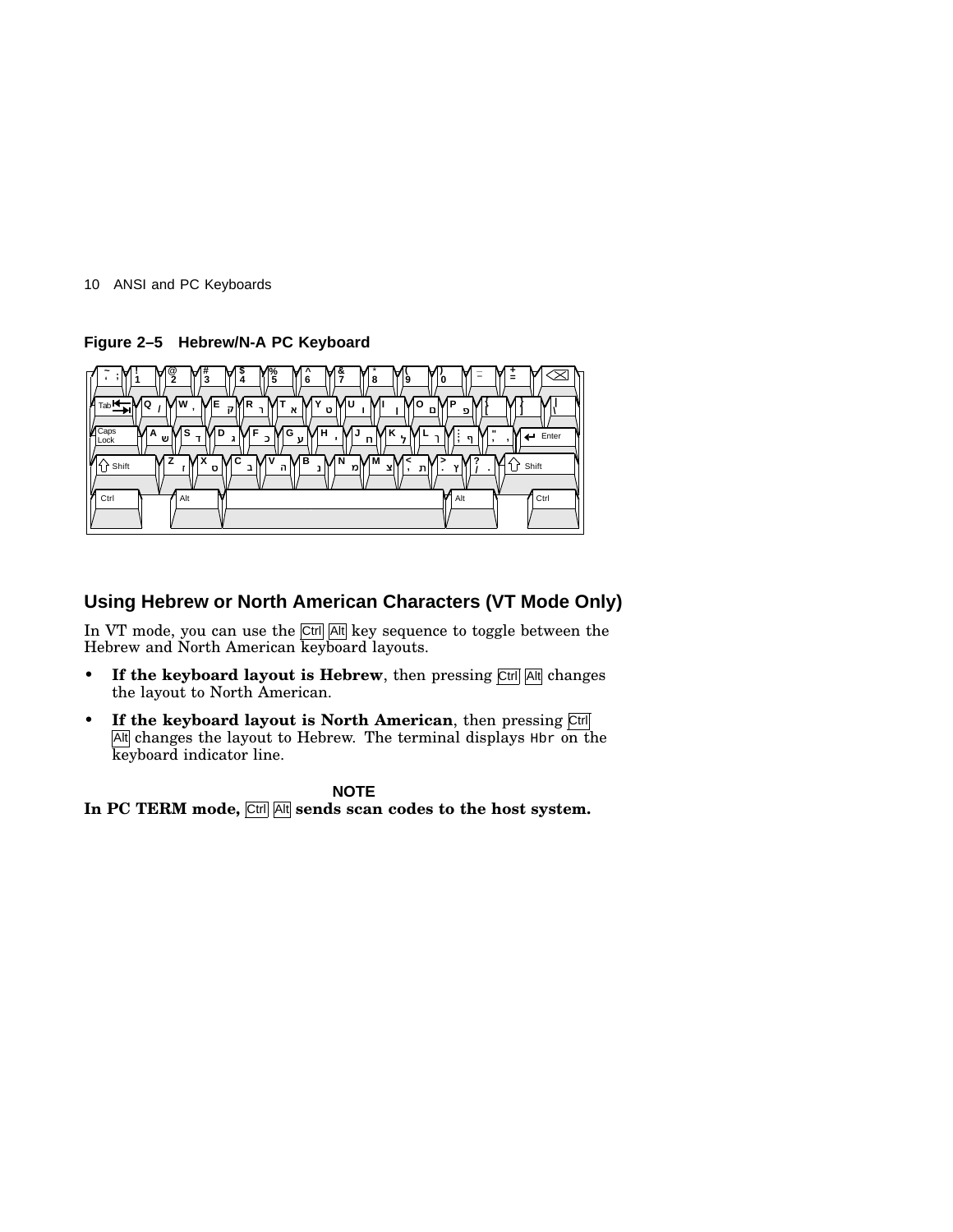### **Changing the Copy and Paste Direction**

When you copy and paste text within an active session or between two active sessions, you can perform the operation from left to right or right to left.

To copy text:

1. Press and hold Scroll Lock for the rest of the copy operation.

#### **NOTE Releasing** Scroll Lock **before completing the copy operation cancels the operation.**

- 2. Use the  $\uparrow \downarrow \rightarrow \leftarrow$  keys to position the cursor at the beginning or end of the text you want to copy.
- 3. With the cursor at the beginning or end of the text, press Home. Each time you press Home, you change the copy direction.
	- **If the keyboard indicator line displays** <<, then you can use the  $\uparrow \downarrow \rightarrow \leftarrow$  keys to copy text from right to left.
	- **If the keyboard indicator line displays** >>, then you can use the  $\uparrow \downarrow \rightarrow \leftarrow$  keys to copy text from left to right.

#### **NOTE**

**Each time you press** Home **to change direction, the terminal changes the Copy Direction feature in the General Set-Up screen to reflect the specified direction.**

After you copy the text, you can paste it as described in your *Installing and Using* guide.

### **Turkish ANSI and PC Keyboards**

The Turkish ANSI and PC keyboards work the same as the ANSI and PC keyboards described in your *Installing and Using* guide. There are three Turkish keyboards:

- Turkish-F ANSI
- Turkish-Q ANSI
- Turkish PC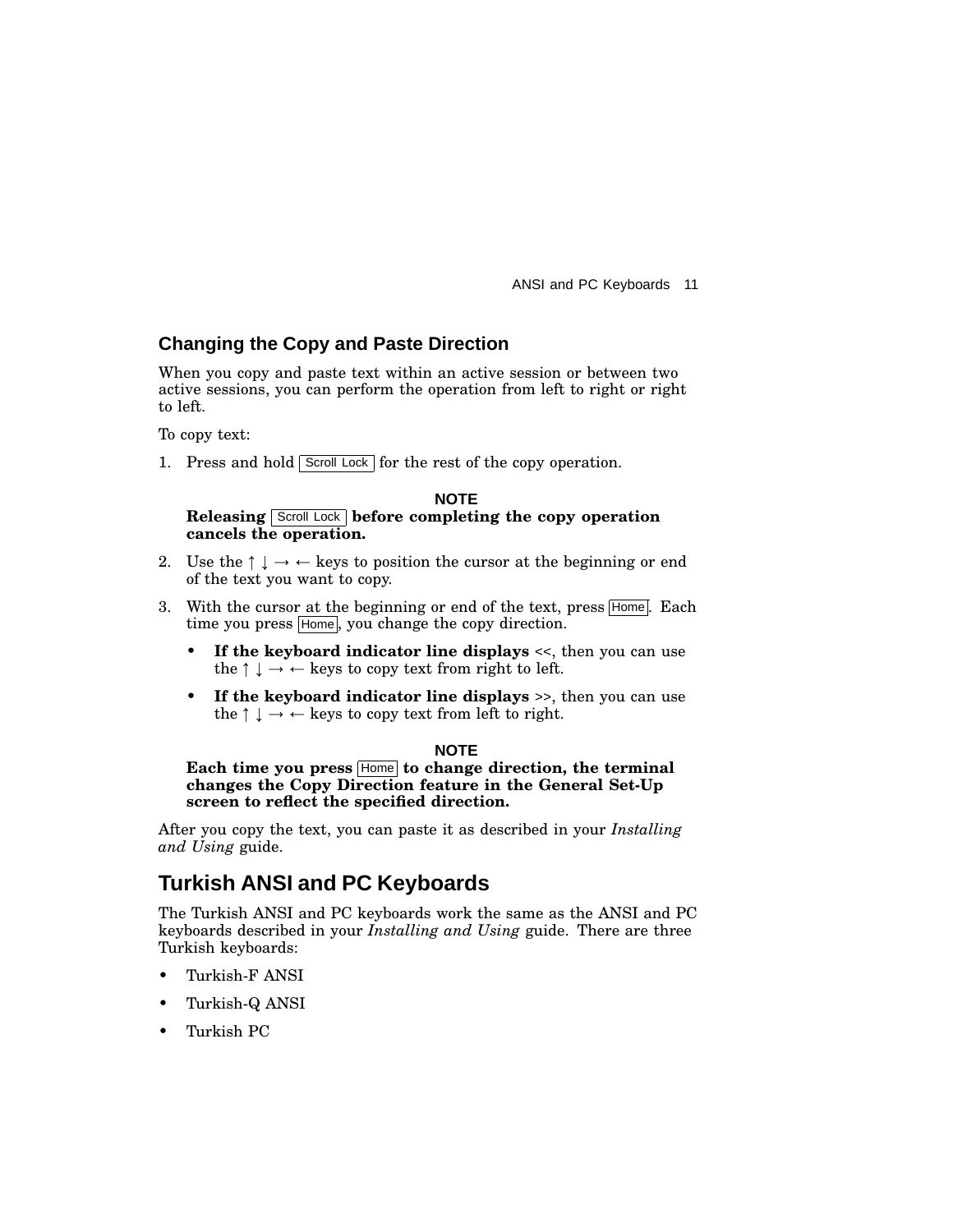The Turkish-F ANSI keyboard uses a layout with the letter F in the first position of the second row as shown in Figure 2–6.

**Figure 2–6 Turkish-F ANSI Keyboard**



The Turkish-Q ANSI keyboard uses the standard North American keyboard layout for letters, with the letter Q in the first position of the second row as shown in Figure 2–7.

### **Figure 2–7 Turkish-Q ANSI Keyboard**

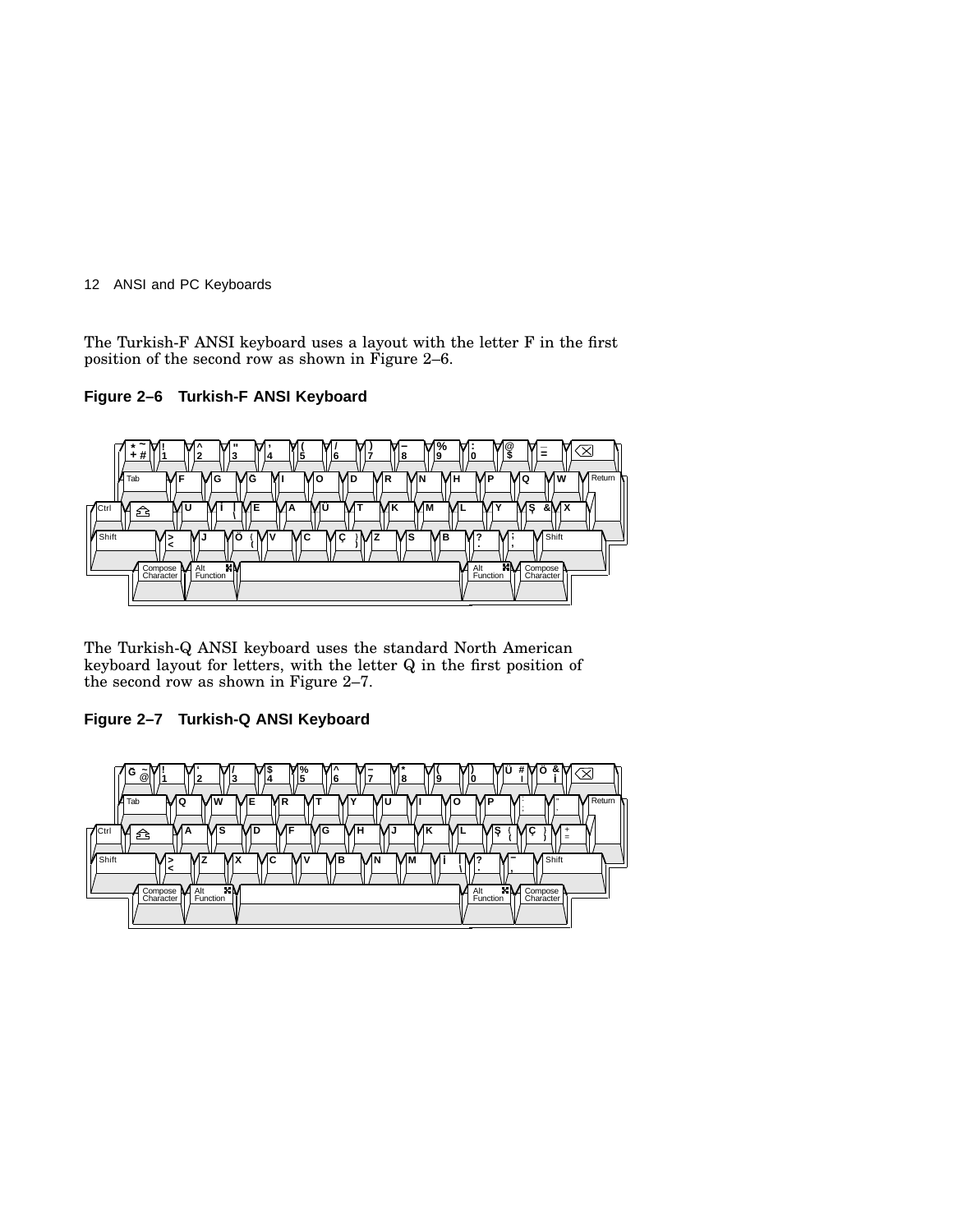Figure 2–8 shows the Turkish PC keyboard.

**Figure 2–8 Turkish PC Keyboard**

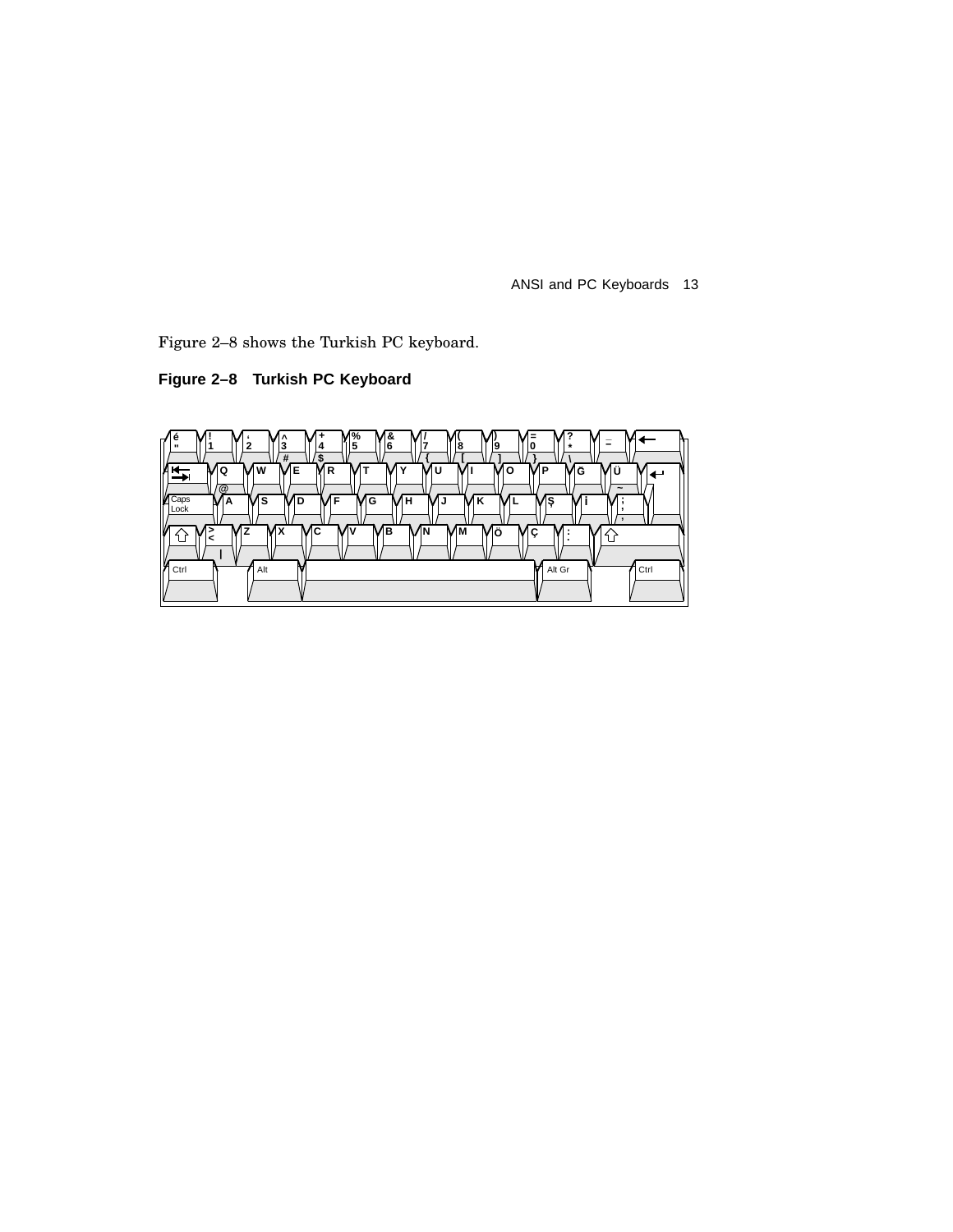

This chapter describes new and updated set-up screen features that apply to the French/Canadian, Greek, Hebrew, and Turkish keyboards and character sets. For a description of set-up and other set-up screen features, see the ''Using Set-Up'' chapter in your *Installing and Using* guide.

## **Set-Up Directory Screen**

The **keyboard dialect** feature in the Set-Up Directory screen now has selections for the French/Canadian, Greek, Hebrew, and Turkish keyboards. Table 3–1 describes the **keyboard dialect** feature of the Set-Up Directory.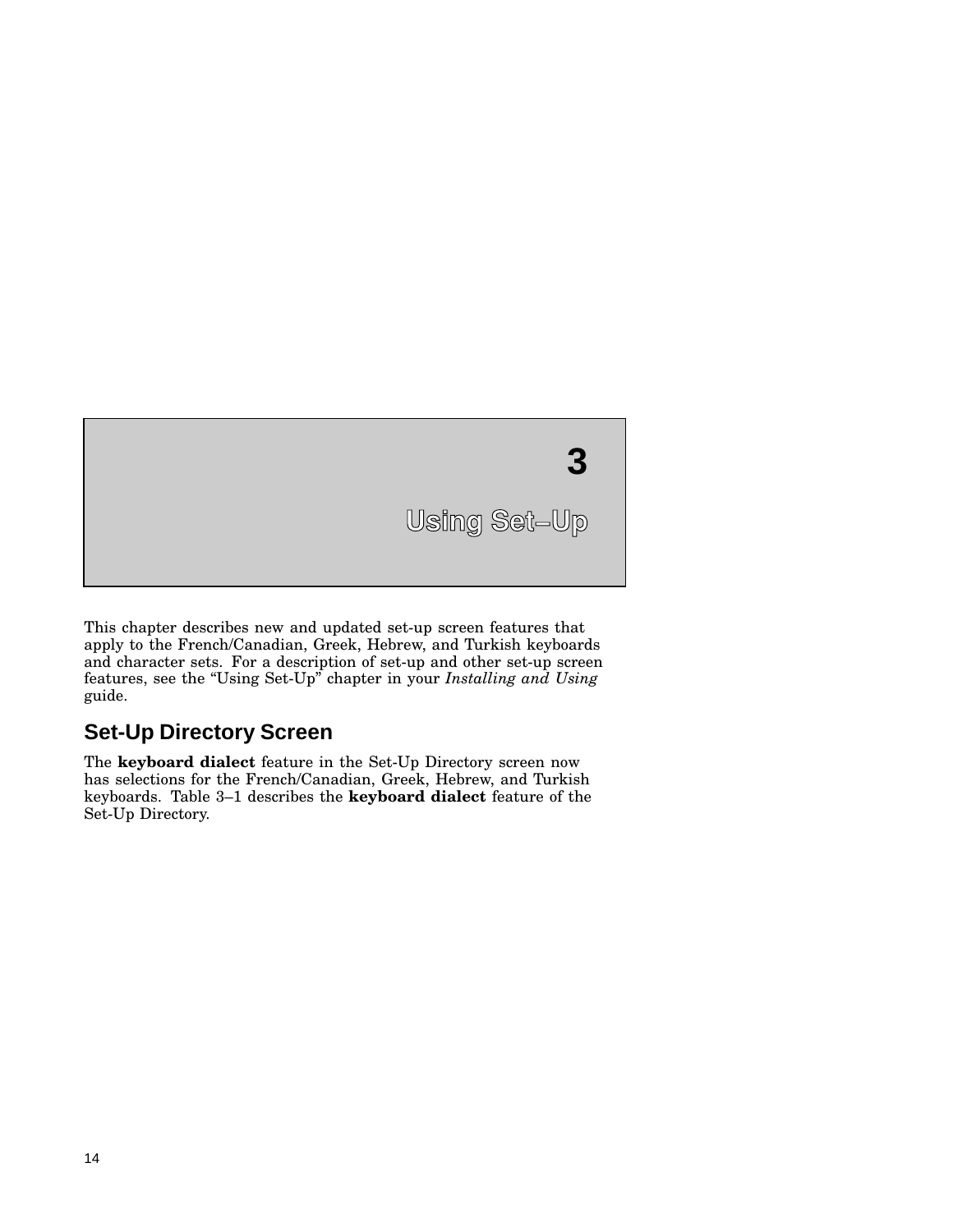| Feature                               | <b>Description</b>                                                                                                                                                                                                                                                                                                                                  |  |
|---------------------------------------|-----------------------------------------------------------------------------------------------------------------------------------------------------------------------------------------------------------------------------------------------------------------------------------------------------------------------------------------------------|--|
| Keyboard dialect<br>North<br>American | Lets you select one of many languages and dialects<br>to match your keyboard. The default is <b>North</b><br>American Keyboard.                                                                                                                                                                                                                     |  |
| Keyboard                              | <b>ANSI Keyboards</b><br>The other ANSI keyboards are Danish, Dutch,<br>Finnish, Flemish, French/Belgian, French/Canadian,<br>German, Greek/N-A, Hebrew/N-A, Italian,<br>Norwegian, Portuguese, Spanish, Swedish, Swiss<br>(French), Swiss (German), Turkish F, and Turkish Q.<br>You can also select "British" for the North American<br>keyboard. |  |
|                                       | <b>PC</b> Keyboards<br>The other PC keyboards are the Belgian, British,<br>Danish, Finnish, French, French/Canadian, German,<br>Greek/N-A, Hebrew/N-A, Italian, Norwegian,<br>Portuguese, Spanish International, Spanish<br>National, Swedish, Swiss (French), Swiss (German),<br>Turkish-F and Turkish-Q.                                          |  |

**Table 3–1 Set-Up Directory Features**

Default settings are in **bold** type.

## **Display Set-Up Screen**

The Display Set-Up screen contains the **auto wrap** feature. The new **cursor direction** feature in the General Set-Up screen affects the **auto wrap** feature. Table 3–2 describes the features of the Display Set-Up screen.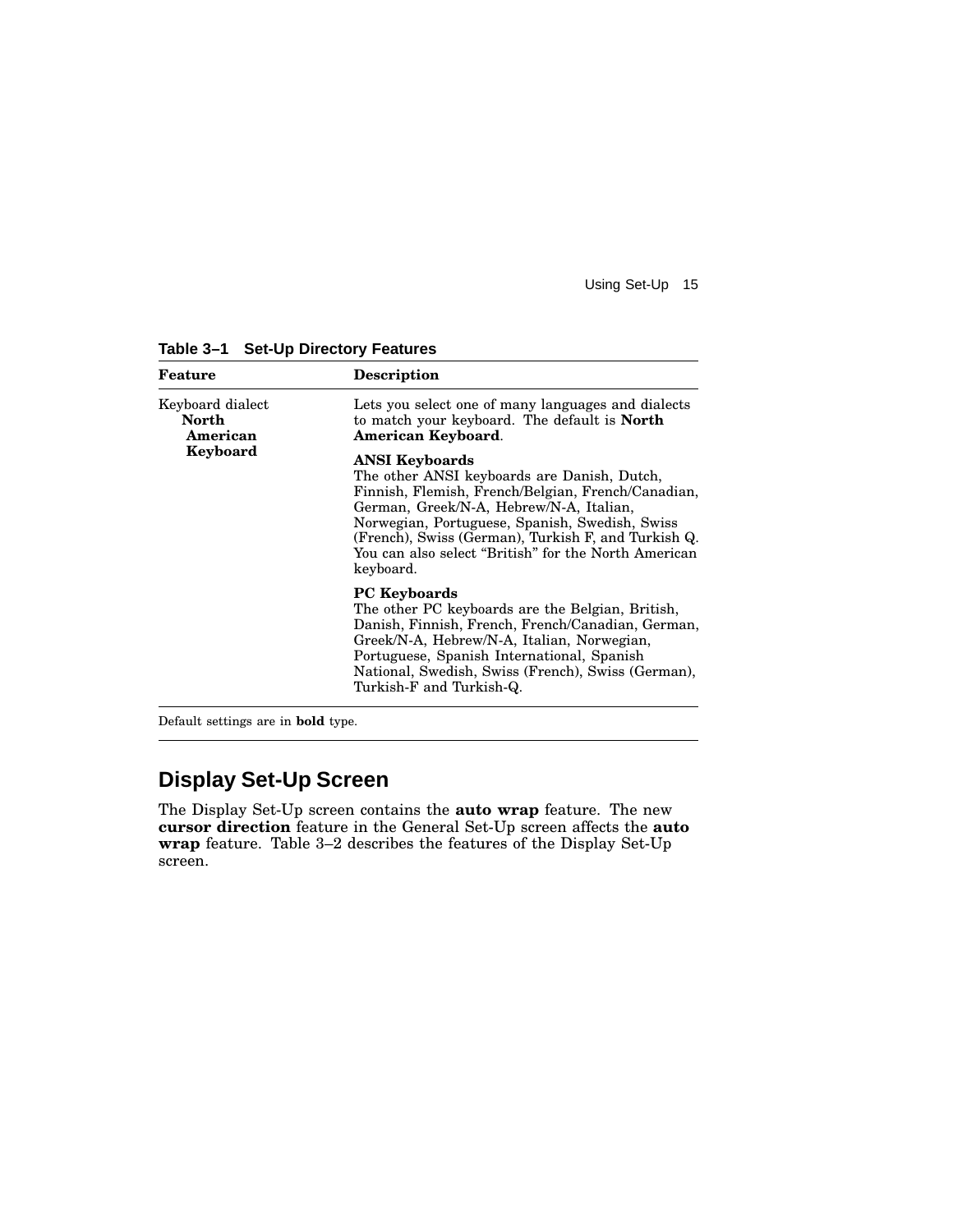**Table 3–2 Display Set-Up Features**

| <b>Feature and Settings</b> | <b>Description</b>                                                                                                                                                                                                                                                                                      |  |
|-----------------------------|---------------------------------------------------------------------------------------------------------------------------------------------------------------------------------------------------------------------------------------------------------------------------------------------------------|--|
| Auto wrap $\bm{\mathbb{U}}$ | Selects whether or not text automatically<br>wraps to the next line when you reach the<br>margin at the end of the current line.                                                                                                                                                                        |  |
|                             | If you are displaying characters from left to<br>right, then the margin is at the right of the<br>line. If you are displaying characters from<br>right to left, then the margin is at the left of<br>the line. Use the <b>cursor direction</b> feature<br>(General Set-Up screen) to set the direction. |  |
| <b>No Auto Wrap</b>         | When you reach the margin, the terminal<br>displays each new character in the last column<br>of the line. Each new character overwrites the<br>previous character at that position.                                                                                                                     |  |
| Auto Wrap                   | When you reach the margin, the terminal<br>displays new characters on the next line.                                                                                                                                                                                                                    |  |
|                             | If you are displaying characters from left<br>to right, then characters wrap to the left<br>margin of the new line. If you are displaying<br>characters from right to left, then characters<br>wrap to the right margin of the new line.                                                                |  |

**O** VT mode only.

Default settings are in **bold** type.

### **General Set-Up Screen**

The user-preferred supplemental set (**UPSS**) feature in the General Set-Up screen provides new selections for the Greek, Hebrew, and Turkish character sets. The new **cursor direction** feature and **copy direction** feature provide the option of displaying or copying characters from right to left.

Table 3–3 describes the features and settings of the General Set-Up screen.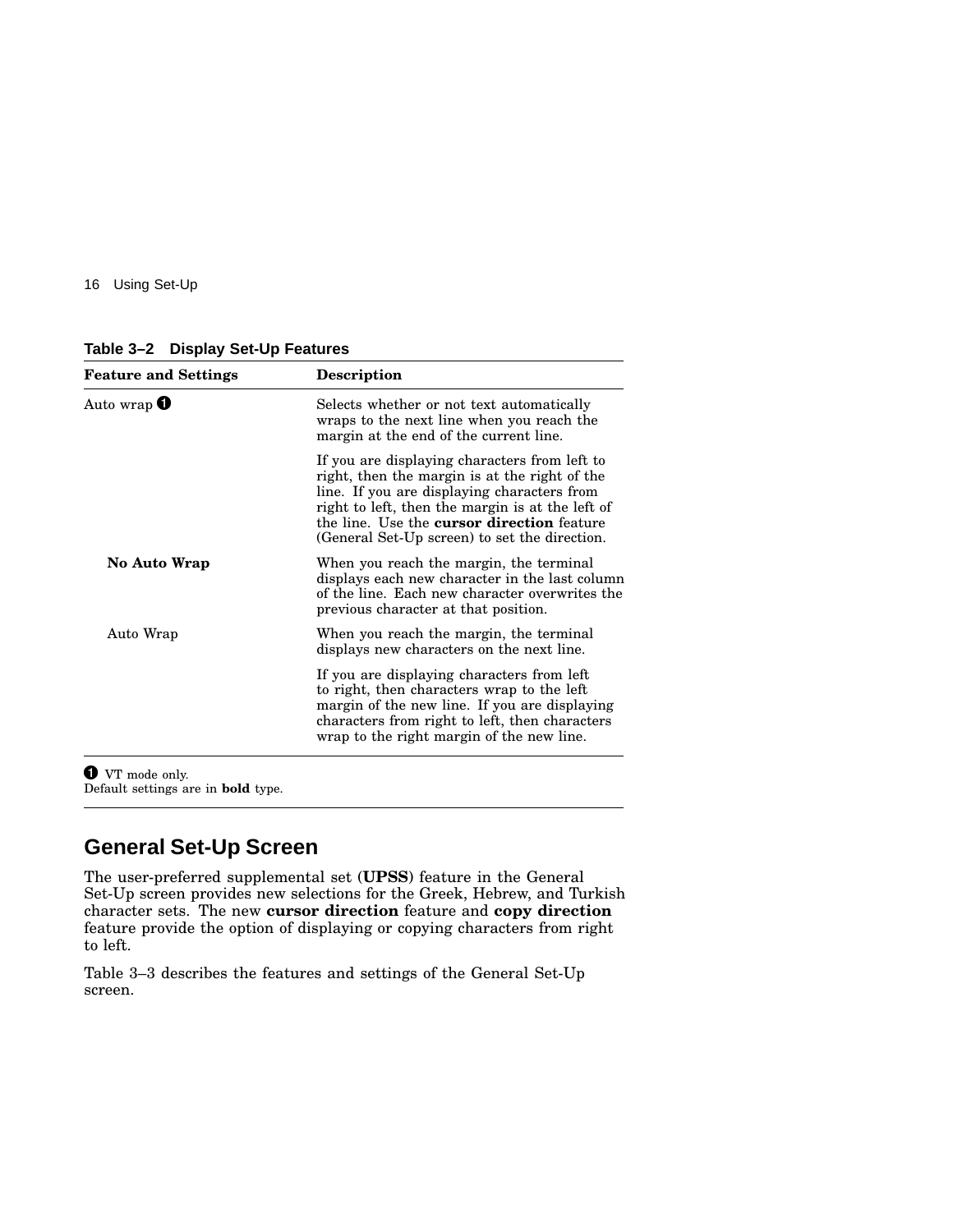| <b>Feature and Settings</b>                                                                                          | <b>Description</b>                                                                                                                                       |  |
|----------------------------------------------------------------------------------------------------------------------|----------------------------------------------------------------------------------------------------------------------------------------------------------|--|
| Cursor direction                                                                                                     | Selects the direction in which the terminal<br>displays characters on the screen.                                                                        |  |
| Left to right                                                                                                        | Displays characters from left to right.                                                                                                                  |  |
| Right to left                                                                                                        | Displays characters from right to left.                                                                                                                  |  |
| determines the directions for:                                                                                       | <b>NOTE</b><br>The cursor direction feature works properly only with compatible<br>applications that receive input from right to left. This feature also |  |
| Wrapping text, if you are using the auto wrap feature (Display Set-Up)<br>screen)                                    |                                                                                                                                                          |  |
| The $\overline{\leq}$ or $\overline{\left(-\frac{\text{Backspace}}{\text{key}}\right)}$ key (Keyboard Set-Up screen) |                                                                                                                                                          |  |
| <b>Inserting text</b>                                                                                                |                                                                                                                                                          |  |
| Copy direction $\boldsymbol{Q}$                                                                                      | Selects the direction for copy and paste<br>operations.                                                                                                  |  |
| >>                                                                                                                   | Copies characters on the screen from left to<br>right.                                                                                                   |  |
| <<                                                                                                                   | Copies characters on the screen from right to<br>left.                                                                                                   |  |
| User-preferred supplemental<br>set (UPSS)                                                                            | When the <b>character set mode</b> feature is set<br>to 8-bit Characters, this feature selects the<br>8-bit supplemental character set.                  |  |
| VT mode or PC TERM mode                                                                                              | You can select from the following character<br>sets:                                                                                                     |  |
| <b>UPSS DEC</b><br>Supplemental                                                                                      | Selects the DEC Supplemental character set,<br>which is part of the 8-bit DEC Multinational<br>character set.                                            |  |
| <b>UPSS DEC Greek</b><br>Supplemental                                                                                | Selects the DEC Greek Supplemental<br>character set, which is part of the 8-bit DEC<br>Greek character set.                                              |  |
| <b>UPSS DEC Hebrew</b><br>Supplemental                                                                               | Selects the DEC Hebrew Supplemental<br>character set, which is part of the 8-bit DEC<br>Hebrew character set.                                            |  |

### **Table 3–3 General Set-Up Features**

**O** VT mode only. **Q** Hebrew/N-A keyboard only. Default settings are in **bold** type.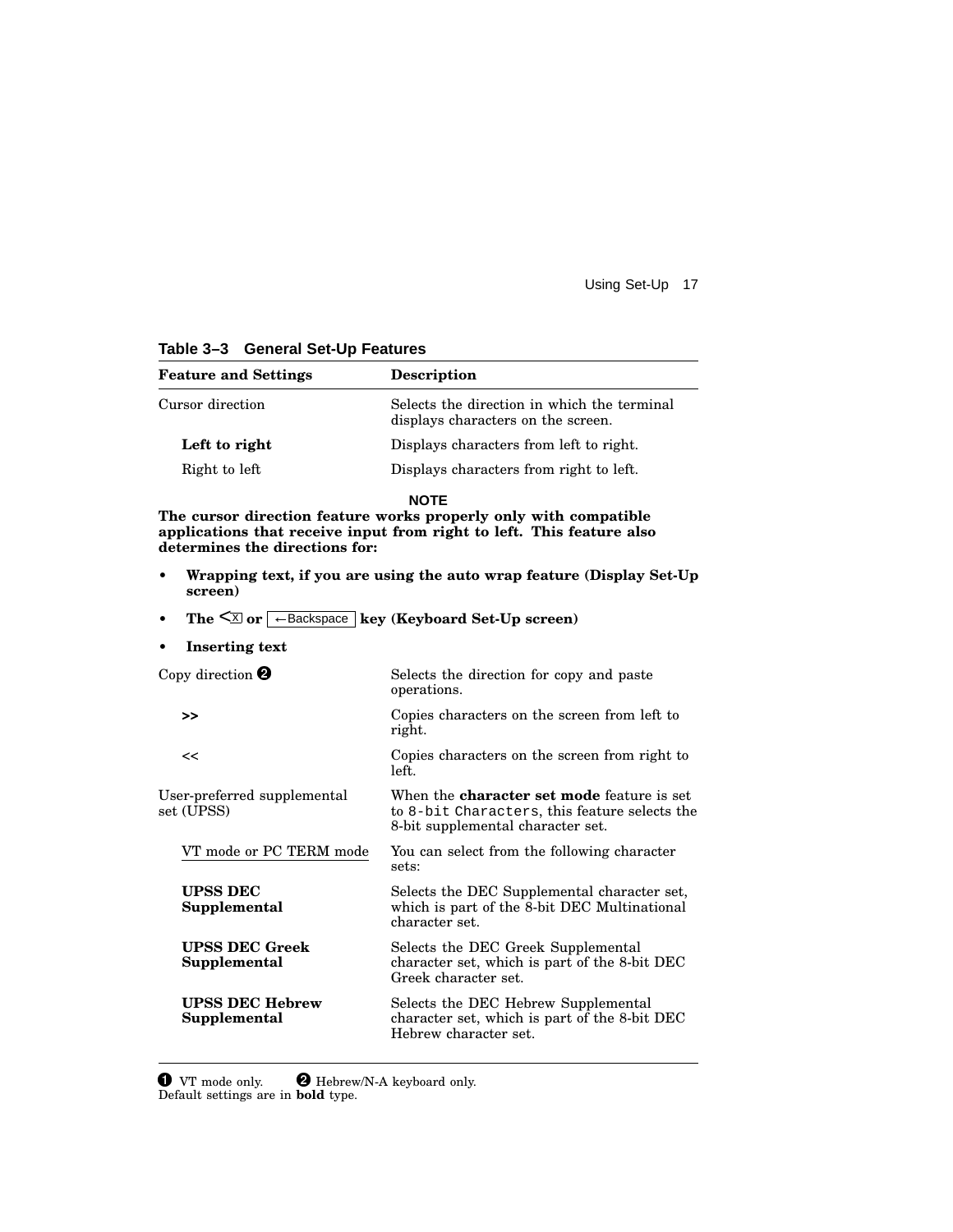|  | Table 3-3 (Continued) General Set-Up Features |
|--|-----------------------------------------------|
|  |                                               |

| Feature and Settings                                                                                                                    | Description                                                                                                                         |  |  |
|-----------------------------------------------------------------------------------------------------------------------------------------|-------------------------------------------------------------------------------------------------------------------------------------|--|--|
| <b>UPSS DEC Turkish</b><br>Supplemental                                                                                                 | Selects the DEC Turkish Supplemental<br>character set, which is part of the 8-bit DEC<br>Turkish character set.                     |  |  |
| UPSS ISO Latin-1<br>Supplemental                                                                                                        | Selects the ISO Latin-1 supplemental<br>character set, which is part of the ISO Latin-1<br>multinational character set.             |  |  |
| UPSS ISO Latin-5<br>Supplemental                                                                                                        | Selects the ISO Latin-5 (Turkish)<br>supplemental character set, which is part<br>of the ISO Latin-5 multinational character set.   |  |  |
| UPSS ISO Latin-7<br>Supplemental                                                                                                        | Selects the ISO Latin-7 (Greek) supplemental<br>character set, which is part of the ISO Latin-7<br>multinational character set.     |  |  |
| <b>UPSS ISO Latin-Hebrew</b><br>Supplemental                                                                                            | Selects the ISO Latin-Hebrew supplemental<br>character set, which is part of the ISO Latin-<br>Hebrew multinational character set.  |  |  |
| PC TERM Mode Only                                                                                                                       |                                                                                                                                     |  |  |
| <b>PC</b> International<br>PC Multilingual<br>PC Danish/Norwegian<br>PC Greek<br>PC Hebrew<br>PC Portuguese<br>PC Spanish<br>PC Turkish | In PC TERM mode, you can also select from<br>these PC character sets. To select a PC<br>character set, you must have a PC keyboard. |  |  |
| Character set mode $\boldsymbol{0}$                                                                                                     | Selects whether to use an 8-bit multinational<br>character set or a 7-bit national replacement<br>character (NRC) set.              |  |  |
|                                                                                                                                         |                                                                                                                                     |  |  |

**O** VT mode only. **Q** Hebrew/N-A keyboard only. Default settings are in **bold** type.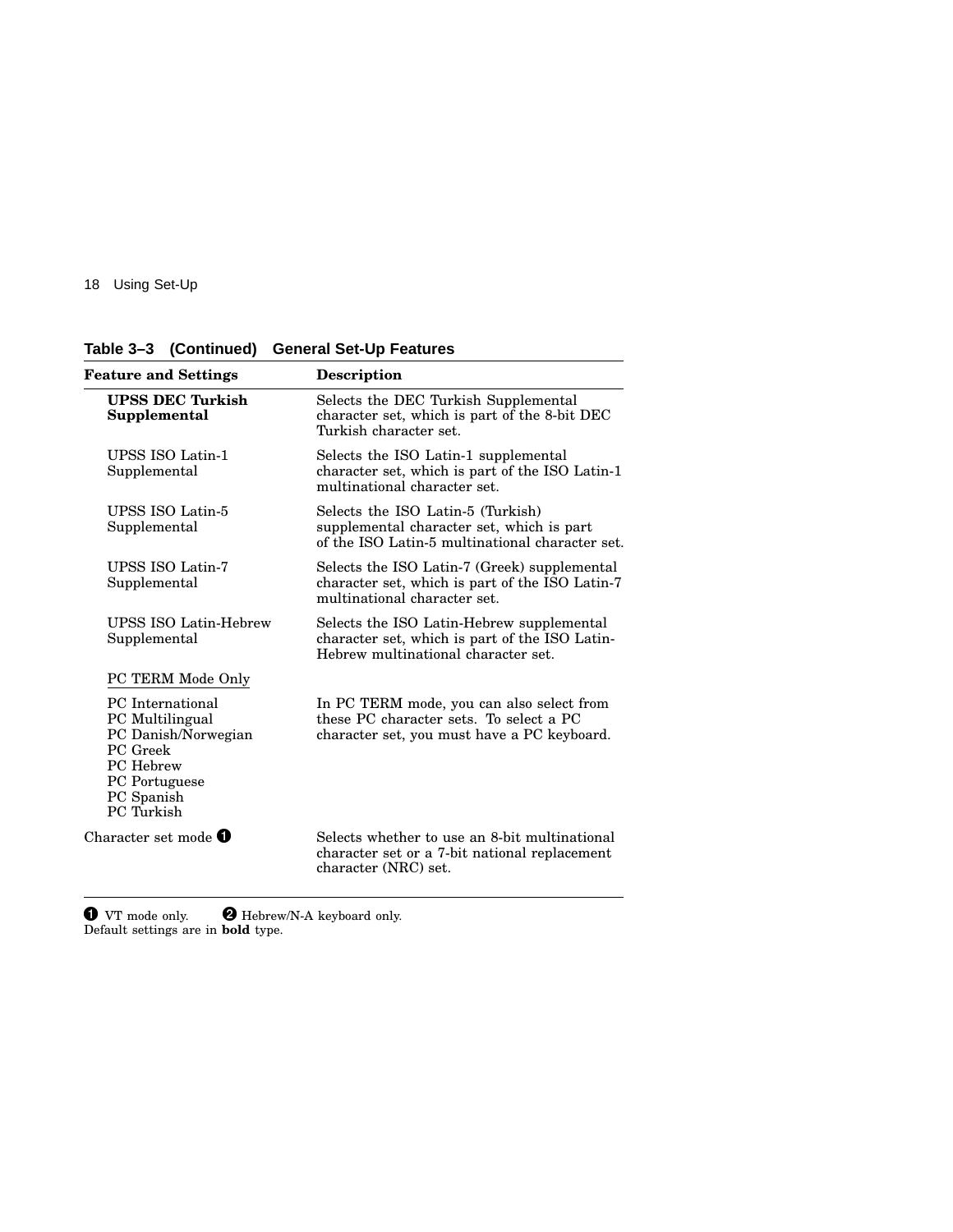| <b>Feature and Settings</b> | <b>Description</b>                                                                                                                                                                                  |
|-----------------------------|-----------------------------------------------------------------------------------------------------------------------------------------------------------------------------------------------------|
| <b>8-bit Characters</b>     | Lets you use one of the 8-bit multinational<br>sets—DEC Multinational, DEC Greek, DEC<br>Hebrew, DEC Turkish, or ISO Latin-1, -5, or<br>-7. Each of these sets include the 7-bit U.S.<br>ASCII set. |
|                             | With a PC keyboard, you can also select from<br>the available PC character sets.                                                                                                                    |
|                             | To select the multinational or PC character<br>set, use the <b>UPSS</b> feature in this set-up<br>screen.                                                                                           |
| 7-bit NRCS<br>Characters    | Lets you use one of the 7-bit NRC sets. You<br>can select the specific NRC set with the<br>keyboard dialect feature in the Set-Up<br>Directory screen.                                              |
|                             | <b>NOTE</b><br>If you set the keyboard dialect feature to North American Keyboard, the<br><b>terminal automatically sets the character set mode to 8-bit Characters.</b>                            |

**Table 3–3 (Continued) General Set-Up Features**

**O** VT mode only. **Q** Hebrew/N-A keyboard only. Default settings are in **bold** type.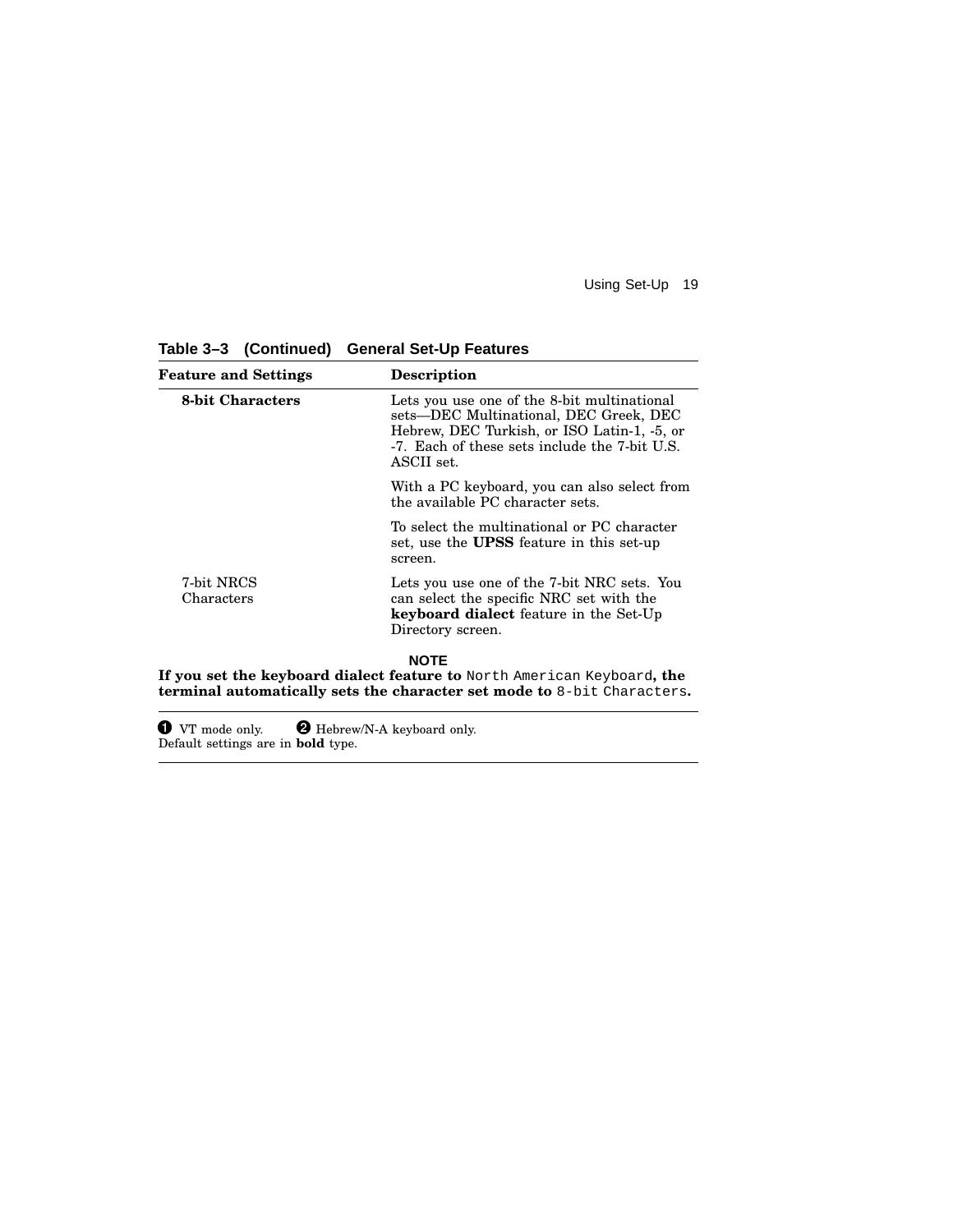

The terminal lets you type more characters than appear on your ANSI or PC keyboard. This chapter shows you how to type additional characters on your Greek, Hebrew, or Turkish keyboard when the terminal is in VT mode. In PC TERM mode, the application software that you use determines what characters you can type.

If you have a French/Canadian keyboard, you can use the Compose Character sequences (ANSI keyboard) or Alt key sequences (PC keyboard) in your *Installing and Using* guide.

To enter an additional character, you type a sequence of keys. The available characters depend on the:

- Keyboard you are using
- **Keyboard dialect** setting (Set-Up Directory screen), which should match your keyboard model
- Character set you are using

**4**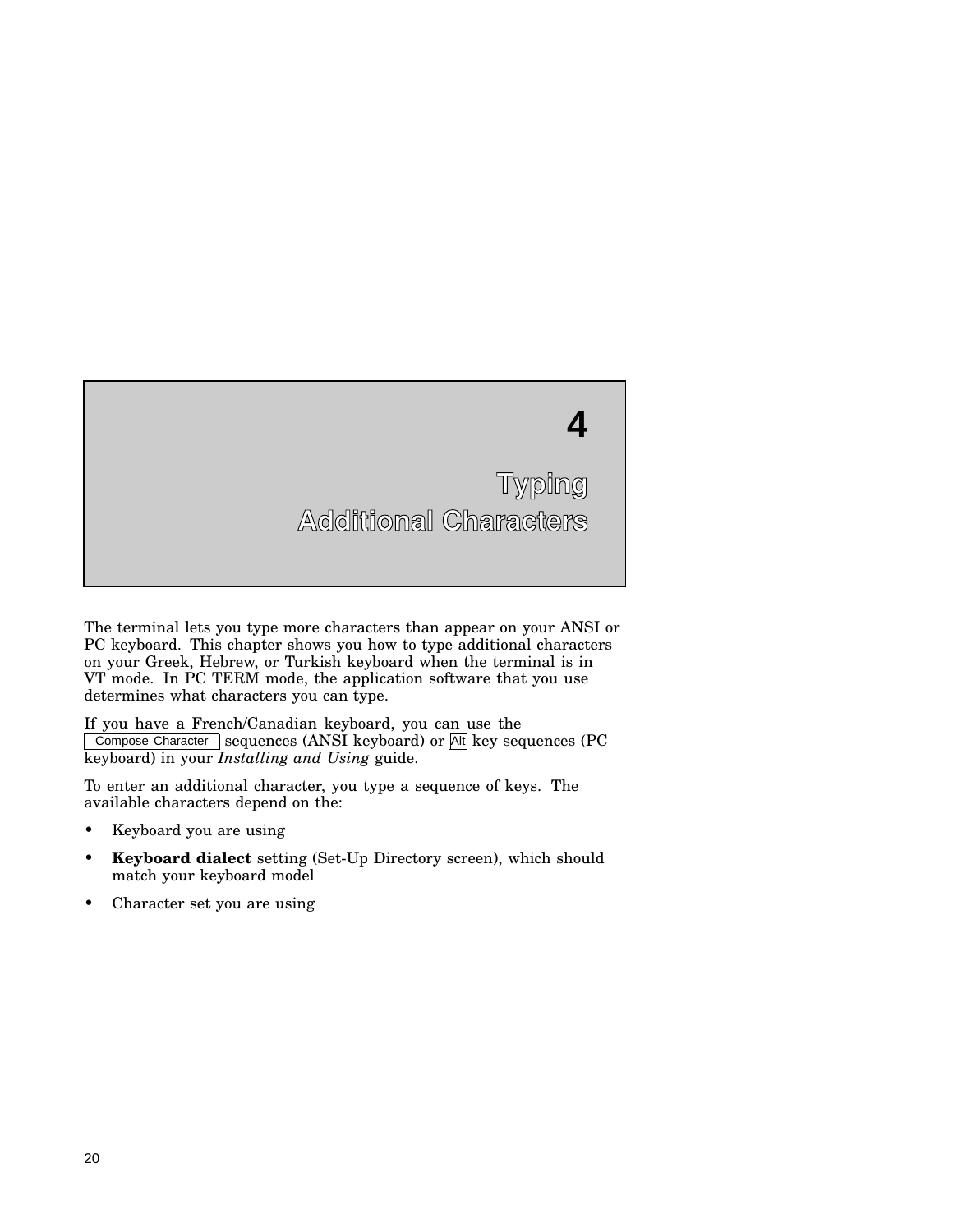### **How to Type a Character from a PC Keyboard**

To enter an additional character from a PC keyboard, you start a key sequence with the Alt key.

To enter an Alt key sequence:

- 1. Look at the appropriate character set in Chapter 5 and find the character you want to type. Note the decimal value next to the character.
- 2. Select the character set in the General Set-Up screen, if you are not already using that character set.
	- a. Enter set-up and display the General Set-Up screen.
	- b. Move the cursor to the **UPSS** feature and change the setting to the character set you want to use.
	- c. Leave set-up.
- 3. Check that the Num Lock indicator on the keyboard is on. This indicates that you can enter numbers on the numeric keypad. If the indicator is off, press the  $\sqrt{\frac{N_{\text{um}}}{N_{\text{u}}}}$  key.
- 4. Press and hold the A<sup>tt</sup> key while typing the decimal value for the character on the numeric keypad.
- 5. Release the  $\overline{At}$  key. The character should appear on the screen.
- 6. If you changed the character set (step 2), then you can select your previous character set by using the General Set-Up screen again.

If you pressed  $\boxed{\text{Num Lock}}$  so the numeric keypad could generate numbers (step  $\overline{3}$ ), then you can press Num Lock again to turn this function off.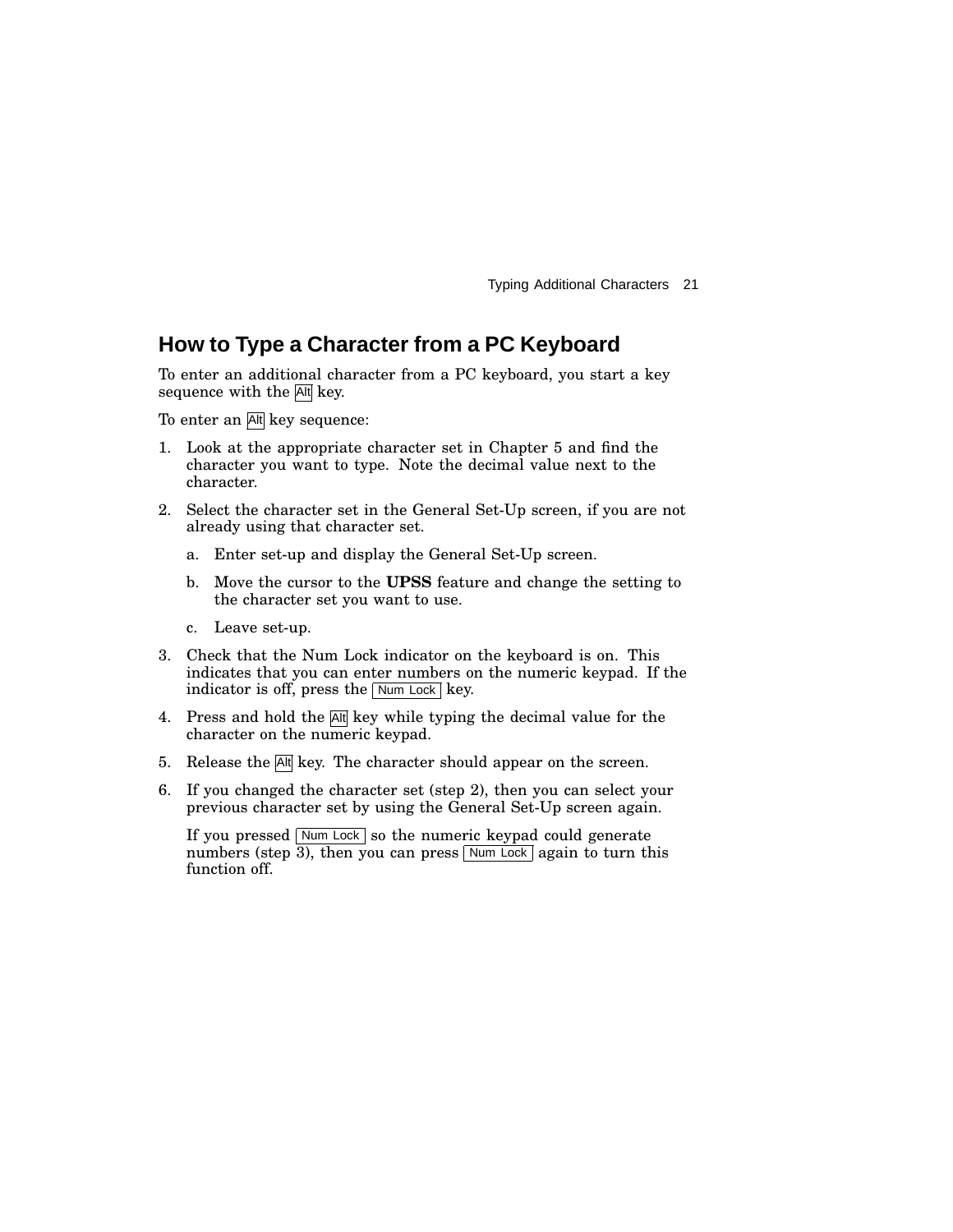### **How to Type a Character from an ANSI Keyboard**

The following sections provide character tables that list the key sequences for typing additional characters on Greek, Hebrew, and Turkish ANSI keyboards. The tables show the column/row location of each character, so you can locate it in the character set (Chapter 5). The tables also provide the decimal value of characters for programmers.

**NOTE If you try to enter a character that is not available in the current character set, then a warning bell sounds.**

### **Greek Compose Characters**

The following tables list the additional characters you can type on your Greek/N-A keyboard when you are using the UPSS DEC Greek Supplemental or UPSS ISO Latin-7 character set (General Set-Up screen).

To enter a character, type the key sequence listed in the right column. All sequences begin with the single or double quotation mark key,  $\lceil \cdot \rceil$  or  $\lceil \cdot \rceil$ .

#### **Table Conventions**

In the Character Name column, UPPERCASE words indicate uppercase characters, and lowercase words indicate lowercase characters. Table 4–1 lists the DEC Greek Supplemental characters in 8-bit characters mode.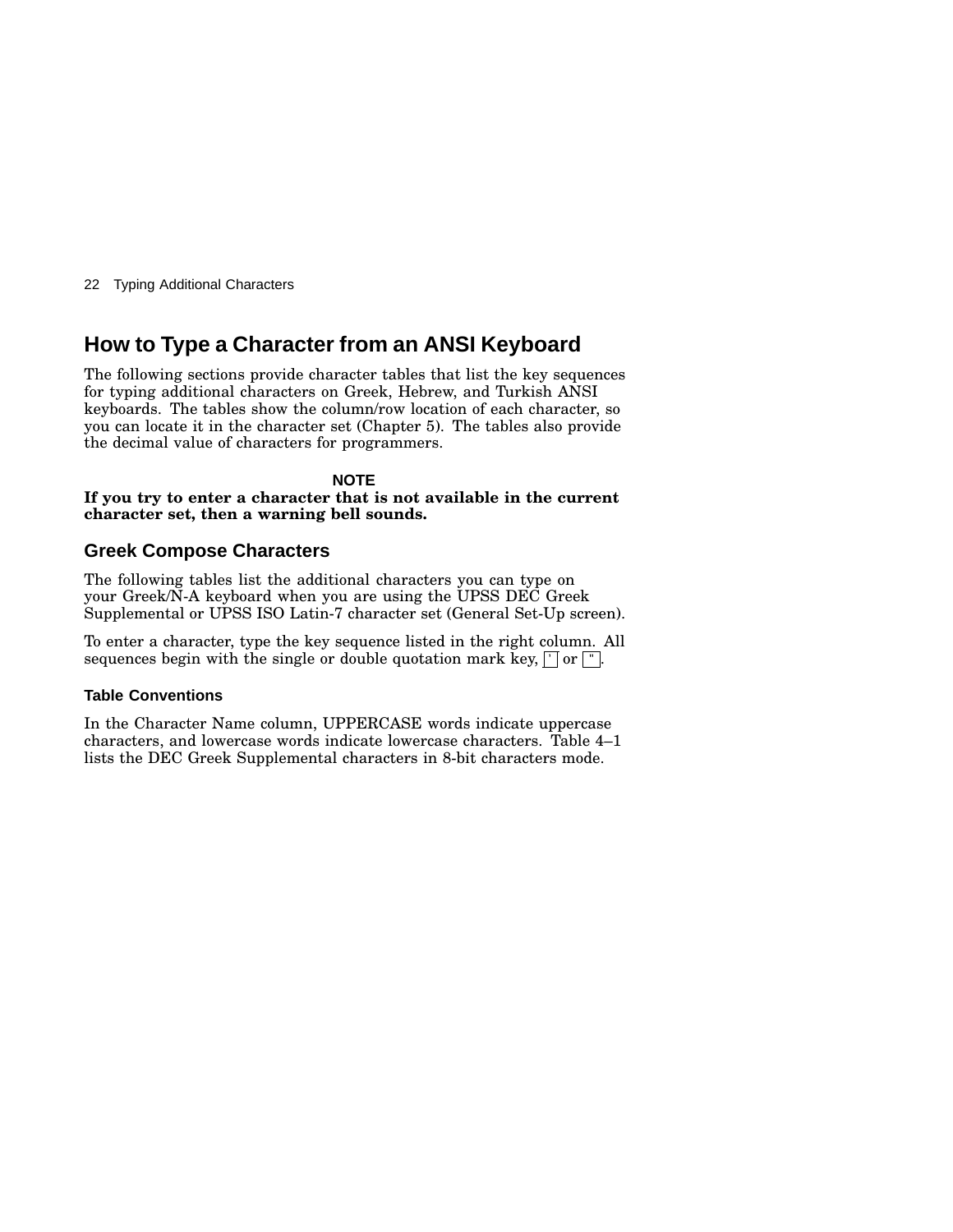| <b>Decimal</b> | Col/Row | <b>Character Name</b>     | <b>Key Sequence</b>     |  |
|----------------|---------|---------------------------|-------------------------|--|
| 192            | 12/00   | iota with dieresis        | $^{\prime\prime}$ $t^-$ |  |
| 218            | 13/10   | alpha with acute accent   | $\alpha$                |  |
| 219            | 13/11   | epsilon with acute accent | $\epsilon$              |  |
| 220            | 13/12   | eta with acute accent     | $\hat{\eta}$            |  |
| 221            | 13/13   | iota with acute accent    | $\hat{\phantom{a}}$     |  |
| 223            | 13/15   | omicron with acute accent | $\degree$ 0             |  |
| 224            | 14/00   | upsilon with dieresis     | "v                      |  |
| 251            | 15/11   | upsilon with acute accent | $\degree v$             |  |
| 252            | 15/12   | omega with acute accent   | ້ພ                      |  |
| 253            | 15/03   | acute accent              | , ,                     |  |
|                |         |                           |                         |  |

**Table 4–1 DEC Greek Supplemental Characters—8-bit Characters Mode**

Table 4–2 lists the ISO Latin-7 characters in 8-bit characters mode.

**Table 4–2 ISO Latin-7 Characters—8-bit Characters Mode**

| Col/Row<br><b>Decimal</b> |       | <b>Character Name</b>                  | <b>Key Sequence</b>  |  |  |
|---------------------------|-------|----------------------------------------|----------------------|--|--|
| 169                       | 11/08 | dieresis                               | $11 - 11$            |  |  |
| 180                       | 12/04 | acute accent                           | , ,                  |  |  |
| 182                       | 11/06 | ALPHA with acute accent                | $\Delta$             |  |  |
| 184                       | 11/08 | EPSILON with acute accent              | ΄E                   |  |  |
| 185                       | 11/09 | ETA with acute accent                  | $\hat{}$ H           |  |  |
| 186                       | 11/10 | IOTA with acute accent                 | $\mathbf{I}$         |  |  |
| 188                       | 11/12 | <b>OMICRON</b> with acute accent       | $^{\prime}$ O        |  |  |
| 190                       | 11/14 | UPSILON with acute accent              | $\hat{r}$            |  |  |
| 191                       | 11/15 | OMEGA with acute accent                | $^{\prime}$ $\Omega$ |  |  |
| 192                       | 12/00 | iota with dieresis and acute<br>accent | " $\leq$             |  |  |
| 218                       | 12/10 | <b>IOTA</b> with dieresis              | " T                  |  |  |
| 219                       | 12/11 | UPSILON with dieresis                  | " γ                  |  |  |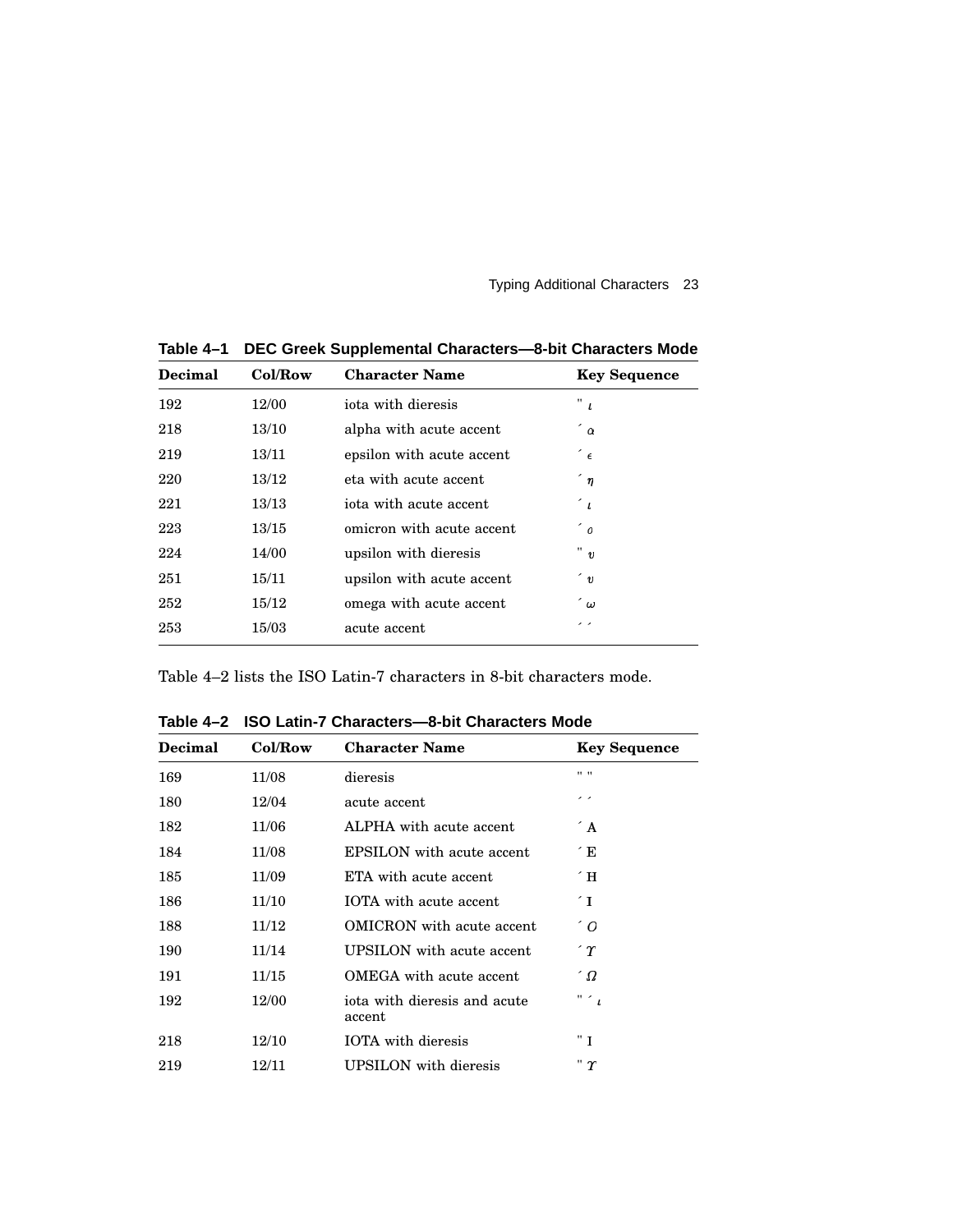| <b>Decimal</b> | Col/Row | <b>Character Name</b>                     | <b>Key Sequence</b> |
|----------------|---------|-------------------------------------------|---------------------|
| 220            | 12/12   | alpha with acute accent                   | $\alpha$            |
| 221            | 12/13   | epsilon with acute accent                 | $\epsilon$          |
| 222            | 12/14   | eta with acute accent                     | $\hat{\eta}$        |
| 223            | 12/15   | iota with acute accent                    | $\overline{L}$      |
| 224            | 14/00   | upsilon with dieresis and acute<br>accent | " $v$               |
| 250            | 15/10   | iota with dieresis                        | " 1                 |
| 251            | 15/11   | upsilon with dieresis                     | " ข                 |
| 252            | 15/12   | omicron with acute accent                 | $\degree$ 0         |
| 253            | 15/13   | upsilon with acute accent                 | $\degree v$         |
| 254            | 15/14   | omega with acute accent                   | ້ພ                  |

**Table 4–2 (Continued) ISO Latin-7 Characters—8-bit Characters Mode**

Table 4–3 lists the DEC Greek Supplemental characters in 7-bit NRCS characters mode.

**Table 4–3 DEC Greek Supplemental Characters—7-bit NRCS Characters Mode**

| Decimal<br>Col/Row |       | <b>Character Name</b>     | <b>Key Sequence</b> |
|--------------------|-------|---------------------------|---------------------|
| 64                 | 12/00 | iota with dieresis        | $\ ^{n}$ $_{L}$     |
| 90                 | 13/10 | alpha with acute accent   | $\alpha$            |
| 91                 | 13/11 | epsilon with acute accent | $\epsilon$          |
| 92                 | 13/12 | eta with acute accent     | $\hat{q}$           |
| 93                 | 13/13 | iota with acute accent    | $\hat{\phantom{a}}$ |
| 95                 | 13/15 | omicron with acute accent | $\degree$ 0         |
| 96                 | 14/00 | upsilon with dieresis     | " ข                 |
| 123                | 15/11 | upsilon with acute accent | ัข                  |
| 124                | 15/12 | omega with acute accent   | $\omega$            |

Table 4–4 lists the ISO Latin-7 characters in 7-bit NRCS characters mode.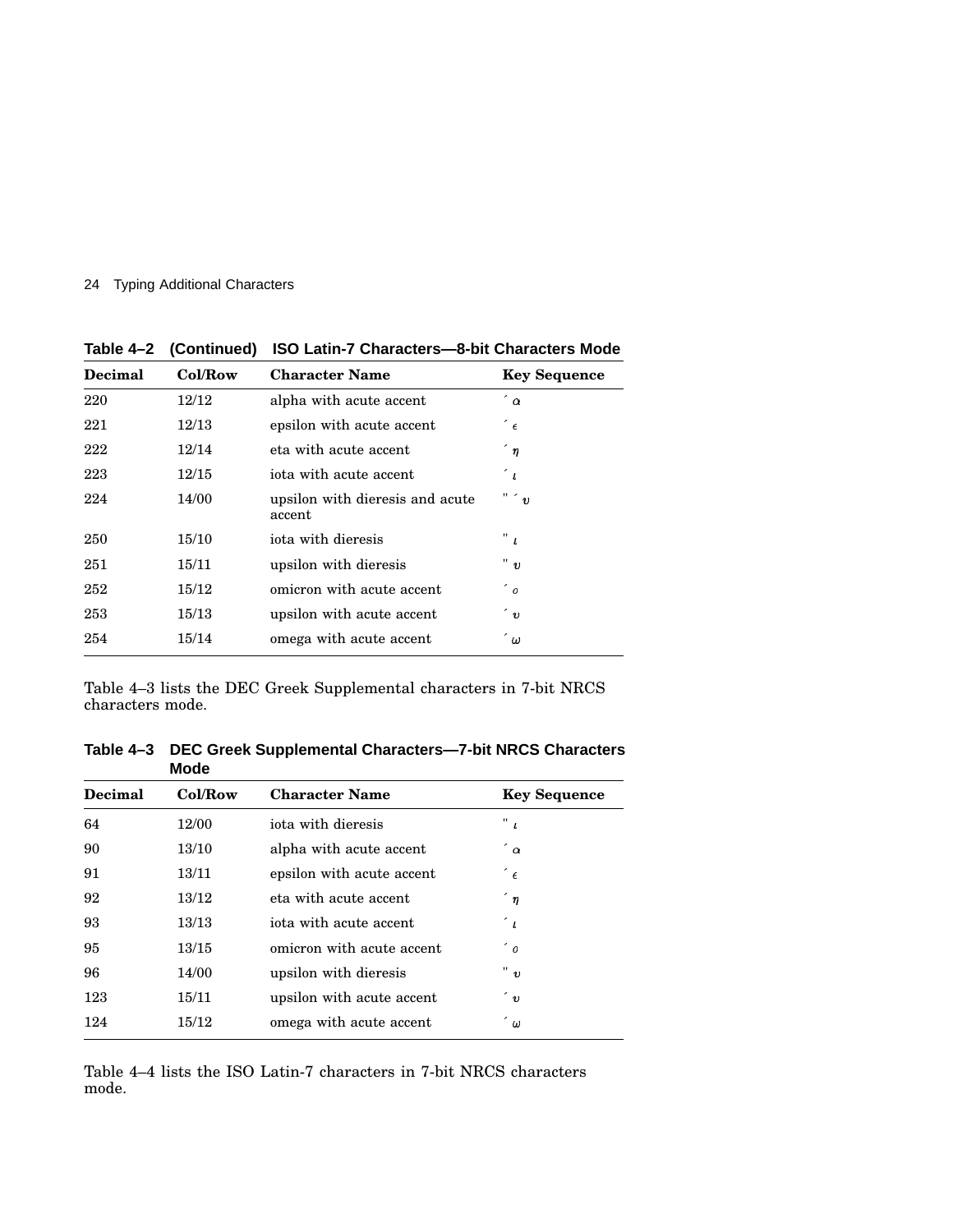| <b>Decimal</b> | Col/Row | <b>Character Name</b>                              | <b>Key Sequence</b>       |
|----------------|---------|----------------------------------------------------|---------------------------|
| 53             | 11/05   | acute accent with dieresis                         | z. n                      |
| 54             | 11/06   | ALPHA with acute accent                            | $\angle$ A                |
| 56             | 11/08   | <b>EPSILON</b> with acute accent                   | $\sqrt{E}$                |
| 57             | 11/09   | ETA with acute accent                              | $\sqrt{H}$                |
| 58             | 11/10   | IOTA with acute accent                             | $\mathcal{L}$ T           |
| 60             | 11/12   | OMICRON with acute accent                          | $\degree$ O               |
| 62             | 11/14   | UPSILON with acute accent                          | $\gamma$                  |
| 63             | 11/15   | OMEGA with acute accent                            | $\hat{a}$                 |
| 64             | 12/00   | iota with dieresis and acute<br>accent             | " '                       |
| 90             | 12/10   | <b>IOTA</b> with dieresis                          | "I"                       |
| 91             | 12/11   | <b>UPSILON</b> with dieresis                       | " $r$                     |
| 92             | 12/12   | alpha with acute accent                            | $\alpha$                  |
| 93             | 12/13   | epsilon with acute accent                          | $^\prime$ $\epsilon$      |
| 94             | 12/14   | eta with acute accent                              | $\hat{\eta}$              |
| 95             | 12/15   | iota with acute accent                             | $\leq$                    |
| 96             | 14/00   | " ' v<br>upsilon with dieresis and acute<br>accent |                           |
| 122            | 15/10   | iota dieresis                                      | $\ ^{\shortparallel }\ t$ |
| 123            | 15/11   | upsilon with dieresis                              |                           |
| 124            | 15/12   | omicron with acute accent                          | $^\prime$ $_{0}$          |
| 125            | 15/13   | upsilon with acute accent                          | $^{\prime}$ v             |
| 126            | 15/14   | $\hat{\phantom{a}}$<br>omega with acute accent     |                           |

**Table 4–4 ISO Latin-7 Characters—7-bit NRCS Characters Mode**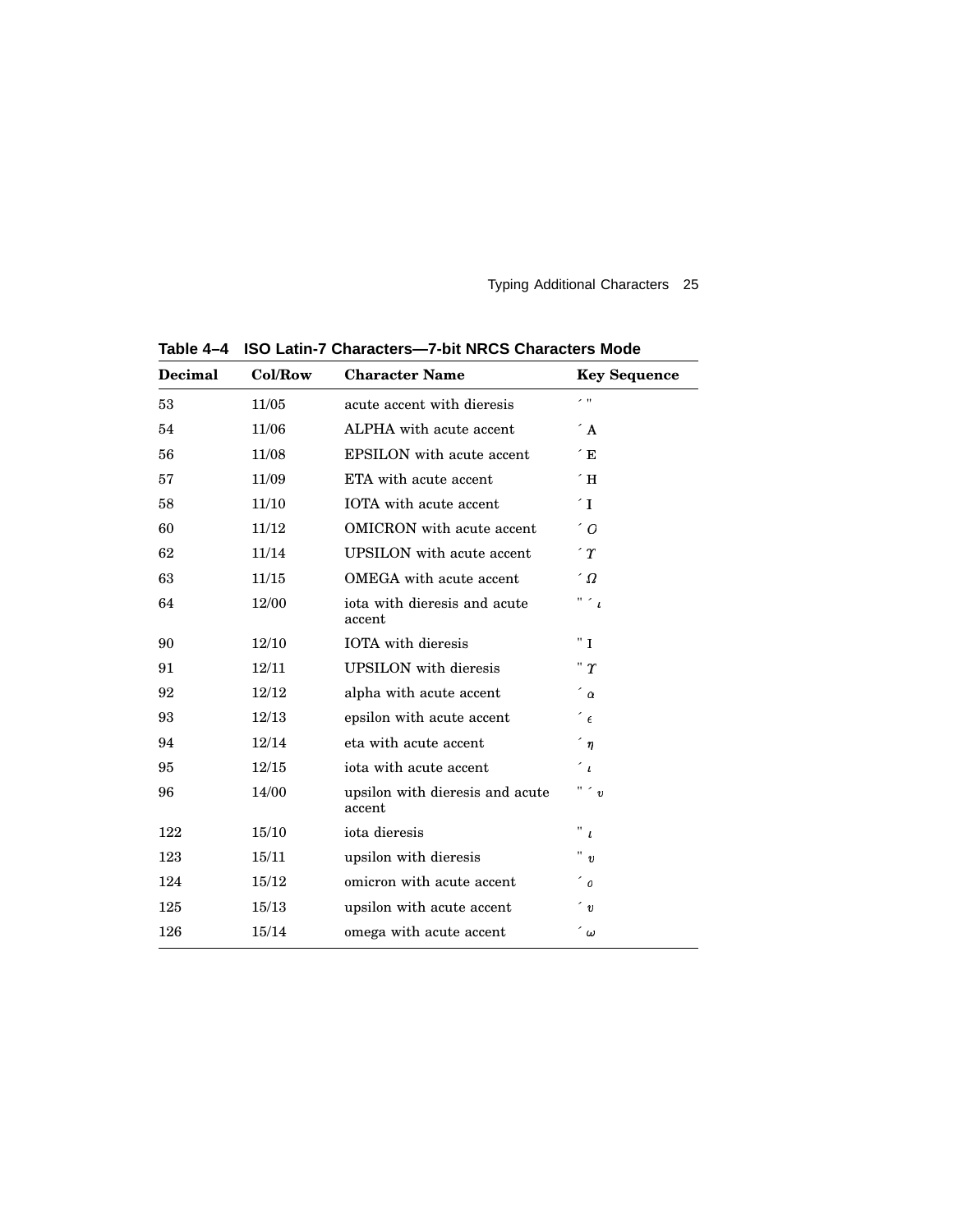### **Hebrew Compose Characters**

Table 4–5 lists the additional characters you can type on your Hebrew/N-A keyboard when you are using the UPSS DEC Hebrew Supplemental or ISO Latin-Hebrew character set (General Set-Up screen).

To enter a character:

1. Press the Hebrew key.

The terminal displays the word Compose on the keyboard indicator line. If the display does not appear, then check the setting of the **compose key** feature in the Keyboard Set-Up screen.

2. Type the key sequence for the character listed in the right column of Table 4–5.

| Decimal                               | Col/Row | <b>Character and Name</b> |                           | <b>Key Sequence</b> |  |
|---------------------------------------|---------|---------------------------|---------------------------|---------------------|--|
| <b>Multinational or National Mode</b> |         |                           |                           |                     |  |
| 034                                   | 02/02   |                           | quotation mark            | " $(sp)$            |  |
| 035                                   | 02/03   | #                         | number sign               | $++$                |  |
| 039                                   | 02/07   | $\pmb{r}$                 | apostrophe                | $($ sp $)$          |  |
| 064                                   | 04/00   | @                         | commercial at             | aa or AA            |  |
| 091                                   | 05/11   |                           | opening square<br>bracket | $\mathcal{U}$       |  |
| 092                                   | 05/12   | ∖                         | backslash                 | // or $\prime$      |  |
| 093                                   | 05/13   |                           | closing square<br>bracket | $)$ )               |  |
| 094                                   | 05/14   | Λ                         | circumflex accent         | $^{\wedge}$ (sp)    |  |
| 096                                   | 06/00   | ↖                         | grave accent              | $\hat{p}$ (sp)      |  |
| 123                                   | 07/11   | ſ                         | opening brace             | ( –                 |  |
| 124                                   | 07/12   |                           | vertical line             | $\sqrt{2}$          |  |
| 125                                   | 07/13   | ł                         | closing brace             | $) -$               |  |
| 126                                   | 07/14   | $\tilde{\phantom{a}}$     | tilde                     | $\sim$ (sp)         |  |

**Table 4–5 DEC Hebrew Supplemental and ISO Latin-Hebrew Characters**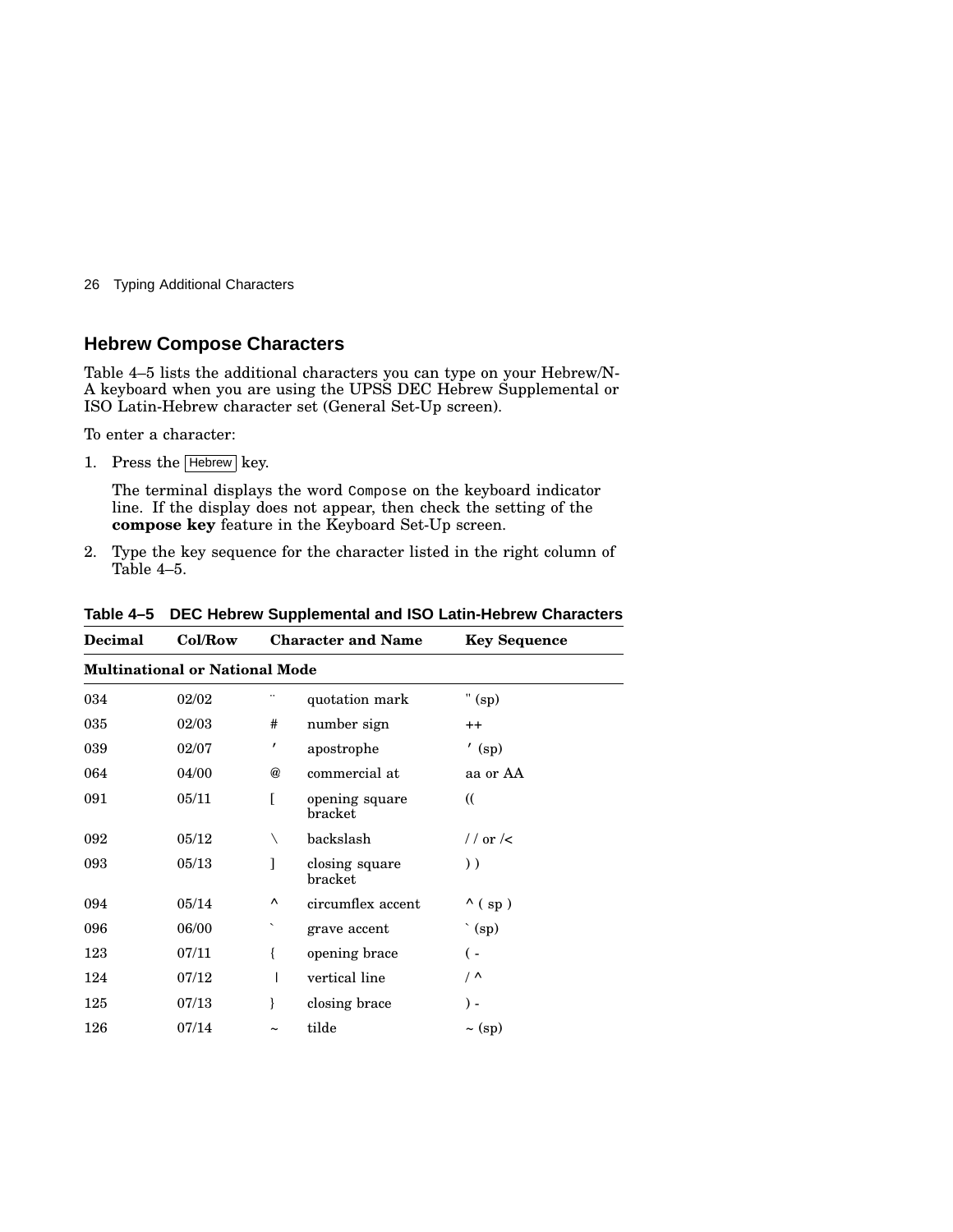| Col/Row                        | <b>Character and Name</b> |                                     | <b>Key Sequence</b>                                       |  |  |  |
|--------------------------------|---------------------------|-------------------------------------|-----------------------------------------------------------|--|--|--|
| <b>Multinational Mode Only</b> |                           |                                     |                                                           |  |  |  |
| 10/00                          |                           | nonbreak space*                     | $(sp)$ $(sp)$                                             |  |  |  |
| 10/01                          | i                         | inverted<br>exclamation mark†       | $\mathbf{u}$                                              |  |  |  |
| 10/02                          | ¢                         | cent sign                           | $c/$ or $C/$ or $c \mid$ or $C \mid$                      |  |  |  |
| 10/03                          | £                         | pound sign                          | 1- or L- or $l =$ or $L =$                                |  |  |  |
| 10/04                          | a                         | general currency<br>sign*           | xo or XO or xO or Xo or<br>$x0$ or $X0$                   |  |  |  |
| 10/05                          | ¥                         | yen sign                            | $y-$ or $Y-$ or $y=$ or $Y=$                              |  |  |  |
| 10/06                          | ł                         | broken vertical<br>bar <sup>*</sup> | $\vert \ \vert$ or $\vert$ <sup><math>\wedge</math></sup> |  |  |  |
| 10/07                          | ş                         | section sign                        | so or SO or sO or So or<br>s0 or S0 or s! or S!           |  |  |  |
| 10/08                          | .,                        | dieresis                            | $\mathbf{u}$ $\mathbf{u}$<br>or $\degree$ (sp)            |  |  |  |
| 10/09                          | $^{\circ}$                | copyright sign                      | CO or co or Co or cO or<br>$c0$ or $C0$                   |  |  |  |
| 10/10                          | ×                         | multiplication sign*                | XX                                                        |  |  |  |
| 10/10                          | a                         | feminine ordinal<br>indicator†      | $a_{-}$ or $A_{-}$                                        |  |  |  |
| 10/11                          | $\overline{\bf{X}}$       | open angle brackets                 | <<                                                        |  |  |  |
| 10/12                          | h                         | logical not*                        | -,                                                        |  |  |  |
| 10/14                          | ®                         | registered<br>trademark*            | R <sub>O</sub>                                            |  |  |  |
| 10/15                          |                           | macron*                             | $-\wedge$ or $\wedge$                                     |  |  |  |
| 11/00                          | o                         | degree sign                         | $0^{\wedge}$                                              |  |  |  |
| 11/01                          | 士                         | plus or minus sign                  | $+ -$                                                     |  |  |  |
| 11/02                          | $\,2$                     | superscript 2                       | $2^{\wedge}$                                              |  |  |  |
|                                |                           |                                     |                                                           |  |  |  |

**Table 4–5 (Continued) DEC Hebrew Supplemental and ISO Latin-Hebrew Characters**

 This character is only available when you use the ISO Latin-Hebrew Supplemental character set. See the **UPSS** feature in the General Set-Up screen.

†This character is only available when you use the DEC Hebrew Supplemental character set. See the **UPSS** feature in the General Set-Up screen.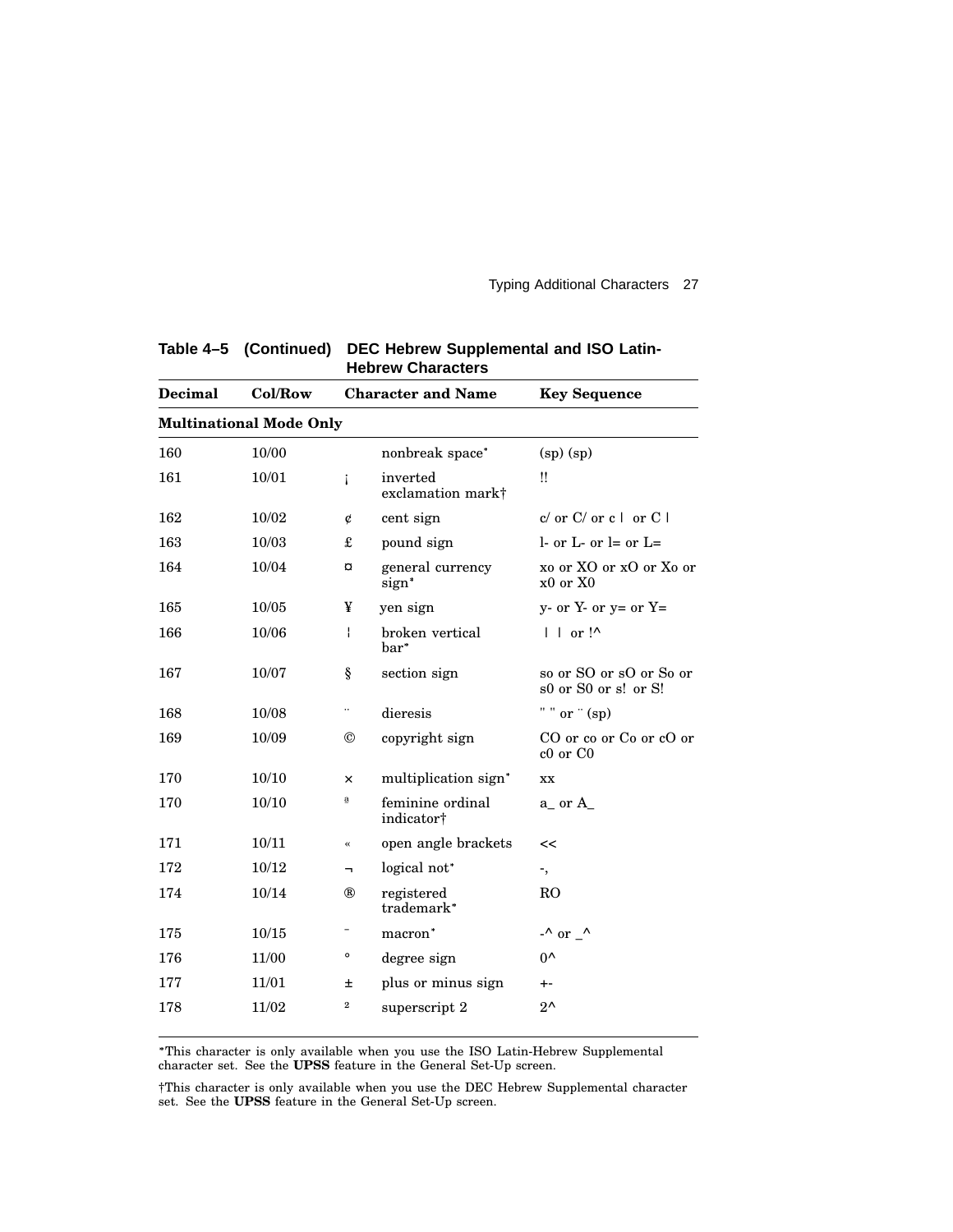| <b>Decimal</b> | Col/Row                        |                         | <b>Character and Name</b>              | <b>Key Sequence</b>      |  |  |  |
|----------------|--------------------------------|-------------------------|----------------------------------------|--------------------------|--|--|--|
|                | <b>Multinational Mode Only</b> |                         |                                        |                          |  |  |  |
| 179            | 11/03                          | 3                       | superscript 3                          | $3^{\wedge}$             |  |  |  |
| 180            | 11/04                          | ٠                       | acute accent*                          | , ,                      |  |  |  |
| 181            | 11/05                          | $\mu$                   | micro sign                             | /U or / $\mu$ (in order) |  |  |  |
| 182            | $11/06$                        | $\P$                    | paragraph sign,<br>pilcrow             | $P!$ or $p!$             |  |  |  |
| 183            | 11/07                          | $\bullet$               | middle dot                             | .^                       |  |  |  |
| 184            | 11/08                          | $\overline{a}$          | cedilla*                               | , ,                      |  |  |  |
| 185            | 11/09                          | $\mathbf 1$             | superscript 1                          | $1^{\wedge}$             |  |  |  |
| 186            | 11/10                          | ÷                       | division sign*                         | 41                       |  |  |  |
| 186            | 11/10                          | $\overline{\mathbf{0}}$ | masculine ordinal<br>indicator†        | $o_{-}$ or $O_{-}$       |  |  |  |
| 187            | 11/11                          | $\rightarrow$           | closed angle<br>brackets               | >                        |  |  |  |
| 188            | 11/12                          | $\frac{1}{4}$           | one-quarter                            | 1 4 (in order)           |  |  |  |
| 189            | 11/13                          | $\frac{1}{2}$           | one-half                               | $12$ (in order)          |  |  |  |
| 190            | 11/14                          | $\frac{3}{4}$           | three-quarters*                        | 34                       |  |  |  |
| 191            | 11/15                          | i,                      | inverted question<br>mark <sup>*</sup> | ??                       |  |  |  |
| 223            | 13/15                          |                         | soft hyphen*                           |                          |  |  |  |

**Table 4–5 (Continued) DEC Hebrew Supplemental and ISO Latin-Hebrew Characters**

 This character is only available when you use the ISO Latin-Hebrew Supplemental character set. See the **UPSS** feature in the General Set-Up screen.

†This character is only available when you use the DEC Hebrew Supplemental character set. See the **UPSS** feature in the General Set-Up screen.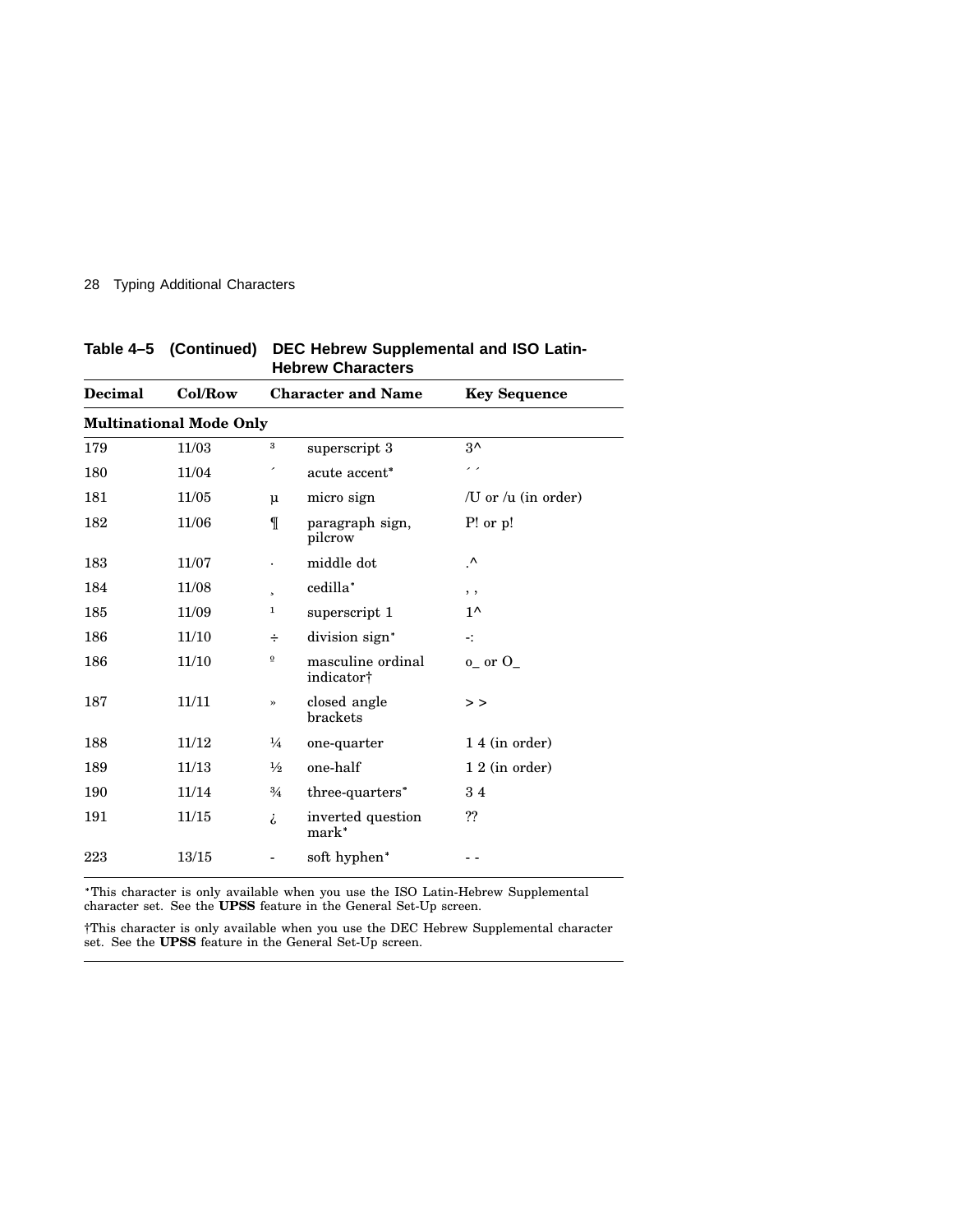### **Turkish Compose Characters**

Table 4–6 lists the additional characters you can type on your Turkish-F or Turkish-Q keyboards when you are using the UPSS DEC Turkish Supplemental or ISO Latin-5 character set (General Set-Up screen).

To enter a character:

1. Press the Compose Character key.

The terminal displays the word Compose on the keyboard indicator line. If the display does not appear, then check the setting of the **compose key** feature in the Keyboard Set-Up screen.

2. Type the key sequence for the character, listed in the right column of Table 4–6.

| <b>Decimal</b> | Col/Row |                       | <b>Character and Name</b> | <b>Key Sequence</b>  |
|----------------|---------|-----------------------|---------------------------|----------------------|
| 034            | 02/02   |                       | quotation mark            | " $(sp)$             |
| 035            | 02/03   | #                     | number sign               | $++$                 |
| 038            | 02/06   | &                     | ampersand                 | ad                   |
| 039            | 02/07   | $\pmb{\prime}$        | apostrophe                | $($ sp)              |
| 064            | 04/00   | @                     | commercial at             | aa or AA             |
| 091            | 05/11   | Г                     | opening square<br>bracket | $\mathcal{L}$        |
| 092            | 05/12   | $\setminus$           | backslash                 | // or $\prime$       |
| 093            | 05/13   | 1                     | closing square<br>bracket | ))                   |
| 094            | 05/14   | Λ                     | circumflex accent         | $\wedge$ (sp)        |
| 096            | 06/00   | $\epsilon$            | grave accent              | $\hat{p}$ (sp)       |
| 123            | 07/11   | ſ                     | opening brace             | <sup>-</sup> )       |
| 124            | 07/12   |                       | vertical line             | $\sqrt{\phantom{a}}$ |
| 125            | 07/13   | ł                     | closing brace             | )-                   |
| 126            | 07/14   | $\tilde{\phantom{a}}$ | tilde                     | $\sim$ (sp)          |

**Table 4–6 DEC Turkish Supplemental and ISO Latin-5 Characters**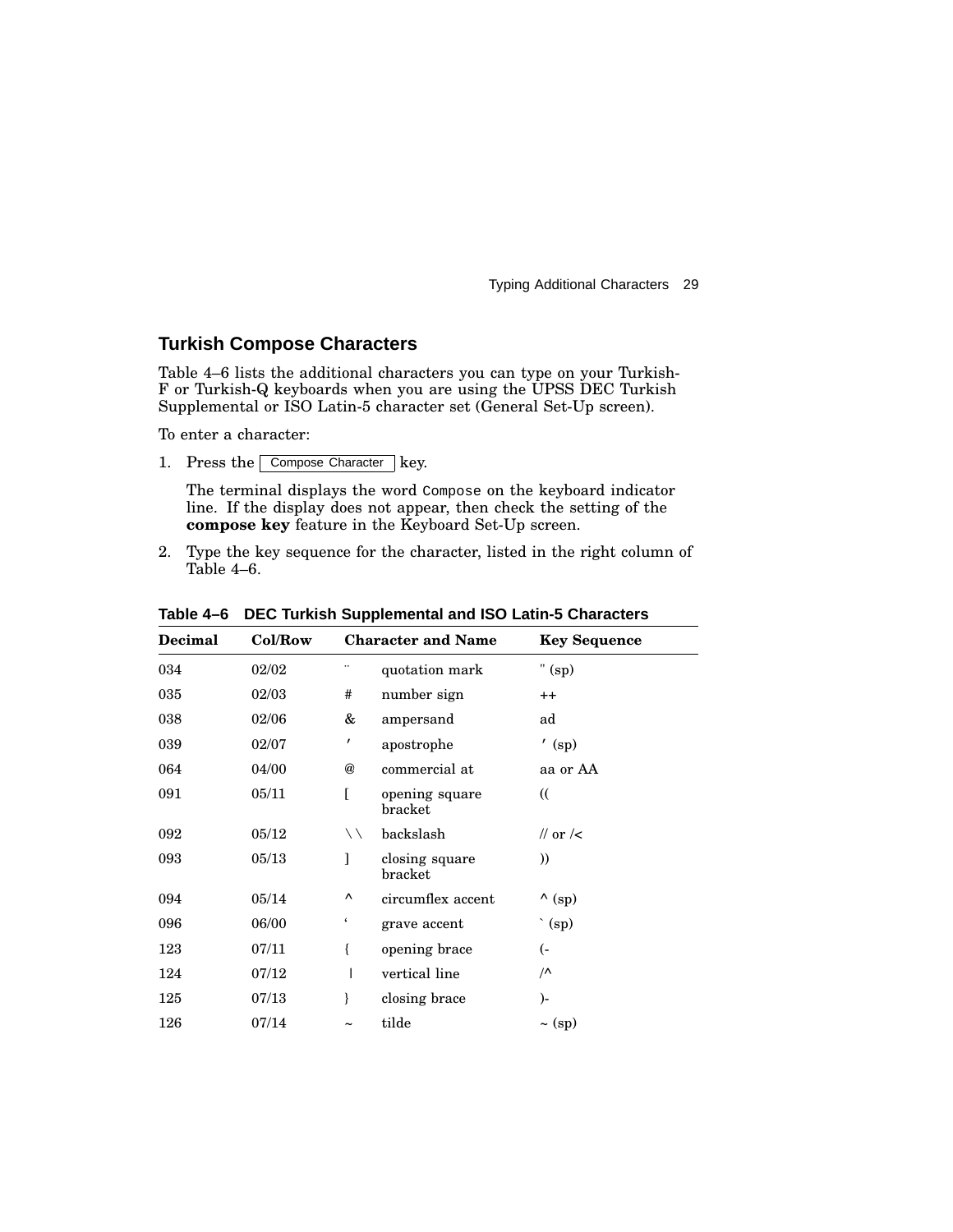| Decimal<br>160 | Col/Row |                | <b>Character and Name</b>           | <b>Key Sequence</b>                             |  |
|----------------|---------|----------------|-------------------------------------|-------------------------------------------------|--|
|                | 10/00   |                | nonbreak space*                     | sp sp                                           |  |
| 161            | 10/01   | i              | inverted<br>exclamation mark†       | ‼                                               |  |
| 162            | 10/02   | ¢              | cent sign                           | $c/$ or $C/$ or $c \mid$ or $C \mid$            |  |
| 163            | 10/03   | £              | pound sign                          | 1- or L- or $l =$ or $L =$                      |  |
| 164            | 10/04   | a              | general currency<br>sign*           | xo or XO or xO or Xo or<br>$x0$ or $X0$         |  |
| 165            | 10/05   | ¥              | yen sign                            | $y-$ or $Y-$ or $y=$ or $Y=$                    |  |
| 166            | 10/06   | Ł              | broken vertical<br>bar <sup>*</sup> | $\vert \ \vert$ or $\vert \wedge$               |  |
| 167            | 10/07   | ş              | section sign                        | so or SO or sO or So or<br>s0 or S0 or s! or S! |  |
| 168            | 10/08   | a              | general currency<br>sign†           | xo or XO or xO or Xo or<br>x0 or X0             |  |
| 168            | 10/08   |                | dieresis*                           | "" or "sp                                       |  |
| 169            | 10/09   | $^{\circledR}$ | copyright sign                      | CO or co or Co or cO or<br>c0 or C0             |  |
| 170            | 10/10   | a              | feminine ordinal<br>indicator†      | $a_{-}$ or $A_{-}$                              |  |
| 170            | 10/10   | ×              | multiplication sign*                | XX                                              |  |
| 171            | 10/11   |                | open angle brackets                 | <<                                              |  |
| 172            | 10/12   | $\blacksquare$ | logical not*                        | ۰,                                              |  |
| 174            | 10/14   | İ              | I with dott                         | I. or .I                                        |  |
|                |         |                |                                     |                                                 |  |
| 174            | 10/14   | ®              | registered<br>trademark*            | R <sub>O</sub>                                  |  |
| 175            | 10/15   |                | macron <sup>*</sup>                 | $-$ ^ or $-$ ^                                  |  |
|                |         |                |                                     |                                                 |  |

**Table 4–6 (Continued) DEC Turkish Supplemental and ISO Latin-5 Characters**

 This character is only available when you use the ISO Latin-5 Supplemental character set. See the **UPSS** feature in the General Set-Up screen.

†This character is only available when you use the DEC Turkish Supplemental character set. See the **UPSS** feature in the General Set-Up screen.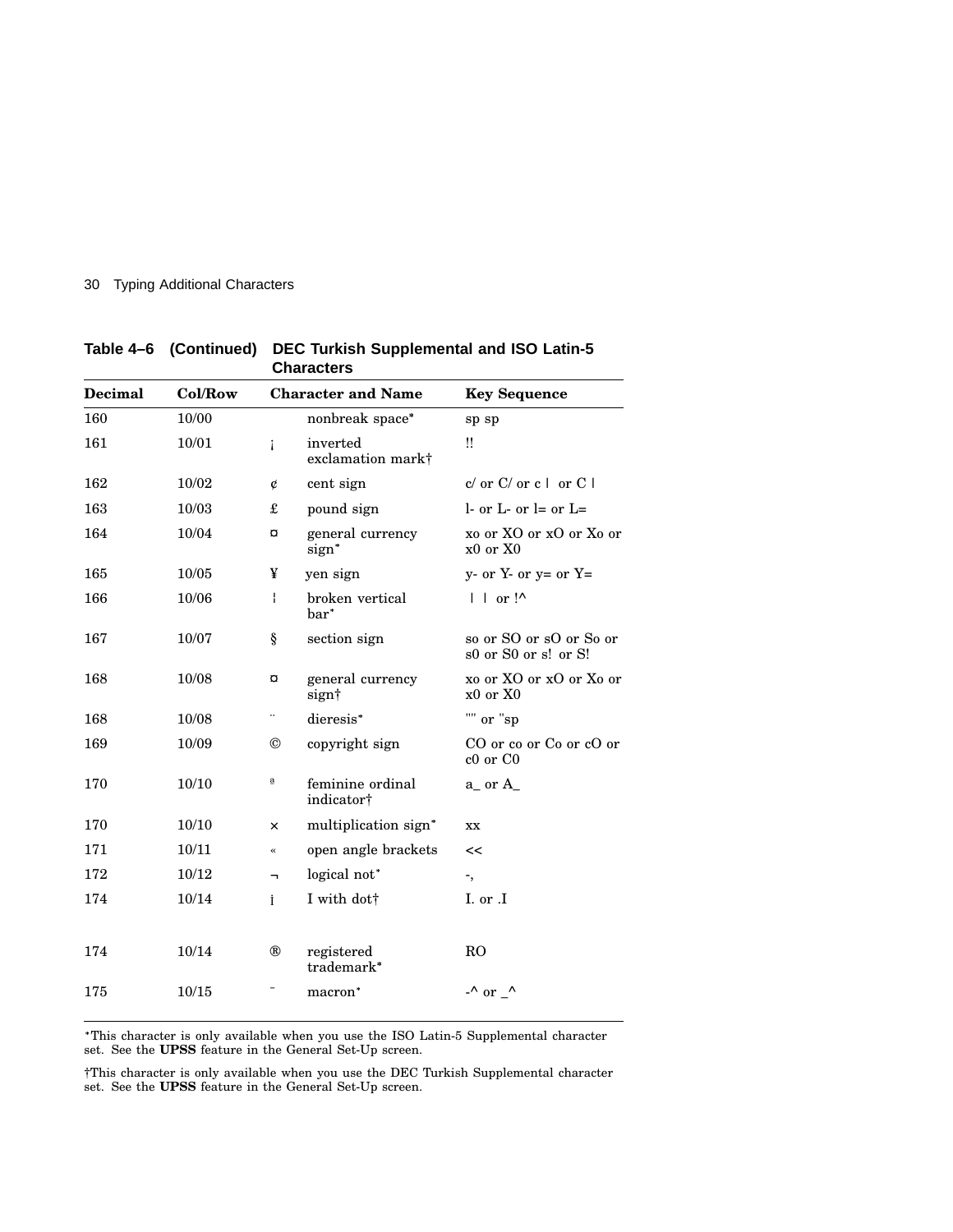| <b>Decimal</b> | Col/Row   |                  | <b>Character and Name</b>       | <b>Key Sequence</b>      |
|----------------|-----------|------------------|---------------------------------|--------------------------|
| 176            | 11/00     | $\circ$          | degree sign                     | $0^{\wedge}$             |
| 177            | 11/01     | 士                | plus or minus sign              | $+ -$                    |
| 178            | 11/02     | $\boldsymbol{2}$ | superscript 2                   | $2^{\wedge}$             |
| 179            | 11/03     | 3                | superscript 3                   | $3^{\wedge}$             |
| 180            | 11/04     |                  | acute accent*                   | $\overline{\phantom{a}}$ |
| 181            | 11/05     | $\mu$            | micro sign                      | /U or / $\mu$ (in order) |
| 182            | 11/06     | $\P$             | paragraph sign,<br>pilcrow      | $P!$ or $p!$             |
| 183            | 11/07     |                  | middle dot                      | $\cdot^{\wedge}$         |
| 184            | 11/08     | ś                | cedilla*                        | , ,                      |
| 185            | 11/09     | 1                | superscript 1                   | $1^{\wedge}$             |
| 186            | 11/10     | $\underline{0}$  | masculine ordinal<br>indicator† | $o_$ or $O_$             |
| 186            | 11/10     | ÷                | division sign*                  | -:                       |
| 187            | 11/11     | $\rightarrow$    | closed angle<br>brackets        | $>$ $>$                  |
| 188            | 11/12     | $\frac{1}{4}$    | one-quarter                     | 1 4 (in order)           |
| 189            | 11/13     | $\frac{1}{2}$    | one-half                        | $12$ (in order)          |
| 190            | 11/14     | $\frac{3}{4}$    | three-quarters*                 | 3 4 (in order)           |
| 191            | 11/15     | i,               | inverted question<br>mark*      | ??                       |
| 208            | $13/00\,$ | Ğ                | G with breve                    | $G-$ or $-G$             |
| 221            | 13/13     | Ť                | I with dot <sup>*</sup>         | I. or .I                 |

**Table 4–6 (Continued) DEC Turkish Supplemental and ISO Latin-5 Characters**

 This character is only available when you use the ISO Latin-5 Supplemental character set. See the **UPSS** feature in the General Set-Up screen.

†This character is only available when you use the DEC Turkish Supplemental character set. See the **UPSS** feature in the General Set-Up screen.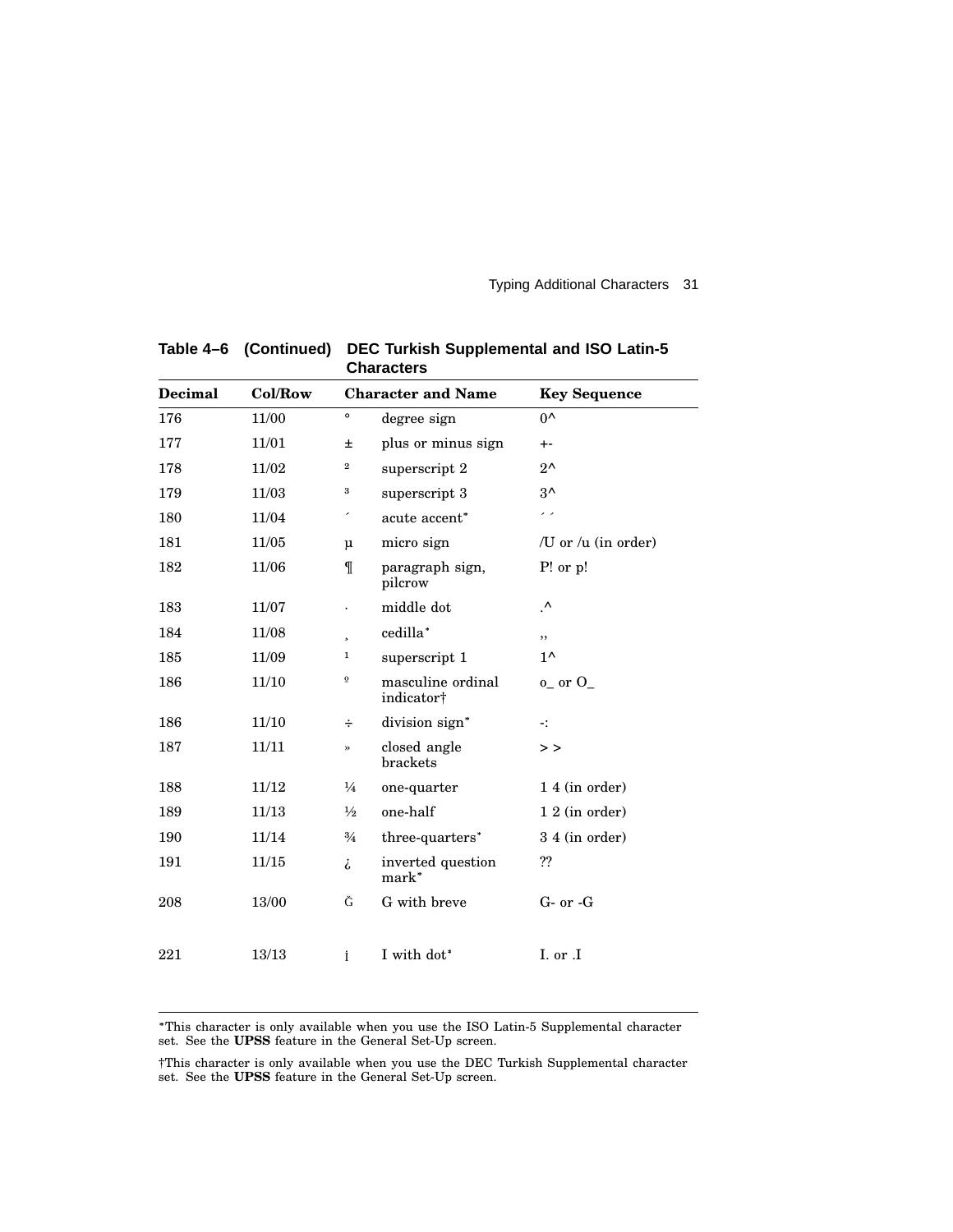| Col/Row |              |                       | <b>Key Sequence</b>                     |
|---------|--------------|-----------------------|-----------------------------------------|
| 13/14   | Ş            | S with cedilla        | S, or, S                                |
| 15/00   | ğ            | g with breve          | $g-$ or $-g$                            |
| 15/13   | $\mathbf{1}$ | <i>i</i> without dot* | ii                                      |
| 15/14   | ş            | s with cedilla        | s, or , s                               |
|         |              |                       | Characters<br><b>Character and Name</b> |

**Table 4–6 (Continued) DEC Turkish Supplemental and ISO Latin-5 Characters**

 This character is only available when you use the ISO Latin-5 Supplemental character set. See the **UPSS** feature in the General Set-Up screen.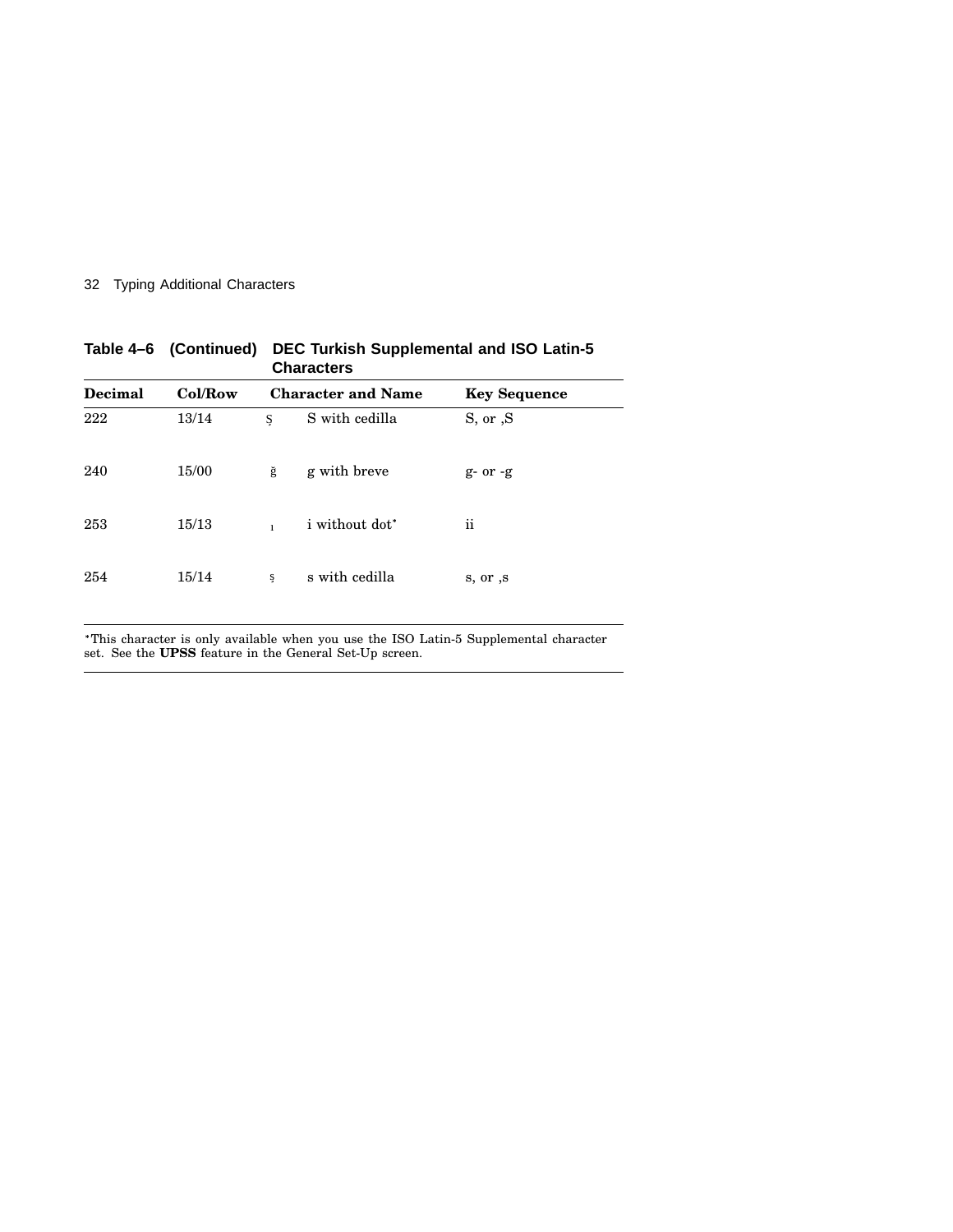**5**

This chapter shows the Greek, Hebrew, and Turkish character sets included with your terminal. The chapter also lists the character sets you can use with the French/Canadian keyboard. You can select from three types of character sets by using the General Set-Up screen:

| <b>Character Sets</b>               | <b>Required Settings</b>                                                        |
|-------------------------------------|---------------------------------------------------------------------------------|
| 8-bit supplemental                  | 8-bit Characters (General Set-Up screen)                                        |
| PC.                                 | PC TERM mode (Set-Up Directory) with a PC keyboard                              |
| 7-bit national<br>replacement (NRC) | VT mode (Set-Up Directory) and 7-bit NRCS Characters<br>(General Set-Up screen) |

## **French/Canadian Character Sets**

If you have a French/Canadian keyboard, you can use the character sets described in your *Installing and Using* guide. The character sets include:

- DEC Multinational character set
- ISO Latin-1 character set
- PC Multilingual character set
- PC International character set
- 7-bit French/Canadian NRC set (VT mode only)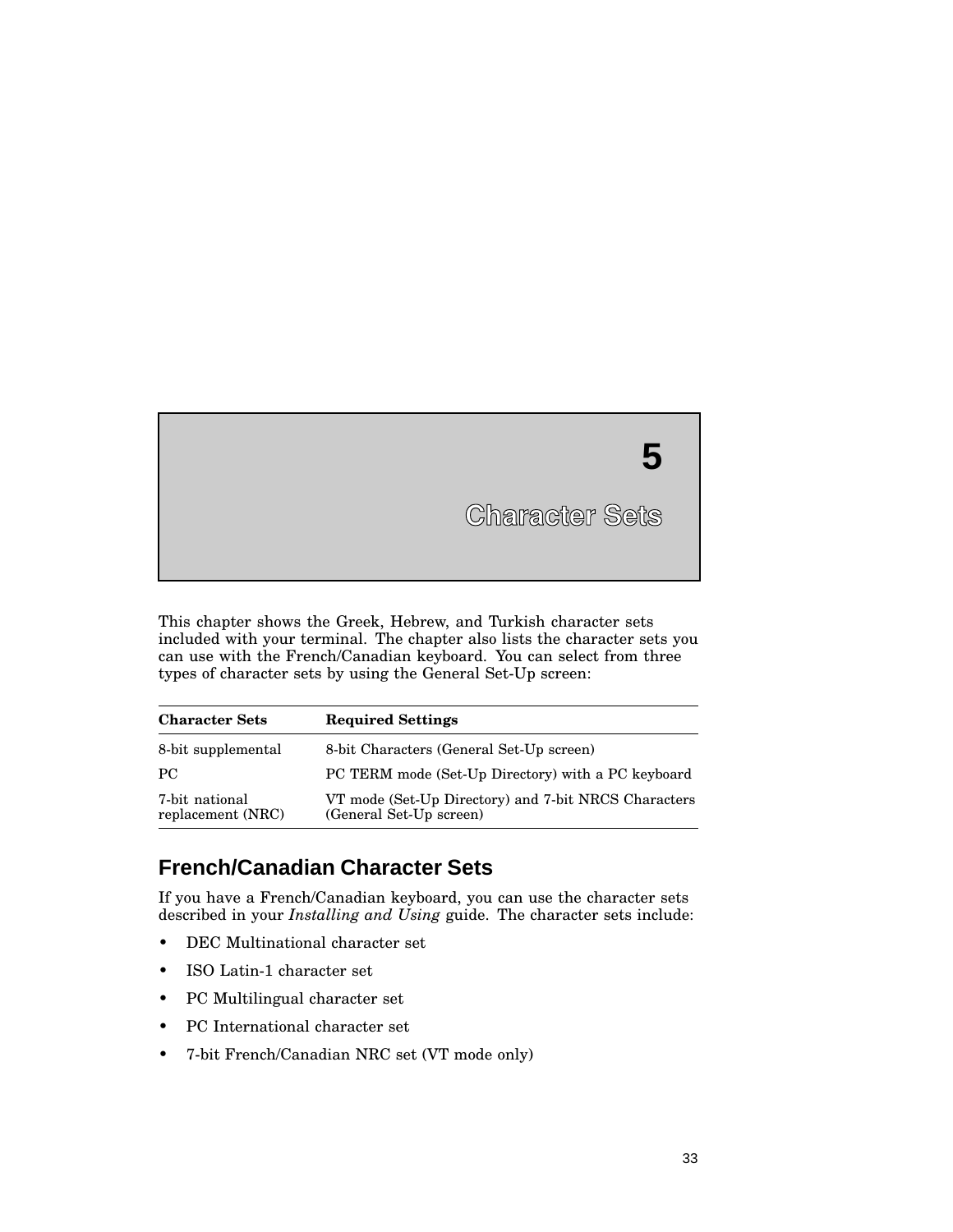## **Greek Character Sets**

You can access the following character sets from the Greek/N-A keyboard or Greek PC keyboard.

Figure 5–1 shows the DEC Greek Supplemental character set.

| Figure 5-1 DEC Greek Supplemental Character Set |
|-------------------------------------------------|
|                                                 |

|                 | Column                                                                                 | 8                 |                                                           | 9                 |             | 10                |               | 11                            |              | 12                            |          | 13                            |          | 14                            |          | 15                            |
|-----------------|----------------------------------------------------------------------------------------|-------------------|-----------------------------------------------------------|-------------------|-------------|-------------------|---------------|-------------------------------|--------------|-------------------------------|----------|-------------------------------|----------|-------------------------------|----------|-------------------------------|
| Row<br>$\bf{0}$ |                                                                                        | 200<br>128<br>080 | $\overline{P}_{C_{\text{S}}}$                             | 220<br>144<br>090 | <b>NBSP</b> | 240<br>160<br>0A0 | $\circ$       | 260<br>176<br>0B0             | <u></u><br>ī | 300<br>192<br>0C0             |          | 320<br>208<br>0D <sub>0</sub> | <br>Û    | 340<br>224<br>0E0             |          | 360<br>240<br>0F0             |
| 1               |                                                                                        | 201<br>129<br>081 | $\overline{\mathbf{P}}_{\!\!\mathbf{U}_{\!\!\mathbf{1}}}$ | 221<br>145<br>091 | ı           | 241<br>161<br>0A1 | 士             | 261<br>177<br>0B1             | A            | 301<br>193<br>0C1             | П        | 321<br>209<br>0D1             | $\alpha$ | 341<br>225<br>0E1             | π        | 361<br>241<br>0F1             |
| $\overline{2}$  |                                                                                        | 202<br>130<br>082 | $\overline{P}_{U_2}$                                      | 222<br>146<br>092 | ¢           | 242<br>162<br>0A2 | $\mathbf{2}$  | 262<br>178<br>0B2             | B            | 302<br>194<br>0C2             | P        | 322<br>210<br>0D2             | β        | 342<br>226<br>0E2             | ρ        | 362<br>242<br>0F <sub>2</sub> |
| 3               |                                                                                        | 203<br>131<br>083 | $\overline{s}_{T_S}$                                      | 223<br>147<br>093 | £           | 243<br>163<br>0A3 | 3             | 263<br>179<br>0B3             | Γ            | 303<br>195<br>0C <sub>3</sub> | Σ        | 323<br>211<br>OD3             | γ        | 343<br>227<br>0E3             | σ        | 363<br>243<br>0F3             |
| 4               | $\frac{I_N}{D}$                                                                        | 204<br>132<br>084 | C<br>$\mathbf{c}_{\mathbf{H}}$                            | 224<br>148<br>094 |             | 244<br>164<br>0A4 |               | 264<br>180<br>0B4             | Δ            | 304<br>196<br>0C4             | T        | 324<br>212<br>OD4             | δ        | 344<br>228<br>0E4             | τ        | 364<br>244<br>0F4             |
| 5               | $\bar{N}_{\!\!\!E_{\scriptscriptstyle \!L}}$                                           | 205<br>133<br>085 | $\mathbf{\hat{M}}_{\mathbf{W}}$                           | 225<br>149<br>095 | ¥           | 245<br>165<br>0A5 | μ             | 265<br>181<br>0 <sub>B5</sub> | E            | 305<br>197<br>0C5             | Y        | 325<br>213<br>0D <sub>5</sub> | ε        | 345<br>229<br>0 <sub>E5</sub> | υ        | 365<br>245<br>0F5             |
| 6               | $\overline{s}_{\!\!\scriptscriptstyle \mathsf{S}_{\!\!\scriptscriptstyle \mathsf{A}}}$ | 206<br>134<br>086 | $\overline{\textbf{s}}_{\textbf{P}_{\!\!\textbf{A}}}$     | 226<br>150<br>096 |             | 246<br>166<br>0A6 | $\P$          | 266<br>182<br>0B6             | Z            | 306<br>198<br><b>0C6</b>      | Φ        | 326<br>214<br>0D6             |          | 346<br>230<br>0E6             | φ        | 366<br>246<br>0F6             |
| 7               | $\bar{\mathbf{E}}_\mathbf{S}$<br>A                                                     | 207<br>135<br>087 | E<br>$P_{\rm A}$                                          | 227<br>151<br>097 | ş           | 247<br>167<br>0A7 | ٠             | 267<br>183<br>0B7             | Н            | 307<br>199<br>0C7             | X        | 327<br>215<br>0D7             | η        | 347<br>231<br>0E7             | χ        | 367<br>247<br>0F7             |
| 8               | $\overline{\mathbf{H}}_\mathbf{S}$                                                     | 210<br>136<br>088 |                                                           | 230<br>152<br>098 | ¤           | 250<br>168<br>0A8 |               | 270<br>184<br>0B8             | Θ            | 310<br>200<br>0C8             | Ψ        | 330<br>216<br>0D <sub>8</sub> | θ        | 350<br>232<br>0E8             | Ψ        | 370<br>248<br>0F8             |
| 9               | $\overline{\mathbf{H}}_{\mathbf{\overline{I}}_{\mathbf{\overline{J}}}}$                | 211<br>137<br>089 |                                                           | 231<br>153<br>099 | ©           | 251<br>169<br>0A9 | 1             | 271<br>185<br>0B9             | I            | 311<br>201<br>0C9             | Ω        | 331<br>217<br>0D9             | 1.       | 351<br>233<br>0E9             | $\omega$ | 371<br>249<br>0F9             |
| 10              | $\overline{v}_{T_{S}}$                                                                 | 212<br>138<br>08A |                                                           | 232<br>154<br>09A | a           | 252<br>170<br>0AA | $\mathbf{o}$  | 272<br>186<br>0BA             | K            | 312<br>202<br>0CA             | $\alpha$ | 332<br>218<br>0DA             | к        | 352<br>234<br>0EA             | ς        | 372<br>250<br>0FA             |
| 11              | $\mathbf{P}_{\mathbf{L}_{\mathbf{D}}}$                                                 | 213<br>139<br>08B | $\bar{c}_{\rm s_I}$                                       | 233<br>155<br>09B | ≪           | 253<br>171<br>0AB | $\rightarrow$ | 273<br>187<br>0 <sub>BB</sub> | Λ            | 313<br>203<br>0CB             | έ        | 333<br>219<br>0 <sub>DB</sub> | λ        | 353<br>235<br>0EB             | ิบ์      | 373<br>251<br>0FB             |
| 12              | $\bar{\mathbf{P}}_{\!L_{\!U}}$                                                         | 214<br>140<br>08C | $\mathbf{s}_{\textrm{\tiny T}}$                           | 234<br>156<br>09C |             | 254<br>172<br>0AC | $\frac{1}{4}$ | 274<br>188<br>0 <sub>BC</sub> | M            | 314<br>204<br>0CC             | ή        | 334<br>220<br>0 <sub>DC</sub> | μ        | 354<br>236<br>0EC             | ώ        | 374<br>252<br>0FC             |
| 13              | R<br>Ĭ                                                                                 | 215<br>141<br>08D | $\overline{\mathbf{Q}}_{\!\!\mathbf{C}}$                  | 235<br>157<br>09D |             | 255<br>173<br>0AD | $\frac{1}{2}$ | 275<br>189<br>0 <sub>BD</sub> | N            | 315<br>205<br>0CD             | ĩ.       | 335<br>221<br>0 <sub>DD</sub> | ν        | 355<br>237<br>0ED             | ╭        | 375<br>253<br>0FD             |
| 14              | $\overline{s}_{\!\!\!s_{\!\!\!2}}$                                                     | 216<br>142<br>08E | $\mathbf{P}_{\mathbf{M}}$                                 | 236<br>158<br>09E |             | 256<br>174<br>0AE |               | 276<br>190<br>0BE             | Ξ            | 316<br>206<br>0CE             |          | 336<br>222<br>0 <sub>DE</sub> | ξ        | 356<br>238<br>0EE             |          | 376<br>254<br>0FE             |
| 15              | $\mathbf{s}_{\mathbf{s}}$                                                              | 217<br>143<br>08F | А<br>$\mathbf{P}_{\!\! \boldsymbol{C}}$                   | 237<br>159<br>09F |             | 257<br>175<br>0AF | ι,            | 277<br>191<br>0BF             | O            | 317<br>207<br>0CF             | $\Omega$ | 337<br>223<br>0DF             | $\Omega$ | 357<br>239<br>0EF             |          | 377<br>255<br>0FF             |

**LEGEND**

ESC 033 Octal<br>ESC 027 Decimal<br>01B Hexadecimal

**LJ−02456−RAGS**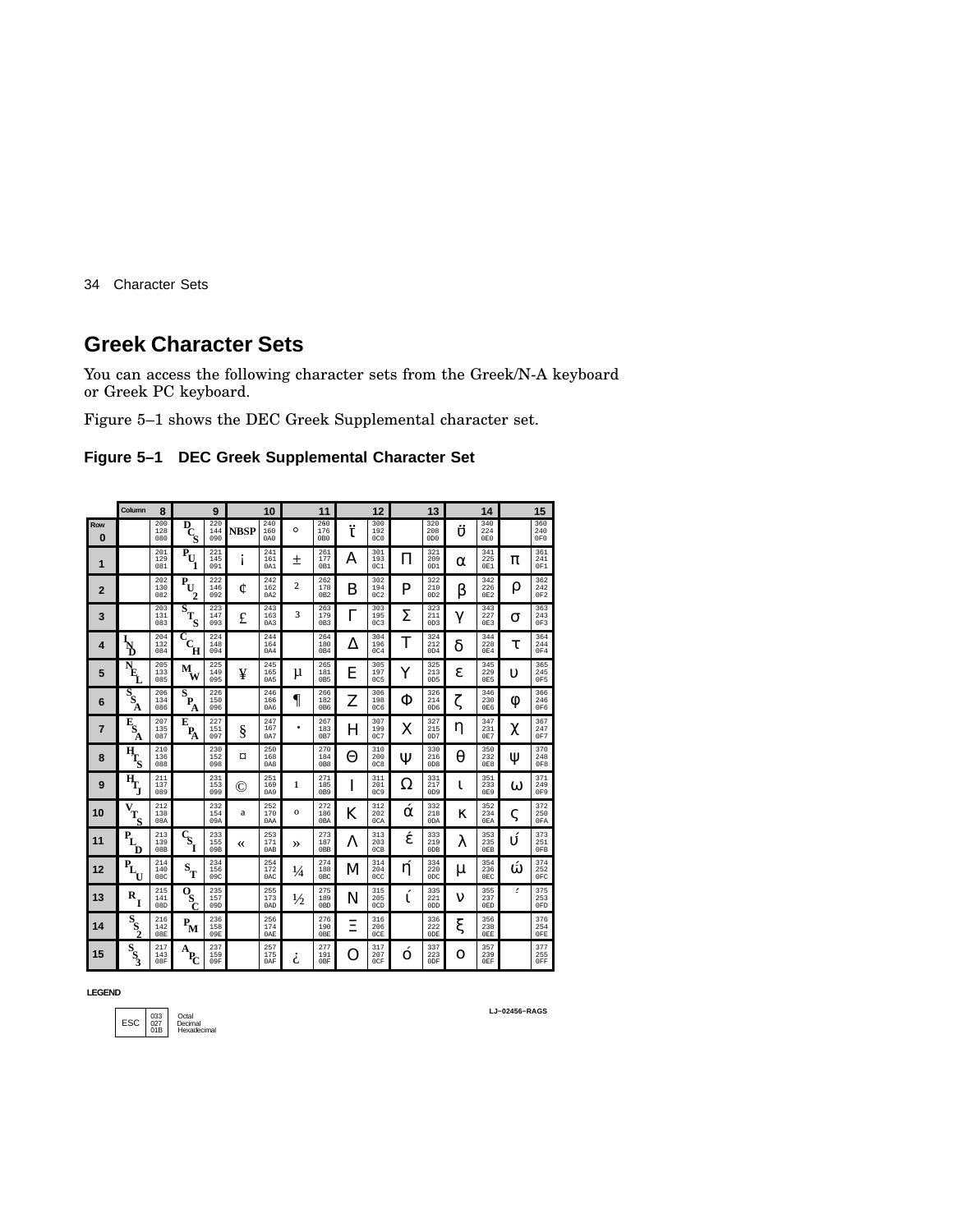Figure 5–2 shows the ISO Latin-7 character set.

**Figure 5–2 ISO Latin-7 Character Set**

|                | Column                                              | 8                 |                                                   | 9                 |             | 10                |               | 11                             |         | 12                            |       | 13                             |   | 14                |                           | 15                            |
|----------------|-----------------------------------------------------|-------------------|---------------------------------------------------|-------------------|-------------|-------------------|---------------|--------------------------------|---------|-------------------------------|-------|--------------------------------|---|-------------------|---------------------------|-------------------------------|
| Row<br>O       |                                                     | 200<br>128<br>080 | D<br>Ś                                            | 220<br>144<br>090 | <b>NBSP</b> | 240<br>160<br>0A0 | $\circ$       | 260<br>176<br>0B <sub>0</sub>  | ć.<br>ι | 300<br>192<br>0C0             | П     | 320<br>208<br>0D <sub>0</sub>  | υ | 340<br>224<br>0E0 | π                         | 360<br>240<br>0F <sub>0</sub> |
| 1              |                                                     | 201<br>129<br>081 | $\overline{\mathbf{P}}$<br>$\mathbf{U}$           | 221<br>145<br>091 | $\epsilon$  | 241<br>161<br>0A1 | $\pm$         | 261<br>177<br>0B1              | A       | 301<br>193<br>0C1             | P     | 321<br>209<br>0 <sub>D1</sub>  | α | 341<br>225<br>0E1 | ρ                         | 361<br>241<br>0F1             |
| $\overline{2}$ |                                                     | 202<br>130<br>082 | $\bar{\mathbf{P}}_{\mathbf{U}}$<br>$\overline{c}$ | 222<br>146<br>092 | ,           | 242<br>162<br>0A2 | $\mathbf{2}$  | 262<br>178<br>0B2              | B       | 302<br>194<br>0C2             |       | 322<br>210<br>0D2              | β | 342<br>226<br>0E2 | ς                         | 362<br>242<br>0F2             |
| 3              |                                                     | 203<br>131<br>083 | $\overline{s}_{T_S}$                              | 223<br>147<br>093 | £           | 243<br>163<br>0A3 | 3             | 263<br>179<br>0 <sub>B</sub> 3 | Γ       | 303<br>195<br>0C <sub>3</sub> | Σ     | 323<br>211<br>OD3              | γ | 343<br>227<br>0E3 | σ                         | 363<br>243<br>0F3             |
| 4              | D                                                   | 204<br>132<br>084 | $\mathbf{G}_\mathbf{R}$<br>Ħ                      | 224<br>148<br>094 |             | 244<br>164<br>0A4 | ر             | 264<br>180<br>0B4              | Δ       | 304<br>196<br>0C4             | Т     | 324<br>212<br>OD4              | δ | 344<br>228<br>0E4 | τ                         | 364<br>244<br>0F4             |
| 5              | $\bar{N}_{\!\!\rm L}$                               | 205<br>133<br>085 | M<br>w                                            | 225<br>149<br>095 |             | 245<br>165<br>0A5 | ۰,            | 265<br>181<br>0B5              | E       | 305<br>197<br>0C5             | Y     | 325<br>213<br>0D5              | E | 345<br>229<br>0E5 | υ                         | 365<br>245<br>0F5             |
| 6              | $S_{S_{A}}$                                         | 206<br>134<br>086 | $\overline{\mathbf{s}}$<br>P<br>A                 | 226<br>150<br>096 | ı<br>Î.     | 246<br>166<br>0A6 | А             | 266<br>182<br>0 <sub>B6</sub>  | Z       | 306<br>198<br>0C6             | Φ     | 326<br>214<br>0D6              |   | 346<br>230<br>0E6 | Φ                         | 366<br>246<br>0F6             |
| 7              | $\bar{\mathbf{F}}_\mathrm{S}$<br>А                  | 207<br>135<br>087 | E<br>$P_{\!A}$                                    | 227<br>151<br>097 | ş           | 247<br>167<br>0A7 | ٠             | 267<br>183<br>0 <sub>B7</sub>  | H       | 307<br>199<br>0C7             | х     | 327<br>215<br>0D7              | η | 347<br>231<br>0E7 | χ                         | 367<br>247<br>0F7             |
| 8              | $\bar{H}_{T_S}$                                     | 210<br>136<br>088 |                                                   | 230<br>152<br>098 |             | 250<br>168<br>0A8 | Ĕ             | 270<br>184<br>0B8              | Θ       | 310<br>200<br>0C8             | Ψ     | 330<br>216<br>0 <sub>D</sub> 8 | θ | 350<br>232<br>0E8 | Ψ                         | 370<br>248<br>0F8             |
| 9              | $\overline{\mathbf{H}}_{\mathbf{T}_\mathbf{J}}$     | 211<br>137<br>089 |                                                   | 231<br>153<br>099 | O           | 251<br>169<br>0A9 | Ĥ             | 271<br>185<br>0B9              | I       | 311<br>201<br>0C9             | Ω     | 331<br>217<br>0D9              | ι | 351<br>233<br>0E9 | ω                         | 371<br>249<br>0F9             |
| 10             | $\bar{v}_{T_S}$                                     | 212<br>138<br>08A |                                                   | 232<br>154<br>09A |             | 252<br>170<br>0AA | Í             | 272<br>186<br>0BA              | K       | 312<br>202<br>0CA             | <br>Ī | 332<br>218<br>0 <sub>D</sub> A | κ | 352<br>234<br>0EA | <br>ī.                    | 372<br>250<br>0FA             |
| 11             | $\bar{\mathbf{P}}_{\mathbf{L}}$<br>D                | 213<br>139<br>08B | $\bar{c}_{\mathbf{s}_{\mathbf{I}}}$               | 233<br>155<br>09B | «           | 253<br>171<br>0AB | ≫             | 273<br>187<br>0 <sub>BB</sub>  | Λ       | 313<br>203<br>0CB             | <br>Ÿ | 333<br>219<br>0 <sub>D</sub> B | λ | 353<br>235<br>0EB | <br>$\overline{\upsilon}$ | 373<br>251<br>0FB             |
| 12             | $\overline{\mathbf{P}}_{\!\!\mathbf{L}_{\text{U}}}$ | 214<br>140<br>08C | $\mathbf{s}_{\mathbf{T}}$                         | 234<br>156<br>09C | ┑           | 254<br>172<br>0AC | O             | 274<br>188<br>0 <sub>BC</sub>  | M       | 314<br>204<br>0CC             | ά     | 334<br>220<br>0 <sub>DC</sub>  | μ | 354<br>236<br>0EC | $\Omega$                  | 374<br>252<br>0FC             |
| 13             | $\mathbf{R}_{\mathbf{I}}$                           | 215<br>141<br>08D | $\overline{\mathbf{0}}_{\mathbf{S}_{\mathbf{C}}}$ | 235<br>157<br>09D | <b>SHY</b>  | 255<br>173<br>0AD | $\frac{1}{2}$ | 275<br>189<br>0 <sub>BD</sub>  | N       | 315<br>205<br>0CD             | έ     | 335<br>221<br>0 <sub>DD</sub>  | ν | 355<br>237<br>0ED | $\acute{\mathrm{o}}$      | 375<br>253<br>0FD             |
| 14             | $\overline{s}_{\rm s}$                              | 216<br>142<br>08E | $P_{\mathbf{M}}$                                  | 236<br>158<br>09E |             | 256<br>174<br>0AE | Ý             | 276<br>190<br>0BE              | Ξ       | 316<br>206<br>0CE             | η     | 336<br>222<br>0DE              | ξ | 356<br>238<br>0EE | $\omega$                  | 376<br>254<br>0FE             |
| 15             | $\bar{s}_{s_3}$                                     | 217<br>143<br>08F | A<br>$\mathbf{P}_{\!\mathbf{C}}$                  | 237<br>159<br>09F |             | 257<br>175<br>0AF | Ω             | 277<br>191<br>0BF              | O       | 317<br>207<br>0CF             | í     | 337<br>223<br>0 <sub>DF</sub>  | O | 357<br>239<br>0EF |                           | 377<br>255<br>0FF             |

**LEGEND**

$$
\fbox{ESC} \begin{array}{|c|c|} \hline 033 & \multicolumn{1}{|}{\text{Octal}} \\ 027 & \multicolumn{1}{|}{\text{Decimal}} \\ 018 & \text{Hexadecimal} \end{array}
$$

**LJ−02457−RAGS**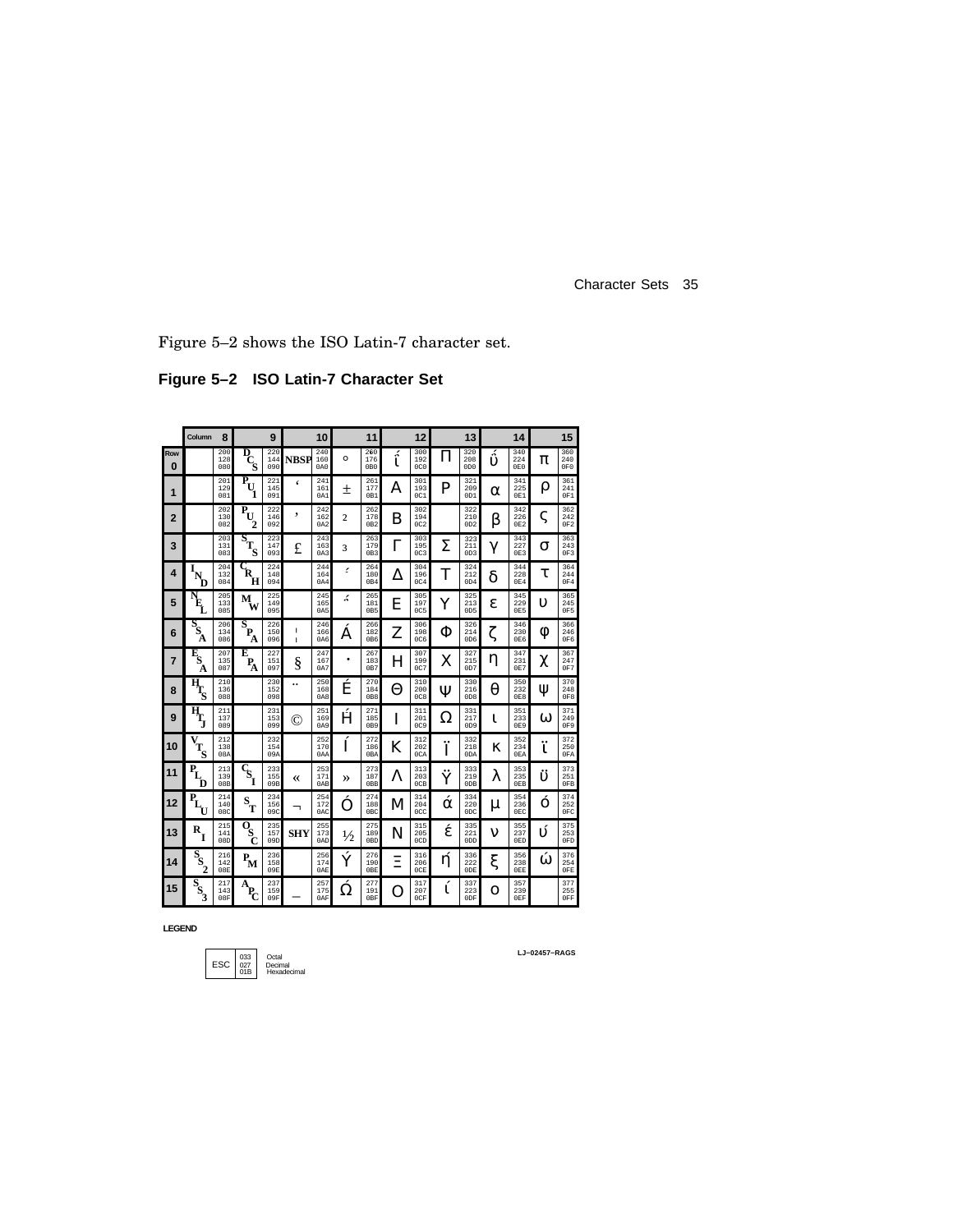You can use the ISO Latin-7 control representation mode (CRM) character set to display control characters. Normally, control characters are interpreted as commands rather than being displayed. To select this set, you would select the UPSS ISO Latin-7 set in the General Set-Up screen and select the Display Controls setting in the Display Set-Up screen. Figure 5–3 shows the ISO Latin-7 CRM character set.

**Figure 5–3 ISO Latin-7 CRM Character Set**

|                 | Column                                                        | 8                 |                                               | 9                 |             | 10                |               | 11                             |        | 12                            |        | 13                                        |    | 14                            |          | 15                |
|-----------------|---------------------------------------------------------------|-------------------|-----------------------------------------------|-------------------|-------------|-------------------|---------------|--------------------------------|--------|-------------------------------|--------|-------------------------------------------|----|-------------------------------|----------|-------------------|
| Row<br>$\bf{0}$ | 8<br>Õ                                                        | 200<br>128<br>080 | D<br>Ś                                        | 220<br>144<br>090 | <b>NBSP</b> | 240<br>160<br>0A0 | $\circ$       | 260<br>176<br>0B0              | ئ<br>1 | 300<br>192<br>0C0             | П      | 320<br>208<br>0D <sub>0</sub>             | υ  | 340<br>224<br>0E0             | π        | 360<br>240<br>0F0 |
| 1               | 8<br>1                                                        | 201<br>129<br>081 | $\bar{\mathbf{P}}_{\mathbf{U}}$<br>1          | 221<br>145<br>091 | ۷           | 241<br>161<br>0A1 | $^+$          | 261<br>177<br>0B1              | А      | 301<br>193<br>0C1             | P      | 321<br>209<br>0D1                         | α  | 341<br>225<br>0E1             | ρ        | 361<br>241<br>0F1 |
| $\overline{2}$  | $\frac{8}{2}$                                                 | 202<br>130<br>082 | P<br>U                                        | 222<br>146<br>092 | ٠           | 242<br>162<br>0A2 | 2             | 262<br>178<br>0B2              | В      | 302<br>194<br>0C2             | D<br>3 | 322<br>210<br>0D2                         | β  | 342<br>226<br>0E2             | ς        | 362<br>242<br>0F2 |
| 3               | 8<br>3                                                        | 203<br>131<br>083 | $\overline{\mathbf{s}}_{_{\mathbf{T}}}$<br>'S | 223<br>147<br>093 | £           | 243<br>163<br>0A3 | 3             | 263<br>179<br>0B3              | Г      | 303<br>195<br>0C <sub>3</sub> | Σ      | 323<br>211<br>0D3                         | γ  | 343<br>227<br>0E3             | σ        | 363<br>243<br>0F3 |
| 4               | I<br>N<br>ת                                                   | 204<br>132<br>084 | R<br>н                                        | 224<br>148<br>094 | А<br>4      | 244<br>164<br>0A4 | ٠             | 264<br>180<br>0B4              | л      | 304<br>196<br>0C4             | T      | 324<br>212<br>0D4                         | δ  | 344<br>228<br>0E4             | τ        | 364<br>244<br>0F4 |
| 5               | P<br>E                                                        | 205<br>133<br>085 | м<br>W                                        | 225<br>149<br>095 | A<br>5      | 245<br>165<br>0A5 | Z.            | 265<br>181<br>0B5              | Е      | 305<br>197<br>0C5             | Ÿ      | 325<br>213<br>0 <sub>D</sub> <sub>5</sub> | ε  | 345<br>229<br>0 <sub>E5</sub> | υ        | 365<br>245<br>0F5 |
| 6               | $\bar{s}_s$<br>А                                              | 206<br>134<br>086 | S<br>P<br>Α                                   | 226<br>150<br>096 | I<br>ı      | 246<br>166<br>0A6 | Α             | 266<br>182<br>0B6              | Z      | 306<br>198<br>0C6             | Φ      | 326<br>214<br>0 <sub>D</sub> <sub>6</sub> |    | 346<br>230<br>0E6             | 0        | 366<br>246<br>0F6 |
| 7               | $\bar{\mathbf{E}}_\mathbf{S}$<br>А                            | 207<br>135<br>087 | E<br>P.<br>Α                                  | 227<br>151<br>097 | ş           | 247<br>167<br>0A7 | ٠             | 267<br>183<br>0B7              | н      | 307<br>199<br>0C7             | X      | 327<br>215<br>0D7                         | η  | 347<br>231<br>0E7             | χ        | 367<br>247<br>0F7 |
| 8               | $\mathbf{H}_{\!\! \boldsymbol{\Gamma}_{\!\! \boldsymbol{S}}}$ | 210<br>136<br>088 | 9<br>Ŕ.                                       | 230<br>152<br>098 | Ą<br>8      | 250<br>168<br>0A8 | Ë             | 270<br>184<br>0B <sub>8</sub>  | Θ      | 310<br>200<br>0C8             | Ψ      | 330<br>216<br>0D8                         | θ  | 350<br>232<br>0E8             | W        | 370<br>248<br>0F8 |
| 9               | ц                                                             | 211<br>137<br>089 | 9<br>9                                        | 231<br>153<br>099 | O           | 251<br>169<br>0A9 | Ĥ             | 271<br>185<br>0B9              | I      | 311<br>201<br>0C9             | Ω      | 331<br>217<br>0 <sub>D</sub> 9            | 1. | 351<br>233<br>0E9             | $\omega$ | 371<br>249<br>0F9 |
| 10              | V<br>T<br>Ś                                                   | 212<br>138<br>08A | 9<br>А                                        | 232<br>154<br>09A | A<br>А      | 252<br>170<br>0AA |               | 272<br>186<br>0 <sub>B</sub> A | K      | 312<br>202<br>0CA             | <br>I  | 332<br>218<br>0 <sub>D</sub> A            | κ  | 352<br>234<br>0EA             | <br>ī    | 372<br>250<br>0FA |
| 11              | $P_{I}$<br>D                                                  | 213<br>139<br>08B | $\mathbf{c}_{\mathbf{s}_{\mathbf{r}}}$        | 233<br>155<br>09B | «           | 253<br>171<br>0AB | ≫             | 273<br>187<br>0 <sub>BB</sub>  | л      | 313<br>203<br>0CB             | <br>Ÿ  | 333<br>219<br>0DB                         | λ  | 353<br>235<br>0EB             | <br>ิง   | 373<br>251<br>0FB |
| 12              | P.<br>U                                                       | 214<br>140<br>08C | S<br>Έ                                        | 234<br>156<br>09C | ٦           | 254<br>172<br>0AC | ∩             | 274<br>188<br>0 <sub>BC</sub>  | M      | 314<br>204<br>0CC             | α      | 334<br>220<br>0 <sub>D</sub>              | μ  | 354<br>236<br>0EC             | Õ        | 374<br>252<br>0FC |
| 13              | R                                                             | 215<br>141<br>08D | $\mathbf{o}_{\mathbf{s}}$                     | 235<br>157<br>09D | <b>SHY</b>  | 255<br>173<br>0AD | $\frac{1}{2}$ | 275<br>189<br>0 <sub>BD</sub>  | N      | 315<br>205<br>0CD             | έ      | 335<br>221<br>0 <sub>DD</sub>             | ν  | 355<br>237<br>0ED             | Ú        | 375<br>253<br>0FD |
| 14              | $\mathbf{s}_{\mathrm{s}}$                                     | 216<br>142<br>08E | $P_{\mathbf{M}}$                              | 236<br>158<br>09E | A<br>Ē      | 256<br>174<br>0AE | Ý             | 276<br>190<br>0 <sub>BE</sub>  | Ξ      | 316<br>206<br>0CE             | η      | 336<br>222<br>0 <sub>DE</sub>             | ξ  | 356<br>238<br>0EE             | ⋒        | 376<br>254<br>0FE |
| 15              | S<br>$S_3$                                                    | 217<br>143<br>08F | А<br>$\mathbf{P}_{\!\mathbf{C}}$              | 237<br>159<br>09F |             | 257<br>175<br>0AF | Ω             | 277<br>191<br>0BF              | 0      | 317<br>207<br>0CF             | L      | 337<br>223<br>0DF                         | О  | 357<br>239<br>0EF             | F<br>F   | 377<br>255<br>0FF |

**LEGEND**



**LJ−02458−RAGS**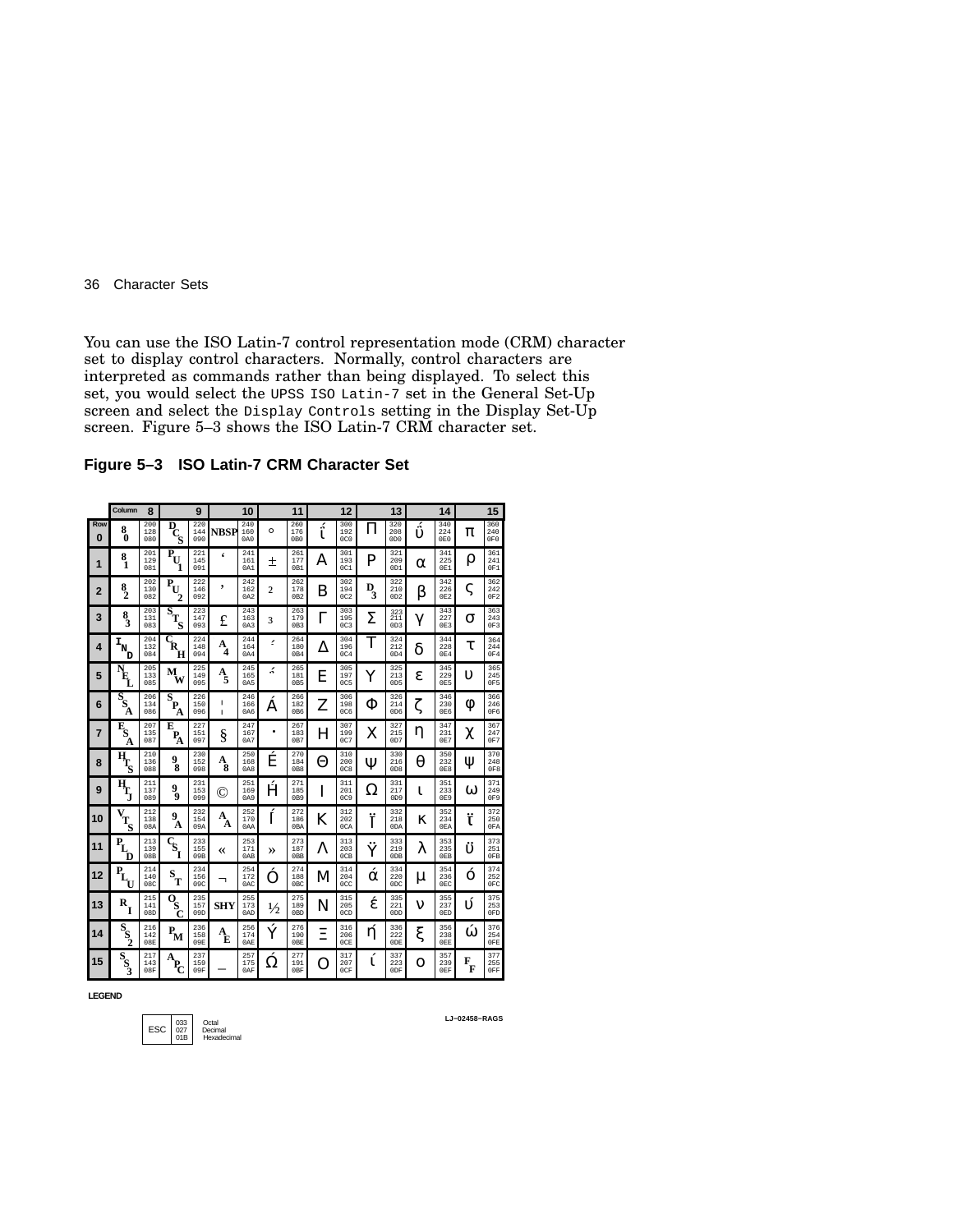Figure 5–4 shows the Greek NRC set for VT mode only.

**Figure 5–4 Greek NRC Set (VT Mode Only)**

|                 | Column                                             | O                             |                           | 1                 |      | $\overline{2}$    |                | 3                 |        | 4                 |          | 5                 |          | 6                 |     | $\overline{7}$                |
|-----------------|----------------------------------------------------|-------------------------------|---------------------------|-------------------|------|-------------------|----------------|-------------------|--------|-------------------|----------|-------------------|----------|-------------------|-----|-------------------------------|
| Row<br>$\bf{0}$ | N<br>$\mathbf{U}$                                  | 000<br>000<br>000             | D<br>L                    | 020<br>016<br>010 |      | 040<br>032<br>020 | 0              | 060<br>048<br>030 | <br>1. | 100<br>064<br>040 |          | 120<br>080<br>050 | <br>U)   | 140<br>096<br>060 |     | 160<br>112<br>070             |
| 1               | S<br>H                                             | 001<br>001<br>001             | D<br>1                    | 021<br>017<br>011 |      | 041<br>033<br>021 |                | 061<br>049<br>031 | Α      | 101<br>065<br>041 | П        | 121<br>081<br>051 | $\alpha$ | 141<br>097<br>061 | π   | 161<br>113<br>071             |
| $\overline{2}$  | $\mathbf{s}_{\mathbf{x}}$                          | 002<br>002<br>002             | $D_2$                     | 022<br>018<br>012 | "    | 042<br>034<br>022 | $\overline{c}$ | 062<br>050<br>032 | B      | 102<br>066<br>042 | P        | 122<br>082<br>052 | β        | 142<br>098<br>062 | ρ   | 162<br>114<br>072             |
| 3               | E<br>$\mathbf{x}$                                  | 003<br>003<br>003             | D<br>3                    | 023<br>019<br>013 | #    | 043<br>035<br>023 | 3              | 063<br>051<br>033 | Г      | 103<br>067<br>043 | Σ        | 123<br>083<br>053 | γ        | 143<br>099<br>063 | σ   | 163<br>115<br>073             |
| 4               | $\mathbf{E}_{\mathbf{T}}$                          | 004<br>004<br>004             | D<br>4                    | 024<br>020<br>014 | \$   | 044<br>036<br>024 | 4              | 064<br>052<br>034 | Δ      | 104<br>068<br>044 | T        | 124<br>084<br>054 | δ        | 144<br>100<br>064 | τ   | 164<br>116<br>074             |
| 5               | E<br>о                                             | 005<br>005<br>005             | N<br>K                    | 025<br>021<br>015 | %    | 045<br>037<br>025 | 5              | 065<br>053<br>035 | E      | 105<br>069<br>045 | Y        | 125<br>085<br>055 | ε        | 145<br>101<br>065 | υ   | $\frac{165}{117}$<br>075      |
| 6               | $\boldsymbol{A}_{\!\!\mathbf{K}}^{\phantom{\dag}}$ | 006<br>006<br>006             | $\mathbf{s}_{\mathbf{y}}$ | 026<br>022<br>016 | $\&$ | 046<br>038<br>026 | 6              | 066<br>054<br>036 | Z      | 106<br>070<br>046 | Φ        | 126<br>086<br>056 | ζ        | 146<br>102<br>066 | Φ   | 166<br>118<br>076             |
| 7               | в<br>L                                             | 007<br>007<br>007             | $\mathbf{E}_{\mathbf{B}}$ | 027<br>023<br>017 | ,    | 047<br>039<br>027 |                | 067<br>055<br>037 | H      | 107<br>071<br>047 | X        | 127<br>087<br>057 | η        | 147<br>103<br>067 | χ   | 167<br>$\frac{119}{077}$      |
| 8               | в<br>s                                             | 010<br>008<br>008             | $\mathbf{C}_{\mathbf{N}}$ | 030<br>024<br>018 |      | 050<br>040<br>028 | 8              | 070<br>056<br>038 | Θ      | 110<br>072<br>048 | Ψ        | 130<br>088<br>058 | θ        | 150<br>104<br>068 | Ψ   | 170<br>120<br>078             |
| 9               | $\mathbf{H}_{\mathbf{T}}$                          | 011<br>009<br>009             | $\mathbf{E}_{\mathbf{M}}$ | 031<br>025<br>019 |      | 051<br>041<br>029 | 9              | 071<br>057<br>039 | I      | 111<br>073<br>049 | Ω        | 131<br>089<br>059 | ι        | 151<br>105<br>069 | ω   | 171<br>121<br>079             |
| 10              | L<br>F                                             | 012<br>010<br>00A             | S<br>B                    | 032<br>026<br>01A | ∗    | 052<br>042<br>02A | ٠<br>٠         | 072<br>058<br>03A | K      | 112<br>074<br>04A | $\alpha$ | 132<br>090<br>05A | κ        | 152<br>106<br>06A | ς   | 172<br>122<br>07A             |
| 11              | V<br>T                                             | 013<br>011<br>00B             | E<br>C                    | 033<br>027<br>01B | ┿    | 053<br>043<br>02B | ٠<br>۰         | 073<br>059<br>03B | Λ      | 113<br>075<br>04B | έ        | 133<br>091<br>05B | λ        | 153<br>107<br>06B | ιí  | 173<br>123<br>07B             |
| 12              | F<br>F                                             | 014<br>012<br>00 <sub>C</sub> | F<br>S                    | 034<br>028<br>01C | ,    | 054<br>044<br>02C | $\,<\,$        | 074<br>060<br>03C | М      | 114<br>076<br>04C | ή        | 134<br>092<br>05C | μ        | 154<br>108<br>06C | ó   | 174<br>124<br>07C             |
| 13              | $\mathbf{c}_{\mathbf{R}}^{\phantom{\dag}}$         | 015<br>013<br>00D             | $\mathbf{G}_{\mathbf{S}}$ | 035<br>029<br>01D |      | 055<br>045<br>02D |                | 075<br>061<br>03D | N      | 115<br>077<br>04D | 1.       | 135<br>093<br>05D | ν        | 155<br>109<br>06D |     | 175<br>125<br>07 <sub>D</sub> |
| 14              | $\mathbf{s}_\mathrm{o}$                            | 016<br>014<br>00E             | R<br>s                    | 036<br>030<br>01E |      | 056<br>046<br>02E | >              | 076<br>062<br>03E | Ξ      | 116<br>078<br>04E |          | 136<br>094<br>05E | ξ        | 156<br>110<br>06E |     | 176<br>126<br>07E             |
| 15              | S<br>Ī                                             | 017<br>015<br>00F             | U<br>S                    | 037<br>031<br>01F |      | 057<br>047<br>02F | ?              | 077<br>063<br>03F | O      | 117<br>079<br>04F | $\Omega$ | 137<br>095<br>05F | $\Omega$ | 157<br>111<br>06F | DEL | 177<br>127<br>07F             |

**LEGEND**

$$
\begin{array}{|c|c|} \hline & 033 & \text{Octal} \\ \hline \text{ESC} & 027 & \text{Decimal} \\ \hline 01B & \text{Hexadecimal} \end{array}
$$

**LJ−02455−RAGS**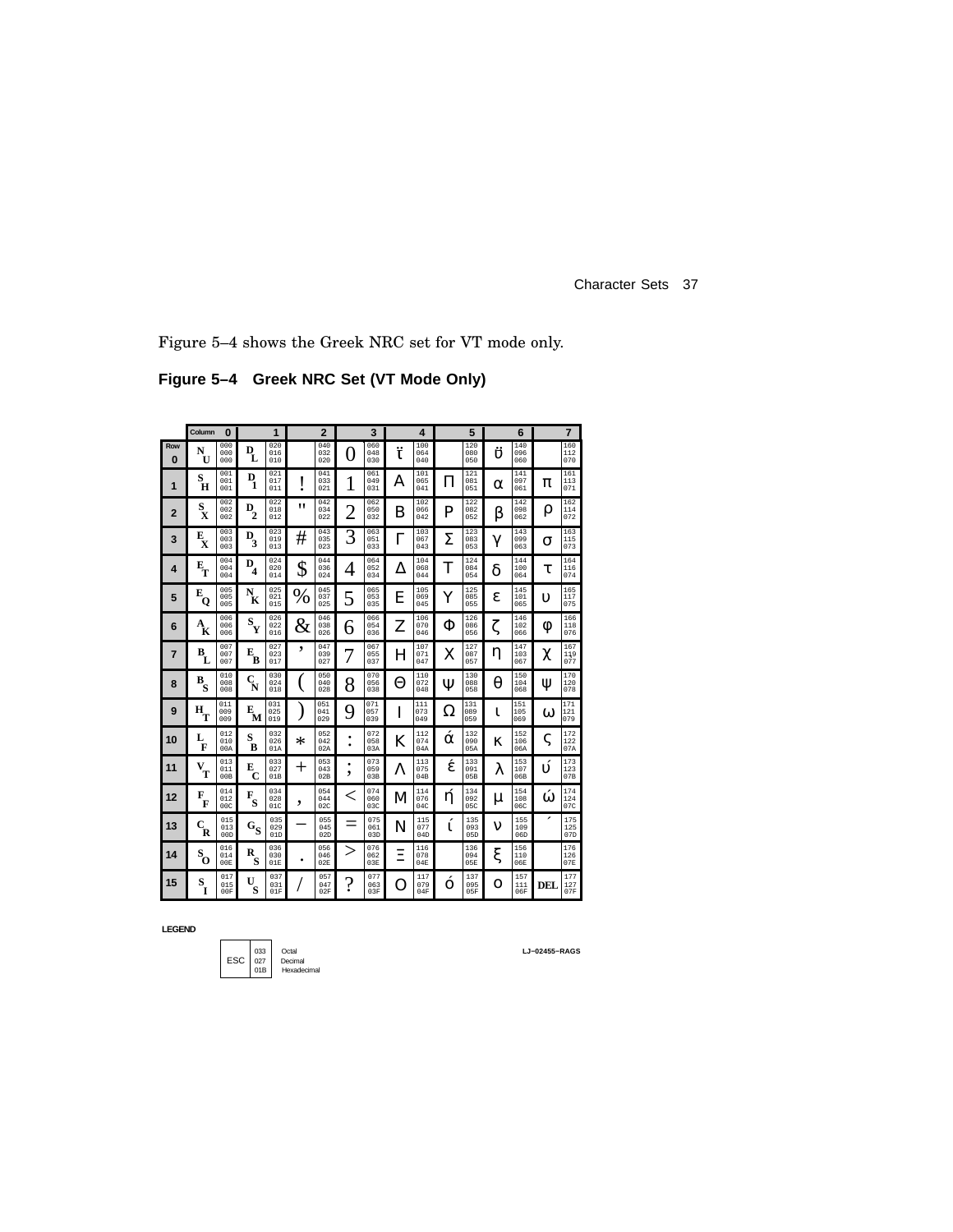You can access the PC Greek character set from the Greek PC keyboard.

Figure 5–5 shows the PC Greek character set.

### **Figure 5–5 PC Greek Character Set**

|                 | Column | 8                 |   | 9                 |    | 10                |            | 11                             | 12                            | 13                             |          | 14                |                         | 15                            |
|-----------------|--------|-------------------|---|-------------------|----|-------------------|------------|--------------------------------|-------------------------------|--------------------------------|----------|-------------------|-------------------------|-------------------------------|
| Row<br>$\Omega$ | A      | 200<br>128<br>080 | P | 220<br>144<br>090 | 1. | 240<br>160<br>0A0 | КÖ.<br>KW. | 260<br>176<br>0B <sub>0</sub>  | 300<br>192<br>0C0             | 320<br>208<br>0 <sub>D</sub> O | $\Omega$ | 340<br>224<br>0E0 | Ω                       | 360<br>240<br>0F0             |
| 1               | B      | 201<br>129<br>081 | Σ | 221<br>145<br>091 | κ  | 241<br>161<br>0A1 |            | 261<br>177<br>0B1              | 301<br>193<br>0C1             | 321<br>209<br>0D1              | α        | 341<br>225<br>0E1 | ┭                       | 361<br>241<br>OF1             |
| $\overline{2}$  | Γ      | 202<br>130<br>082 | T | 222<br>146<br>092 | λ  | 242<br>162<br>0A2 |            | 262<br>178<br>0B2              | 302<br>194<br>0C2             | 322<br>210<br>0D2              | έ        | 342<br>226<br>0E2 | نر                      | 362<br>242<br>0F <sub>2</sub> |
| 3               | Δ      | 203<br>131<br>083 | Y | 223<br>147<br>093 | μ  | 243<br>163<br>0A3 |            | 263<br>179<br>0B3              | 303<br>195<br>0C <sub>3</sub> | 323<br>211<br>0D3              | ή        | 343<br>227<br>0E3 | <                       | 363<br>243<br>0F3             |
| 4               | E      | 204<br>132<br>084 | Φ | 224<br>148<br>094 | ν  | 244<br>164<br>0A4 |            | 264<br>180<br>0B4              | 304<br>196<br>0C4             | 324<br>212<br>0D4              | 1        | 344<br>228<br>0E4 |                         | 364<br>244<br>0F4             |
| 5               | Z      | 205<br>133<br>085 | X | 225<br>149<br>095 | ξ  | 245<br>165<br>0A5 |            | 265<br>181<br>0B5              | 305<br>197<br>0C5             | 325<br>213<br>0 <sub>D5</sub>  | 1.       | 345<br>229<br>0E5 |                         | 365<br>245<br>OF5             |
| 6               | H      | 206<br>134<br>086 | Ψ | 226<br>150<br>096 | O  | 246<br>166<br>0A6 |            | 266<br>182<br>0 <sub>B6</sub>  | 306<br>198<br><b>0C6</b>      | 326<br>214<br>0D6              | O        | 346<br>230<br>0E6 | ÷                       | 366<br>246<br>0F6             |
| 7               | Θ      | 207<br>135<br>087 | Ω | 227<br>151<br>097 | π  | 247<br>167<br>0A7 |            | 267<br>183<br>0B7              | 307<br>199<br>0C7             | 327<br>215<br>0D7              | í        | 347<br>231<br>0E7 | ≈                       | 367<br>247<br>0F7             |
| 8               | I      | 210<br>136<br>088 | α | 230<br>152<br>098 | ρ  | 250<br>168<br>0A8 |            | 270<br>184<br>0B8              | 310<br>200<br>0C8             | 330<br>216<br>0D <sub>8</sub>  | <br>D    | 350<br>232<br>0E8 | $\circ$                 | 370<br>248<br>0F8             |
| 9               | K      | 211<br>137<br>089 | β | 231<br>153<br>099 | ς  | 251<br>169<br>0A9 |            | 271<br>185<br>0B9              | 311<br>201<br>0C9             | 331<br>217<br>0 <sub>D</sub> 9 | Ŵ        | 351<br>233<br>0E9 |                         | 371<br>249<br>0F9             |
| 10              | Λ      | 212<br>138<br>08A | γ | 232<br>154<br>09A | σ  | 252<br>170<br>0AA |            | 272<br>186<br>0 <sub>B</sub> A | 312<br>202<br>0CA             | 332<br>218<br>0 <sub>D</sub> A | Α        | 352<br>234<br>0EA |                         | 372<br>250<br>0FA             |
| 11              | M      | 213<br>139<br>08B | δ | 233<br>155<br>09B | τ  | 253<br>171<br>0AB |            | 273<br>187<br>0 <sub>BB</sub>  | 313<br>203<br>0CB             | 333<br>219<br>ODB              | Ė        | 353<br>235<br>0EB |                         | 373<br>251<br>0FB             |
| 12              | N      | 214<br>140<br>08C | ε | 234<br>156<br>09C | υ  | 254<br>172<br>0AC |            | 274<br>188<br>0 <sub>BC</sub>  | 314<br>204<br>0CC             | 334<br>220<br>0 <sub>DC</sub>  | Ĥ        | 354<br>236<br>0EC | n                       | 374<br>252<br>0FC             |
| 13              | Ξ      | 215<br>141<br>08D | ζ | 235<br>157<br>09D | 0  | 255<br>173<br>0AD |            | 275<br>189<br>0 <sub>BD</sub>  | 315<br>205<br>0CD             | 335<br>221<br>ODD              | Í        | 355<br>237<br>0ED | $\overline{\mathbf{2}}$ | 375<br>253<br>0FD             |
| 14              |        | 216<br>142<br>08E | η | 236<br>158<br>09E | χ  | 256<br>174<br>0AE |            | 276<br>190<br>0 <sub>BE</sub>  | 316<br>206<br>0CE             | 336<br>222<br>0DE              |          | 356<br>238<br>0EE | ▬                       | 376<br>254<br>0FE             |
| 15              | Ħ      | 217<br>143<br>08F | θ | 237<br>159<br>09F | Ψ  | 257<br>175<br>0AF |            | 277<br>191<br>0 <sub>BF</sub>  | 317<br>207<br>0CF             | 337<br>223<br>0 <sub>DF</sub>  | Ý        | 357<br>239<br>0EF |                         | 377<br>255<br>0FF             |

**LEGEND**

033 Octal 027 Decimal 01B Hexadecimal ESC

**LJ−02459−RAGS**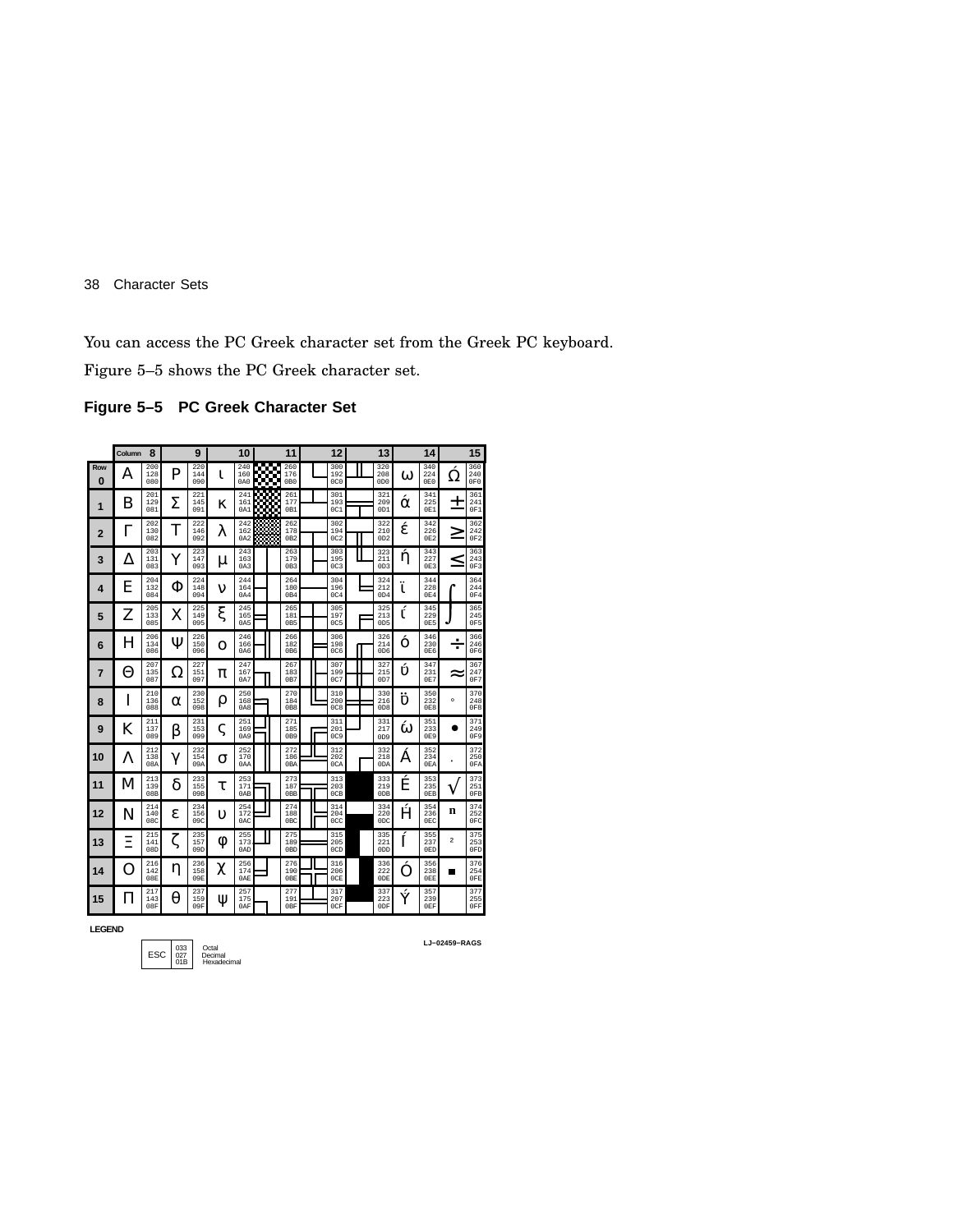## **Hebrew Character Sets**

You can access the following character sets from the Hebrew/N-A keyboard or Hebrew PC keyboard.

Figure 5–6 shows the DEC Hebrew Supplemental character set.

|          | Column 8                                          |                   |                                                 | 9                 |    | 10                |               | 11                             | 12                             |  | 13                             |      | 14                |   | 15                            |
|----------|---------------------------------------------------|-------------------|-------------------------------------------------|-------------------|----|-------------------|---------------|--------------------------------|--------------------------------|--|--------------------------------|------|-------------------|---|-------------------------------|
| Row<br>O |                                                   | 200<br>128<br>080 | $\bar{P}_{C}$                                   | 220<br>144<br>090 |    | 240<br>160<br>0A0 | $\circ$       | 260<br>176<br>0B0              | 300<br>192<br>0 <sub>C</sub> 0 |  | 320<br>208<br>0D <sub>0</sub>  | x    | 340<br>224<br>0E0 | נ | 360<br>240<br>0F <sub>0</sub> |
| 1        |                                                   | 201<br>129<br>081 | $\bar{P}_{U}$                                   | 221<br>145<br>091 |    | 241<br>161<br>0A1 | Ŧ             | 261<br>177<br>0B1              | 301<br>193<br>0C1              |  | 321<br>209<br>0D1              | ב    | 341<br>225<br>0E1 | ס | 361<br>241<br>0F1             |
| 2        |                                                   | 202<br>130<br>082 | $\mathbf{P}_{\!\mathrm{U}}$                     | 222<br>146<br>092 | ¢  | 242<br>162<br>0A2 | 2             | 262<br>178<br>0B2              | 302<br>194<br>0C2              |  | 322<br>210<br>OD2              | ٦    | 342<br>226<br>0E2 | ע | 362<br>242<br>0F2             |
| 3        |                                                   | 203<br>131<br>083 | $\mathbf{s}_{\mathbf{T}_{\mathbf{S}}}$          | 223<br>147<br>093 | £  | 243<br>163<br>0A3 | 3             | 263<br>179<br>0B3              | 303<br>195<br>0C3              |  | 323<br>$\frac{5}{211}$<br>OD3  | ٦    | 343<br>227<br>0E3 | ন | 363<br>243<br>0F3             |
| 4        | ዄ                                                 | 204<br>132<br>084 | Ŕ,<br>н                                         | 224<br>148<br>094 |    | 244<br>164<br>0A4 |               | 264<br>180<br>0B4              | 304<br>196<br>0C4              |  | 324<br>212<br>OD4              | Π    | 344<br>228<br>0E4 | פ | 364<br>244<br>0F4             |
| 5        | Ł                                                 | 205<br>133<br>085 | м,                                              | 225<br>149<br>095 | ¥  | 245<br>165<br>0A5 | μ             | 265<br>181<br>0B5              | 305<br>197<br>0C5              |  | 325<br>213<br>0D5              | ٦    | 345<br>229<br>0E5 | Ÿ | 365<br>245<br>0F5             |
| 6        | $\bar{S}_{\!S}$<br>Ά                              | 206<br>134<br>086 | s<br>P.<br>А                                    | 226<br>150<br>096 |    | 246<br>166<br>0A6 | I             | 266<br>182<br>0B6              | 306<br>198<br>0C6              |  | 326<br>214<br>0D6              | 7    | 346<br>230<br>0E6 | Ÿ | 366<br>246<br>0F6             |
| 7        | $\mathbf{F}_{\!S}$<br>А                           | 207<br>135<br>087 | E<br>$P_{A}$                                    | 227<br>151<br>097 | §  | 247<br>167<br>0A7 | $\bullet$     | 267<br>183<br>0B7              | 307<br>199<br>0C7              |  | 327<br>215<br>0D7              | π    | 347<br>231<br>0E7 | P | 367<br>247<br>0F7             |
| 8        |                                                   | 210<br>136<br>088 |                                                 | 230<br>152<br>098 | o  | 250<br>168<br>0A8 |               | 270<br>184<br>0B8              | 310<br>200<br>0C8              |  | 330<br>216<br>0D <sub>8</sub>  | υ    | 350<br>232<br>0E8 |   | 370<br>248<br>0F8             |
| 9        | $\mathbf{H}_{\!\!\mathbf{I}_{\!\mathbf{r}}}$<br>J | 211<br>137<br>089 |                                                 | 231<br>153<br>099 | O) | 251<br>169<br>0A9 | 1             | 271<br>185<br>0B9              | 311<br>201<br>0C9              |  | 331<br>217<br>0D9              | ,    | 351<br>233<br>0E9 | ω | 371<br>249<br>0F9             |
| 10       | $\mathbf{T}_{\mathbf{S}}$                         | 212<br>138<br>08A |                                                 | 232<br>154<br>09A | a  | 252<br>170<br>0AA | o             | 272<br>186<br>0 <sub>B</sub> A | 312<br>202<br>0CA              |  | 332<br>218<br>0 <sub>D</sub> A |      | 352<br>234<br>0EA | ת | 372<br>250<br>0FA             |
| 11       | P<br>D                                            | 213<br>139<br>08B | $\overline{\mathbf{S}}_{\mathbf{r}}$            | 233<br>155<br>09B | «  | 253<br>171<br>0AB | $\mathcal{P}$ | 273<br>187<br>0 <sub>BB</sub>  | 313<br>203<br>0CB              |  | 333<br>219<br>0 <sub>DB</sub>  | כ    | 353<br>235<br>0EB |   | 373<br>251<br>0FB             |
| 12       | $P_{L}$                                           | 214<br>140<br>08C | $\mathbf{s}_{_{\mathrm{T}}}$                    | 234<br>156<br>09C |    | 254<br>172<br>0AC | $\frac{1}{4}$ | 274<br>188<br>0BC              | 314<br>204<br>0CC              |  | 334<br>220<br>0 <sub>DC</sub>  | ፟፟፟፟ | 354<br>236<br>0EC |   | 374<br>252<br>0FC             |
| 13       | R                                                 | 215<br>141<br>08D | $\overline{\mathbf{B}}_{\mathbf{C}}$            | 235<br>157<br>09D |    | 255<br>173<br>0AD | $\frac{1}{2}$ | 275<br>189<br>0 <sub>BD</sub>  | 315<br>205<br>0CD              |  | 335<br>221<br>0 <sub>D</sub>   | ם    | 355<br>237<br>0ED |   | 375<br>253<br>0FD             |
| 14       | $S_{S_{2}}$                                       | 216<br>142<br>08E | $\mathbf{P}_{\!\!\mathbf{M}}$                   | 236<br>158<br>09E |    | 256<br>174<br>0AE |               | 276<br>190<br>0 <sub>BE</sub>  | 316<br>206<br>0CE              |  | 336<br>222<br>0 <sub>DE</sub>  | 'n   | 356<br>238<br>0EE |   | 376<br>254<br>0FE             |
| 15       | $S_{S_3}$                                         | 217<br>143<br>08F | $\mathbf{A}_{\!\! \mathbf{C}}^{\phantom{\dag}}$ | 237<br>159<br>09F |    | 257<br>175<br>0AF | $\epsilon$    | 277<br>191<br>0BF              | 317<br>207<br>0CF              |  | 337<br>223<br>0DF              |      | 357<br>239<br>0EF |   | 377<br>255<br>0FF             |

**Figure 5–6 DEC Hebrew Supplemental Character Set**

**LEGEND**

033 Octal 027 Decimal ESC01B Hexadecimal

**LJ−02461−RAGS**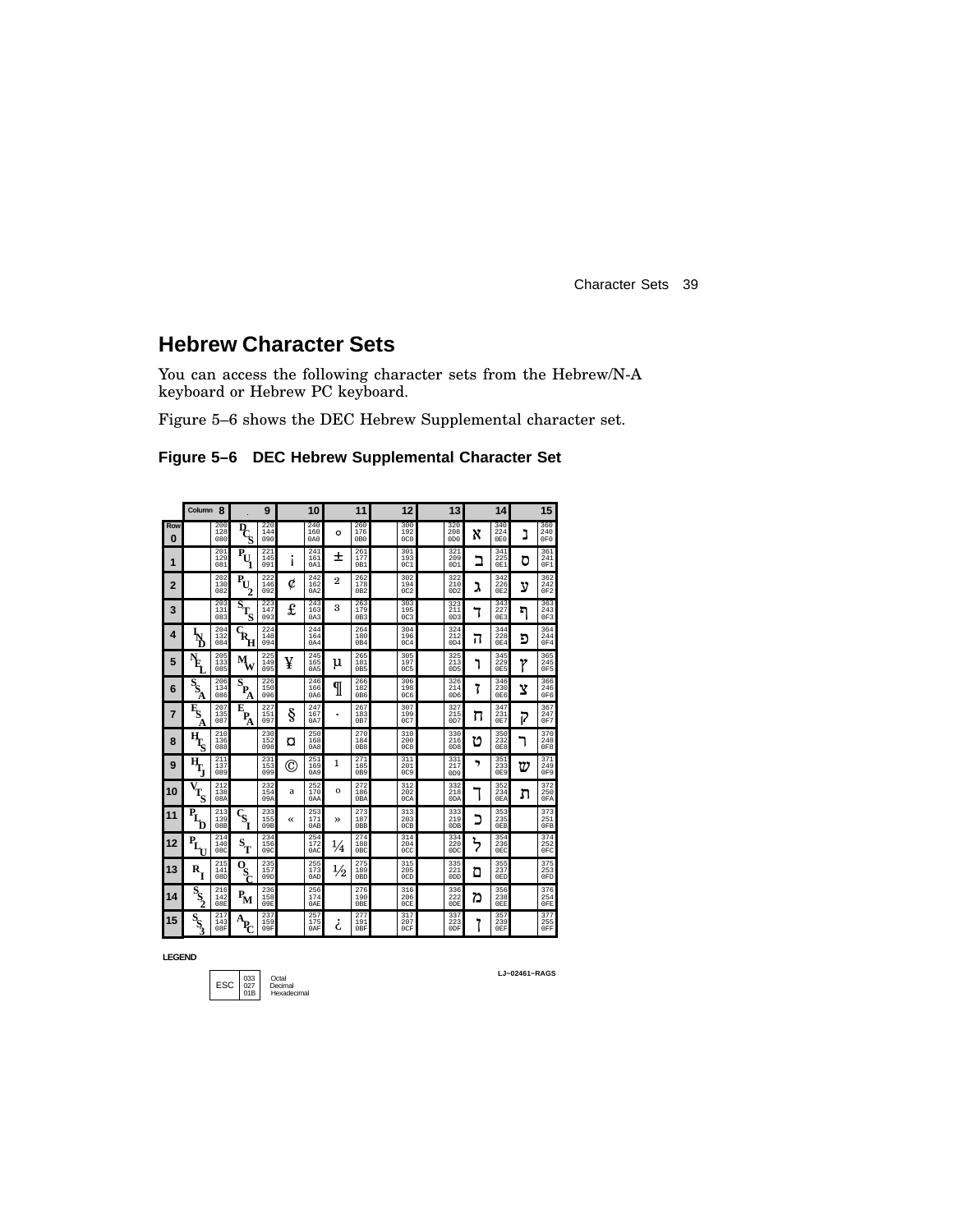Figure 5–7 shows the ISO Latin-Hebrew character set.

**Figure 5–7 ISO Latin-Hebrew Character Set**

|                | Column                                       | 8                 |                                                          | 9                 |              | 10                |                | 11                            | 12                             |     | 13                             |      | 14                |   | 15                |
|----------------|----------------------------------------------|-------------------|----------------------------------------------------------|-------------------|--------------|-------------------|----------------|-------------------------------|--------------------------------|-----|--------------------------------|------|-------------------|---|-------------------|
| Row<br>0       |                                              | 200<br>128<br>080 |                                                          | 220<br>144<br>090 |              | 240<br>160<br>0A0 | $\circ$        | 260<br>176<br>0B <sub>0</sub> | 300<br>192<br>0 <sub>C</sub> 0 |     | 320<br>208<br>0D <sub>0</sub>  | X    | 340<br>224<br>0EO | נ | 360<br>240<br>0F0 |
| 1              |                                              | 201<br>129<br>081 | $\bar{P}_{U}$<br>1                                       | 221<br>145<br>091 |              | 241<br>161<br>0A1 | Ŧ              | 261<br>177<br>0B1             | 301<br>193<br>0C1              |     | 321<br>209<br>0 <sub>D1</sub>  | ב    | 341<br>225<br>0E1 | ס | 361<br>241<br>0F1 |
| $\overline{2}$ |                                              | 202<br>130<br>082 | P<br>U<br>2                                              | 222<br>146<br>092 | ¢            | 242<br>162<br>0A2 | $\overline{2}$ | 262<br>178<br>0B2             | 302<br>194<br>0C2              |     | 322<br>210<br>OD2              | ג    | 342<br>226<br>0E2 | ע | 362<br>242<br>0F2 |
| 3              |                                              | 203<br>131<br>083 | $\overline{s}_{T_{\!S}}$                                 | 223<br>147<br>093 | £            | 243<br>163<br>0A3 | 3              | 263<br>179<br>0B3             | 303<br>195<br>0C3              |     | 323<br>211<br>OD3              | ٦    | 343<br>227<br>0E3 | ግ | 363<br>243<br>OF3 |
| 4              | l<br>D                                       | 204<br>132<br>084 | $\overline{C}_{\overline{\mathbf{R}}_{\mathbf{R}}}$<br>н | 224<br>148<br>094 | O            | 244<br>164<br>0A4 | ,              | 264<br>180<br>0B4             | 304<br>196<br>0C4              |     | 324<br>212<br>OD4              | Π    | 344<br>228<br>0E4 | פ | 364<br>244<br>0F4 |
| 5              | È,                                           | 205<br>133<br>085 | М<br>W                                                   | 225<br>149<br>095 | ¥            | 245<br>165<br>0A5 | μ              | 265<br>181<br>0B5             | 305<br>197<br>0C5              |     | 325<br>213<br>0 <sub>D5</sub>  | ٦    | 345<br>229<br>0E5 | Ÿ | 365<br>245<br>OF5 |
| 6              | $\overline{s_{\rm s}}$<br>A                  | 206<br>134<br>086 | S<br>$\mathbf{P}_{\mathbf{A}}$                           | 226<br>150<br>096 | $\mathbf{I}$ | 246<br>166<br>0A6 | I              | 266<br>182<br>0B6             | 306<br>198<br>0C6              |     | 326<br>214<br>0D6              | 7    | 346<br>230<br>0E6 | ÿ | 366<br>246<br>0F6 |
| $\overline{7}$ | $\mathbf{E}_\mathbf{S}$<br>A                 | 207<br>135<br>087 | E<br>$P_{\rm A}$                                         | 227<br>151<br>097 | ş            | 247<br>167<br>0A7 | $\bullet$      | 267<br>183<br>0B7             | 307<br>199<br>0C7              |     | 327<br>215<br>0D7              | Π    | 347<br>231<br>0E7 | P | 367<br>247<br>0F7 |
| 8              | $\bar{\mathbf{H}}_{\mathbf{\bar{S}}}$        | 210<br>136<br>088 |                                                          | 230<br>152<br>098 |              | 250<br>168<br>0A8 | ۵              | 270<br>184<br>0B8             | 310<br>200<br>0C8              |     | 330<br>216<br>0D8              | υ    | 350<br>232<br>0E8 | ٦ | 370<br>248<br>OF8 |
| 9              | $\overline{H}_{T_{\overline{J}}}$            | 211<br>137<br>089 |                                                          | 231<br>153<br>099 | O)           | 251<br>169<br>0A9 | 1              | 271<br>185<br>0B9             | 311<br>201<br>0C9              |     | 331<br>217<br>0D9              | ,    | 351<br>233<br>0E9 | υ | 371<br>249<br>0F9 |
| 10             | $\bar{v_{T_S}}$                              | 212<br>138<br>08A |                                                          | 232<br>154<br>09A | x            | 252<br>170<br>0AA | ÷              | 272<br>186<br>0BA             | 312<br>202<br>0CA              |     | 332<br>218<br>0 <sub>D</sub> A | ı    | 352<br>234<br>0EA | ת | 372<br>250<br>0FA |
| 11             | $\mathbf{P}_{\mathbf{L}_{\perp}}$<br>D       | 213<br>139<br>08B | $\mathbf{c}_{\mathbf{s}}$<br>T                           | 233<br>155<br>09B | «            | 253<br>171<br>0AB | »              | 273<br>187<br>0 <sub>BB</sub> | 313<br>203<br>0CB              |     | 333<br>219<br>0 <sub>DB</sub>  | כ    | 353<br>235<br>0EB |   | 373<br>251<br>0FB |
| 12             | $\mathbf{P}_{\! \mathbf{L}_{\! \mathbf{U}}}$ | 214<br>140<br>08C | $\mathbf{s}_{_{\mathrm{T}}}$                             | 234<br>156<br>09C | ⇁            | 254<br>172<br>0AC | $\frac{1}{4}$  | 274<br>188<br>0 <sub>BC</sub> | 314<br>204<br>0CC              |     | 334<br>220<br>0 <sub>DC</sub>  | ፟፟፟፟ | 354<br>236<br>0EC |   | 374<br>252<br>0FC |
| 13             | R<br>I                                       | 215<br>141<br>08D | $\overline{\mathbf{Q}}_{\mathbf{S}_{\mathbf{X}}}$<br>Ć   | 235<br>157<br>09D |              | 255<br>173<br>0AD | $\frac{1}{2}$  | 275<br>189<br>0 <sub>BD</sub> | 315<br>205<br>0CD              |     | 335<br>221<br>0 <sub>D</sub>   | ם    | 355<br>237<br>0ED |   | 375<br>253<br>0FD |
| 14             | $\bar{s}_{\rm s}$                            | 216<br>142<br>08E | $\mathbf{P}_{\!\mathbf{M}}$                              | 236<br>158<br>09E | ®            | 256<br>174<br>0AE | $\frac{3}{4}$  | 276<br>190<br>0 <sub>BE</sub> | 316<br>206<br>0CE              |     | 336<br>222<br>0DE              | n    | 356<br>238<br>0EE |   | 376<br>254<br>0FE |
| 15             | $\overline{s}_s$                             | 217<br>143<br>08F | A<br>$\mathbf{P}_{\!\mathbf{C}}$                         | 237<br>159<br>09F |              | 257<br>175<br>0AF |                | 277<br>191<br>0BF             | 317<br>207<br>0CF              | $=$ | 337<br>223<br>0DF              |      | 357<br>239<br>0EF |   | 377<br>255<br>0FF |

**LEGEND**

033 Octal 027 Decimal 01B Hexadecimal ESC

**LJ−02462−RAGS**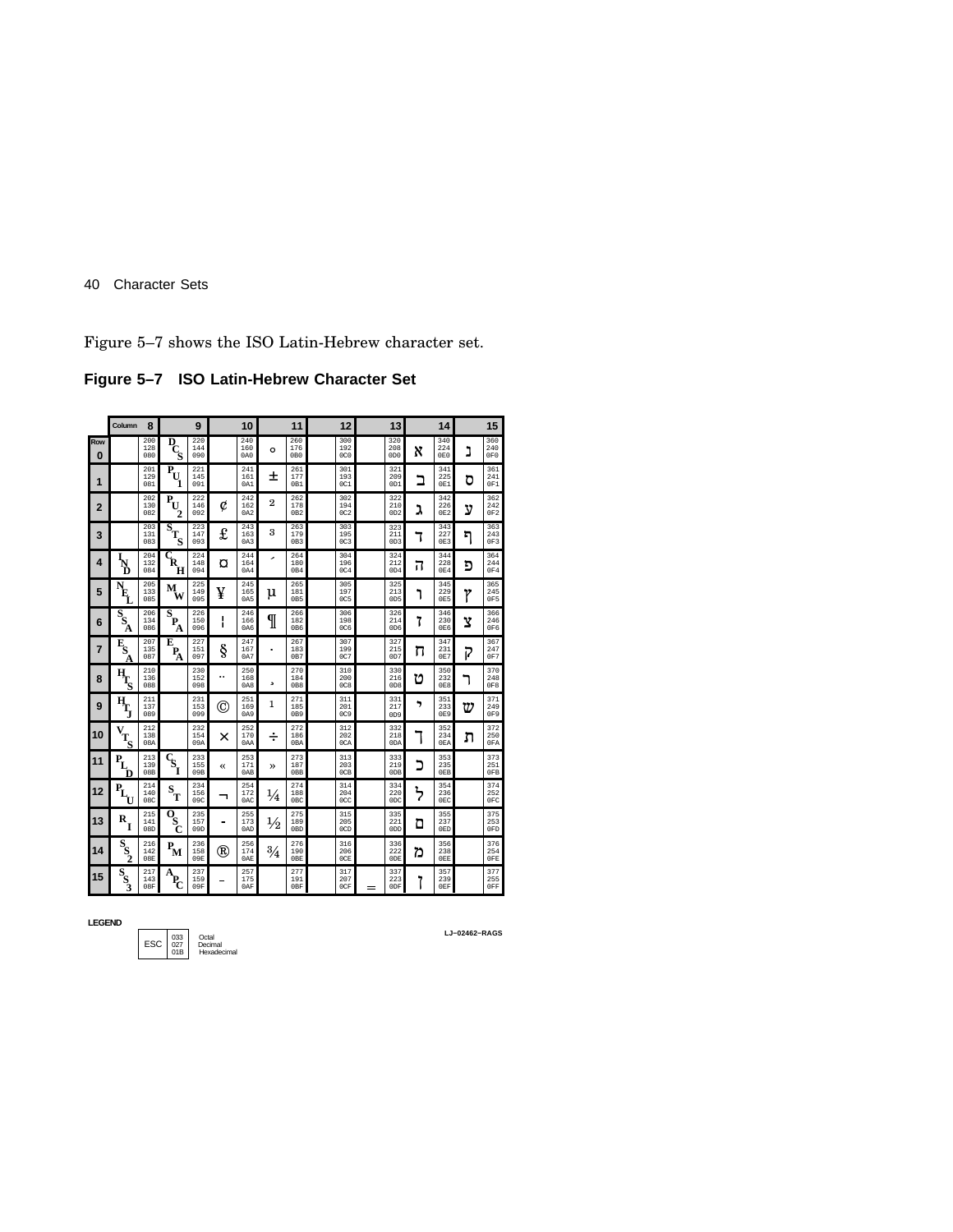Figure 5–8 shows the ISO Latin-Hebrew CRM character set.

**Figure 5–8 ISO Latin-Hebrew CRM Character Set**

|                | Column <sub>8</sub>            |                   |                                  | 9                 |                | 10                |               | 11                            |                           | 12                             |        | 13                            |                | 14                |        | 15                |
|----------------|--------------------------------|-------------------|----------------------------------|-------------------|----------------|-------------------|---------------|-------------------------------|---------------------------|--------------------------------|--------|-------------------------------|----------------|-------------------|--------|-------------------|
| Row<br>0       | 8<br>0                         | 200<br>128<br>080 | D<br>С<br>S                      | 220<br>144<br>090 | <b>NBSP160</b> | 240<br>0A0        | Ó             | 260<br>176<br>0B <sub>0</sub> | $\mathbf C$<br>0          | 300<br>192<br>0 <sub>C</sub> 0 | D<br>0 | 320<br>208<br>0D <sub>0</sub> | X              | 340<br>224<br>0E0 | נ      | 360<br>240<br>0F0 |
| 1              | 8<br>1                         | 201<br>129<br>081 | $\mathbf{P}_{\!\mathbf{U}}$<br>1 | 221<br>145<br>091 | A<br>1         | 241<br>161<br>0A1 | 土             | 261<br>177<br>0B1             | $\mathbf{c}_{\mathbf{i}}$ | 301<br>193<br>0C1              | D<br>1 | 321<br>209<br>OD1             | ב              | 341<br>225<br>0E1 | ס      | 361<br>241<br>0F1 |
| $\overline{2}$ | $\frac{8}{2}$                  | 202<br>130<br>082 | P<br>U<br>2                      | 222<br>146<br>092 | Ć              | 242<br>162<br>0A2 | 2             | 262<br>178<br>0B2             | $\mathbf{C}_2$            | 302<br>194<br>0C2              | D<br>2 | 322<br>210<br>0D2             | λ              | 342<br>226<br>0E2 | ע      | 362<br>242<br>0F2 |
| 3              | $\frac{8}{3}$                  | 203<br>131<br>083 | s<br>т<br>S                      | 223<br>147<br>093 | £              | 243<br>163<br>0A3 | 3             | 263<br>179<br>0B3             | $\frac{C}{3}$             | 303<br>195<br>0C <sub>3</sub>  | D<br>3 | 323<br>211<br>OD3             | ٦              | 343<br>227<br>0E3 | ካ      | 363<br>243<br>OF3 |
| 4              | I<br>Ñ<br>Ď                    | 204<br>132<br>084 | C<br>R<br>н                      | 224<br>148<br>094 | o              | 244<br>164<br>0A4 | ,             | 264<br>180<br>0B4             | C<br>4                    | 304<br>196<br>0C4              | D<br>4 | 324<br>212<br>OD4             | Π              | 344<br>228<br>0E4 | פ      | 364<br>244<br>0F4 |
| 5              | N<br>Е<br>L                    | 205<br>133<br>085 | M<br>W                           | 225<br>149<br>095 | ¥              | 245<br>165<br>0A5 | μ             | 265<br>181<br>0B5             | $\frac{C}{5}$             | 305<br>197<br>0C5              | D<br>5 | 325<br>213<br>0D5             | ٦              | 345<br>229<br>0E5 | Ÿ      | 365<br>245<br>0F5 |
| 6              | s<br>S<br>A                    | 206<br>134<br>086 | S<br>P<br>А                      | 226<br>150<br>096 | ł              | 246<br>166<br>0A6 | I             | 266<br>182<br>0B6             | Ċ<br>6                    | 306<br>198<br>0C6              | D<br>6 | 326<br>214<br>0D6             | 7              | 346<br>230<br>0E6 | Ÿ      | 366<br>246<br>0F6 |
| 7              | E<br>S<br>A                    | 207<br>135<br>087 | E<br>P<br>Α                      | 227<br>151<br>097 | ş              | 247<br>167<br>0A7 |               | 267<br>183<br>0B7             | $\mathbf{c}_{7}$          | 307<br>199<br>0C7              | D<br>7 | 327<br>215<br>0D7             | п              | 347<br>231<br>0E7 | 7      | 367<br>247<br>0F7 |
| 8              | Н<br>$\mathbf{T}_{\mathbf{S}}$ | 210<br>136<br>088 | 9<br>ś.                          | 230<br>152<br>098 |                | 250<br>168<br>0A8 | 5             | 270<br>184<br>0B8             | C<br>8                    | 310<br>200<br>0C8              | D<br>8 | 330<br>216<br>0D8             | υ              | 350<br>232<br>0E8 | ٦      | 370<br>248<br>0F8 |
| 9              | н<br>Ť,                        | 211<br>137<br>089 | $\frac{9}{9}$                    | 231<br>153<br>099 | ⊚              | 251<br>169<br>0A9 | 1             | 271<br>185<br>0B9             | $\mathbf{C}_{9}$          | 311<br>201<br>0C9              | D<br>9 | 331<br>217<br>0D9             | ,              | 351<br>233<br>0E9 | ω      | 371<br>249<br>0F9 |
| 10             | V<br>Τ<br>Š                    | 212<br>138<br>08A | 9<br>A                           | 232<br>154<br>09A | ×              | 252<br>170<br>0AA | ÷             | 272<br>186<br>0BA             | C<br>А                    | 312<br>202<br>0CA              | D<br>A | 332<br>218<br>0DA             |                | 352<br>234<br>0EA | ת      | 372<br>250<br>0FA |
| 11             | P<br>L<br>D                    | 213<br>139<br>08B | $\frac{c}{s}$<br>1               | 233<br>155<br>09B | «              | 253<br>171<br>0AB | $\rightarrow$ | 273<br>187<br>0 <sub>BB</sub> | C<br>в                    | 313<br>203<br>0CB              | D<br>в | 333<br>219<br>0DB             |                | 353<br>235<br>0EB | F<br>B | 373<br>251<br>0FB |
| 12             | P<br>L<br>U                    | 214<br>140<br>08C | S<br>Т                           | 234<br>156<br>09C | ┑              | 254<br>172<br>0AC | $\frac{1}{4}$ | 274<br>188<br>0BC             | C<br>C                    | 314<br>204<br>0CC              | D<br>C | 334<br>220<br>0DC             | $\overline{z}$ | 354<br>236<br>0EC | F<br>C | 374<br>252<br>0FC |
| 13             | R<br>1                         | 215<br>141<br>08D | о<br>S<br>C                      | 235<br>157<br>09D | $\blacksquare$ | 255<br>173<br>0AD | $\frac{1}{2}$ | 275<br>189<br>0 <sub>BD</sub> | C<br>D                    | 315<br>205<br>0CD              | D<br>D | 335<br>221<br>0 <sub>DD</sub> | ם              | 355<br>237<br>0ED | F<br>D | 375<br>253<br>0FD |
| 14             | S<br>Ŝ<br>$\overline{2}$       | 216<br>142<br>08E | $P_{\overline{M}}$               | 236<br>158<br>09E | ®              | 256<br>174<br>0AE | $^{3/4}$      | 276<br>190<br>0BE             | C<br>Е                    | 316<br>206<br>0CE              | D<br>E | 336<br>222<br>0DE             | n              | 356<br>238<br>0EE | F<br>E | 376<br>254<br>0FE |
| 15             | S<br>$\bf{s}$<br>3             | 217<br>143<br>08F | A<br>P<br>C                      | 237<br>159<br>09F |                | 257<br>175<br>0AF | в<br>F        | 277<br>191<br>0BF             | C<br>F                    | 317<br>207<br>0CF              | $=$    | 337<br>223<br>0DF             | 7              | 357<br>239<br>0EF | F<br>F | 377<br>255<br>0FF |

**LEGEND**

033 Octal 027 Decimal 01B Hexadecimal  $ESC \begin{bmatrix} 033 \\ 027 \\ 01B \end{bmatrix}$ 

**LJ−02463−RAGS**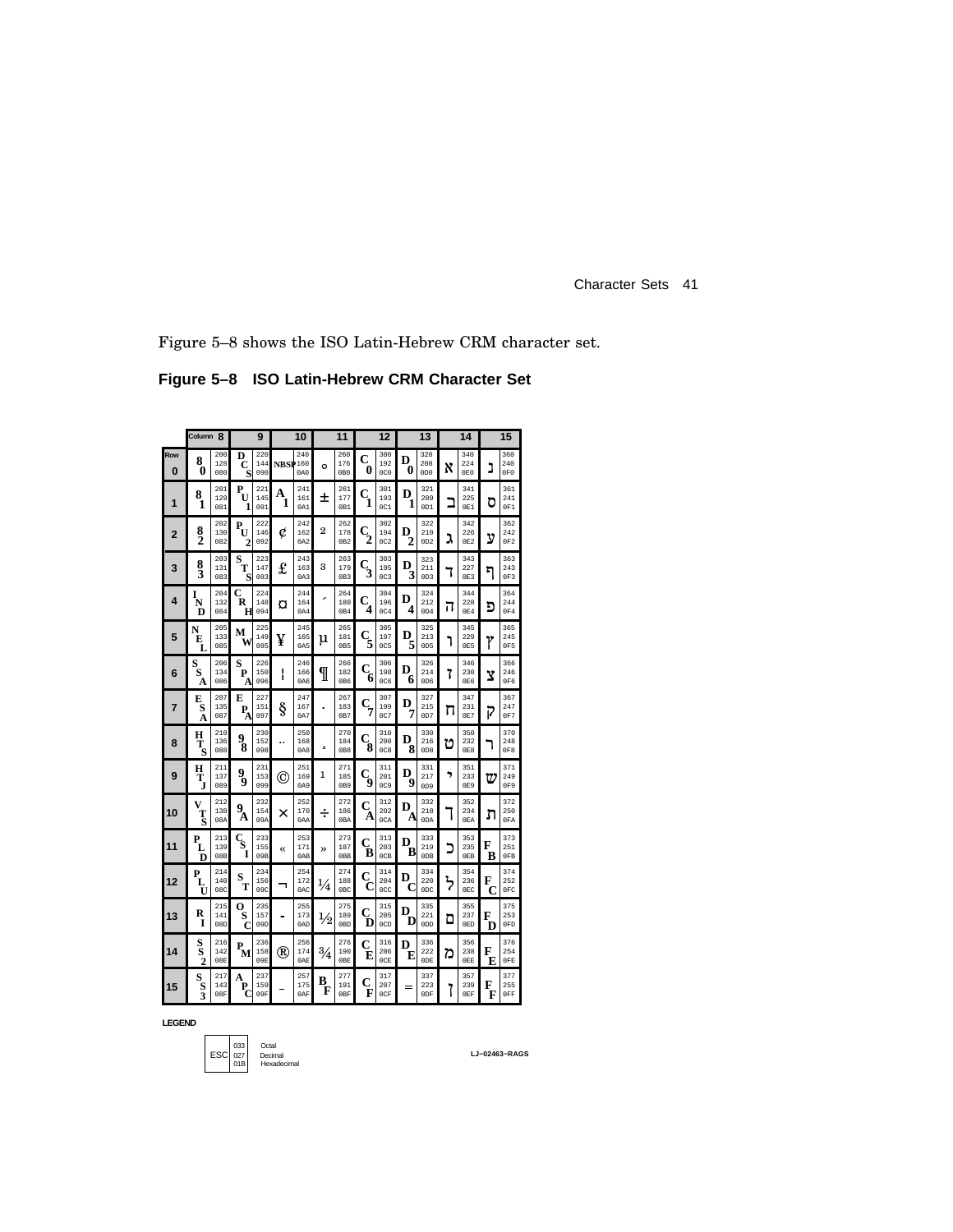Figure 5–9 shows the 7-bit Hebrew NRC set for VT mode only.

**Figure 5–9 7-bit Hebrew NRC Set (VT Mode Only)**

|                 | Column                                       | $\Omega$          |                                       | 1                 |              | $\overline{2}$    |                          | 3                 |   | 4                 |   | 5                 |      | 6                 |   | $\overline{7}$    |
|-----------------|----------------------------------------------|-------------------|---------------------------------------|-------------------|--------------|-------------------|--------------------------|-------------------|---|-------------------|---|-------------------|------|-------------------|---|-------------------|
| Row<br>$\bf{0}$ | N<br>U                                       | 000<br>000<br>000 | D<br>L                                | 020<br>016<br>010 |              | 040<br>032<br>020 | 0                        | 060<br>048<br>030 | @ | 100<br>064<br>040 | Ρ | 120<br>080<br>050 | X    | 140<br>096<br>060 | נ | 160<br>112<br>070 |
| $\mathbf{1}$    | S<br>H                                       | 001<br>001<br>001 | D<br>1                                | 021<br>017<br>011 | ï            | 041<br>033<br>021 | 1                        | 061<br>049<br>031 | Α | 101<br>065<br>041 | Q | 121<br>081<br>051 | ב    | 141<br>097<br>061 | ס | 161<br>113<br>071 |
| $\overline{2}$  | $\mathbf{s}_{\mathbf{x}}$                    | 002<br>002<br>002 | $\mathbf{D}_{\!\!2}^{\phantom{\dag}}$ | 022<br>018<br>012 | п            | 042<br>034<br>022 | 2                        | 062<br>050<br>032 | B | 102<br>066<br>042 | R | 122<br>082<br>052 | ג    | 142<br>098<br>062 | ע | 162<br>114<br>072 |
| 3               | Е<br>X                                       | 003<br>003<br>003 | D<br>3                                | 023<br>019<br>013 | #            | 043<br>035<br>023 | 3                        | 063<br>051<br>033 | C | 103<br>067<br>043 | S | 123<br>083<br>053 | ٦    | 143<br>099<br>063 | ግ | 163<br>115<br>073 |
| 4               | $\mathbf{E}_{\mathbf{T}}$                    | 004<br>004<br>004 | D<br>4                                | 024<br>020<br>014 | \$           | 044<br>036<br>024 | 4                        | 064<br>052<br>034 | D | 104<br>068<br>044 | т | 124<br>084<br>054 | π    | 144<br>100<br>064 | פ | 164<br>116<br>074 |
| 5               | Е<br>Q                                       | 005<br>005<br>005 | N<br>ÌК                               | 025<br>021<br>015 | ిం           | 045<br>037<br>025 | 5                        | 065<br>053<br>035 | Ε | 105<br>069<br>045 | U | 125<br>085<br>055 | ٦    | 145<br>101<br>065 | Ÿ | 165<br>117<br>075 |
| 6               | $\mathbf{A}_{\!\mathbf{K}}^{\phantom{\dag}}$ | 006<br>006<br>006 | $\mathbf{s}_{\mathbf{Y}}$             | 026<br>022<br>016 | &            | 046<br>038<br>026 | 6                        | 066<br>054<br>036 | F | 106<br>070<br>046 | V | 126<br>086<br>056 | 7    | 146<br>102<br>066 | Ÿ | 166<br>118<br>076 |
| $\overline{7}$  | В<br>L                                       | 007<br>007<br>007 | Е<br>в                                | 027<br>023<br>017 | $\mathbf{r}$ | 047<br>039<br>027 | 7                        | 067<br>055<br>037 | G | 107<br>071<br>047 | W | 127<br>087<br>057 | π    | 147<br>103<br>067 | P | 167<br>119<br>077 |
| 8               | $B_S$                                        | 010<br>008<br>008 | $\mathbf{C}_\mathbf{N}$               | 030<br>024<br>018 |              | 050<br>040<br>028 | 8                        | 070<br>056<br>038 | Н | 110<br>072<br>048 | Х | 130<br>088<br>058 | υ    | 150<br>104<br>068 | ٦ | 170<br>120<br>078 |
| 9               | $H_T$                                        | 011<br>009<br>009 | E<br>м                                | 031<br>025<br>019 |              | 051<br>041<br>029 | 9                        | 071<br>057<br>039 | Ι | 111<br>073<br>049 | Y | 131<br>089<br>059 | ,    | 151<br>105<br>069 | ω | 171<br>121<br>079 |
| 10              | L<br>F                                       | 012<br>010<br>00A | S<br>B                                | 032<br>026<br>01A | $^\star$     | 052<br>042<br>02A | :                        | 072<br>058<br>03A | J | 112<br>074<br>04A | Ζ | 132<br>090<br>05A |      | 152<br>106<br>06A | ת | 172<br>122<br>07A |
| 11              | V<br>T                                       | 013<br>011<br>00B | Е<br>С                                | 033<br>027<br>01B | $\pm$        | 053<br>043<br>02B | $\mathbf{r}$             | 073<br>059<br>03B | K | 113<br>075<br>04B | [ | 133<br>091<br>05B | כ    | 153<br>107<br>06B | { | 173<br>123<br>07B |
| 12              | F<br>F                                       | 014<br>012<br>00C | F<br>S                                | 034<br>028<br>01C | $\mathbf{r}$ | 054<br>044<br>02C | $\overline{\phantom{a}}$ | 074<br>060<br>03C | L | 114<br>076<br>04C |   | 134<br>092<br>05C | ፟፟፟፟ | 154<br>108<br>06C |   | 174<br>124<br>07C |
| 13              | $\mathbf{c}_{\mathbf{R}}^{\phantom{\dag}}$   | 015<br>013<br>00D | $\mathbf{G}_{\mathbf{S}}$             | 035<br>029<br>01D |              | 055<br>045<br>02D | $=$                      | 075<br>061<br>03D | М | 115<br>077<br>04D | 1 | 135<br>093<br>05D | ם    | 155<br>109<br>06D | } | 175<br>125<br>07D |
| 14              | $\mathbf{s}_0$                               | 016<br>014<br>00E | R<br>S                                | 036<br>030<br>01E | ٠            | 056<br>046<br>02E | >                        | 076<br>062<br>03E | N | 116<br>078<br>04E | ᄉ | 136<br>094<br>05E | n    | 156<br>110<br>06E | ~ | 176<br>126<br>07E |
| 15              | S<br>Ī                                       | 017<br>015<br>00F | U<br>S                                | 037<br>031<br>01F |              | 057<br>047<br>02F | د.                       | 077<br>063<br>03F | O | 117<br>079<br>04F |   | 137<br>095<br>05F | 7    | 157<br>111<br>06F |   | 177<br>127<br>07F |

**LEGEND LJ−02460-RAGS**<br> **LJ−02460-RAGS**<br>
01B Hexadecimal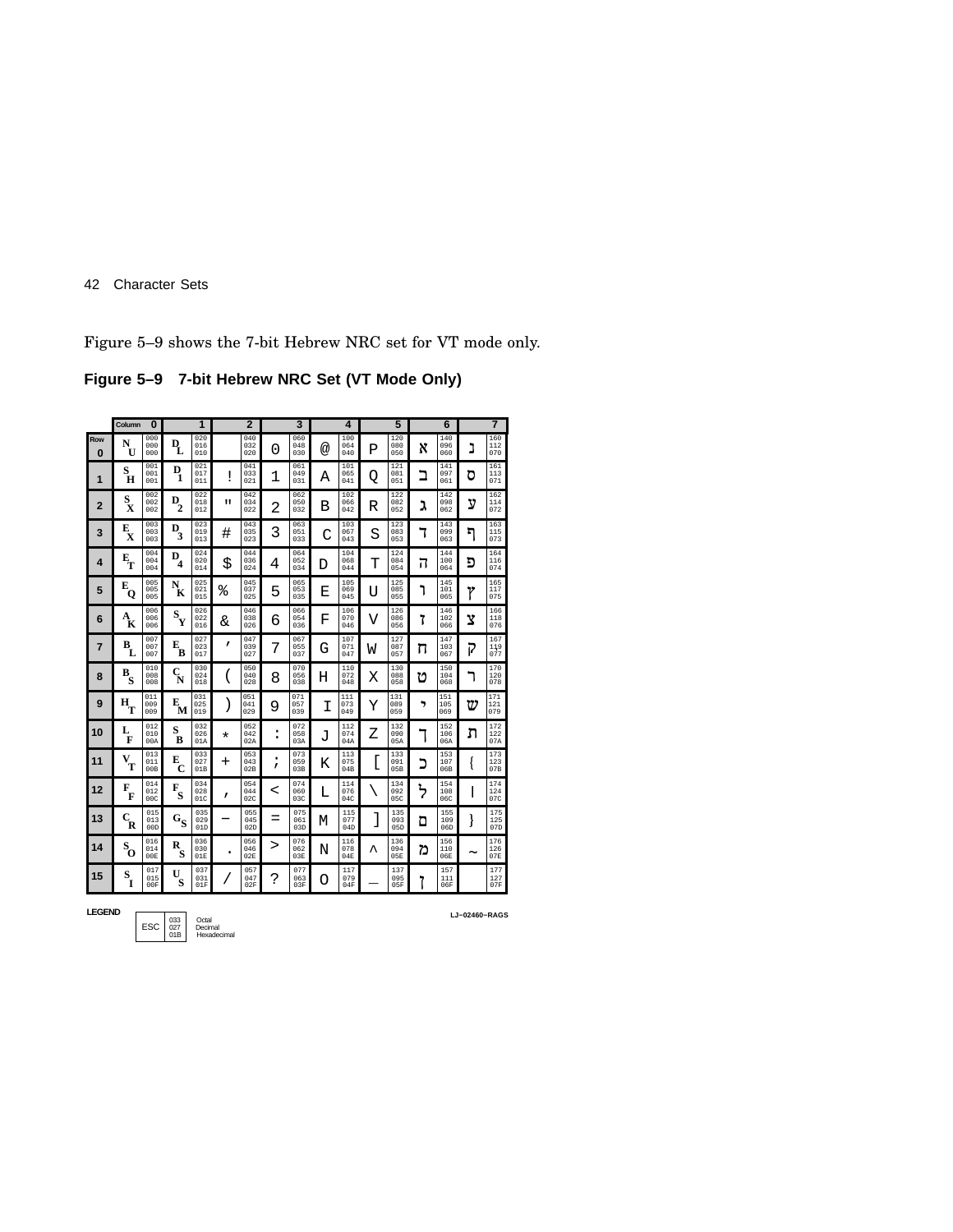You can access the PC Hebrew character set from the Hebrew PC keyboard.

Figure 5–10 shows the PC Hebrew character set.

**Figure 5–10 PC Hebrew Character Set**

|          | Column<br>8<br>9 |                   | 10 |                   |                 | 11                | 12          |                                |  | 13                            |  |  | 14                                        |            | 15                            |                |                               |
|----------|------------------|-------------------|----|-------------------|-----------------|-------------------|-------------|--------------------------------|--|-------------------------------|--|--|-------------------------------------------|------------|-------------------------------|----------------|-------------------------------|
| Row<br>0 | x                | 200<br>128<br>080 | נ  | 220<br>144<br>090 | á               | 240<br>160<br>0A0 | ▩<br>г<br>w | 260<br>176<br>0B <sub>0</sub>  |  | 300<br>192<br>0C0             |  |  | 320<br>208<br>0 <sub>D</sub> <sub>0</sub> | α          | 340<br>224<br>0E0             | =              | 360<br>240<br>0F0             |
| 1        | Ξ                | 201<br>129<br>081 | ס  | 221<br>145<br>091 | Ì               | 241<br>161<br>0A1 | т.          | 261<br>177<br>0B1              |  | 301<br>193<br>0C1             |  |  | 321<br>209<br>OD1                         | β          | 341<br>225<br>0E1             | ┿              | 361<br>241<br>0F1             |
| 2        | ٦                | 202<br>130<br>082 | ע  | 222<br>146<br>092 | O               | 242<br>162<br>0A2 |             | 262<br>178<br>0B2              |  | 302<br>194<br>0C2             |  |  | 322<br>210<br>OD2                         |            | 342<br>226<br>0E2             | ↗              | 362<br>242<br>0F2             |
| 3        |                  | 203<br>131<br>083 | ግ  | 223<br>147<br>093 | u               | 243<br>163<br>0A3 |             | 263<br>179<br>0B3              |  | 303<br>195<br>0C <sub>3</sub> |  |  | 323<br>211<br>OD3                         | π          | 343<br>227<br>0E3             | <              | 363<br>243<br>0F3             |
| 4        | ה                | 204<br>132<br>084 | פ  | 224<br>148<br>094 | n               | 244<br>164<br>0A4 |             | 264<br>180<br>0B4              |  | 304<br>196<br>0C4             |  |  | 324<br>212<br>0D4                         | Σ          | 344<br>228<br>0E4             |                | 364<br>244<br>0F4             |
| 5        | ٦                | 205<br>133<br>085 | γ  | 225<br>149<br>095 | $\tilde{}$<br>ľ | 245<br>165<br>0A5 |             | 265<br>181<br>0B5              |  | 305<br>197<br>0C5             |  |  | 325<br>213<br>0D5                         | O          | 345<br>229<br>0E5             |                | 365<br>245<br>OF <sub>5</sub> |
| 6        | 7                | 206<br>134<br>086 | Y  | 226<br>150<br>096 | a               | 246<br>166<br>0A6 |             | 266<br>182<br>0B6              |  | 306<br>198<br><b>0C6</b>      |  |  | 326<br>214<br>0D6                         | μ          | 346<br>230<br>0E6             | ÷              | 366<br>246<br>0F6             |
| 7        | п                | 207<br>135<br>087 | ī  | 227<br>151<br>097 | О               | 247<br>167<br>0A7 |             | 267<br>183<br>0B7              |  | 307<br>199<br>0C7             |  |  | 327<br>215<br>0D7                         | τ          | 347<br>231<br>0E7             | ≈              | 367<br>247<br>0F7             |
| 8        | υ                | 210<br>136<br>088 |    | 230<br>152<br>098 | 6               | 250<br>168<br>0A8 |             | 270<br>184<br>0B8              |  | 310<br>200<br>0C8             |  |  | 330<br>216<br>0D8                         | Ф          | 350<br>232<br>0E8             | O              | 370<br>248<br>0F8             |
| 9        | ,                | 211<br>137<br>089 | w  | 231<br>153<br>099 | г               | 251<br>169<br>0A9 |             | 271<br>185<br>0B9              |  | 311<br>201<br>0C9             |  |  | 331<br>217<br>0D9                         | Н          | 351<br>233<br>0E9             |                | 371<br>249<br>0F9             |
| 10       |                  | 212<br>138<br>08A | л  | 232<br>154<br>09A |                 | 252<br>170<br>0AA |             | 272<br>186<br>0 <sub>B</sub> A |  | 312<br>202<br>0CA             |  |  | 332<br>218<br>0 <sub>D</sub> A            | <u>( )</u> | 352<br>234<br>0EA             | ٠              | 372<br>250<br>0FA             |
| 11       | כ                | 213<br>139<br>08B | Ć  | 233<br>155<br>09B | $\frac{1}{2}$   | 253<br>171<br>0AB |             | 273<br>187<br>0 <sub>BB</sub>  |  | 313<br>203<br>0CB             |  |  | 333<br>219<br>0 <sub>DB</sub>             | δ          | 353<br>235<br>0EB             |                | 373<br>251<br>0FB             |
| 12       | ፟፟፟              | 214<br>140<br>08C | £  | 234<br>156<br>09C | $\frac{1}{4}$   | 254<br>172<br>0AC |             | 274<br>188<br>0 <sub>BC</sub>  |  | 314<br>204<br>0CC             |  |  | 334<br>220<br>0 <sub>DC</sub>             | $\infty$   | 354<br>236<br>0 <sub>EC</sub> | n              | 374<br>252<br>0FC             |
| 13       | ם                | 215<br>141<br>08D | ¥  | 235<br>157<br>09D |                 | 255<br>173<br>0AD |             | 275<br>189<br>0 <sub>BD</sub>  |  | 315<br>205<br>0CD             |  |  | 335<br>221<br>0 <sub>DD</sub>             |            | 355<br>237<br>0ED             | $\overline{2}$ | 375<br>253<br>0FD             |
| 14       | מ                | 216<br>142<br>08E |    | 236<br>158<br>09E | «               | 256<br>174<br>0AE |             | 276<br>190<br>0 <sub>BE</sub>  |  | 316<br>206<br>0CE             |  |  | 336<br>222<br>0 <sub>DE</sub>             | Е          | 356<br>238<br>0EE             | ш              | 376<br>254<br>0FE             |
| 15       | ٠                | 217<br>143<br>08F |    | 237<br>159<br>09F | »               | 257<br>175<br>0AF |             | 277<br>191<br>0BF              |  | 317<br>207<br>0CF             |  |  | 337<br>223<br>0DF                         |            | 357<br>239<br>0EF             |                | 377<br>255<br>0FF             |

**LEGEND**

033 Octal 027 Decimal 01B Hexadecimal ESC

**LJ−02464−RAGS**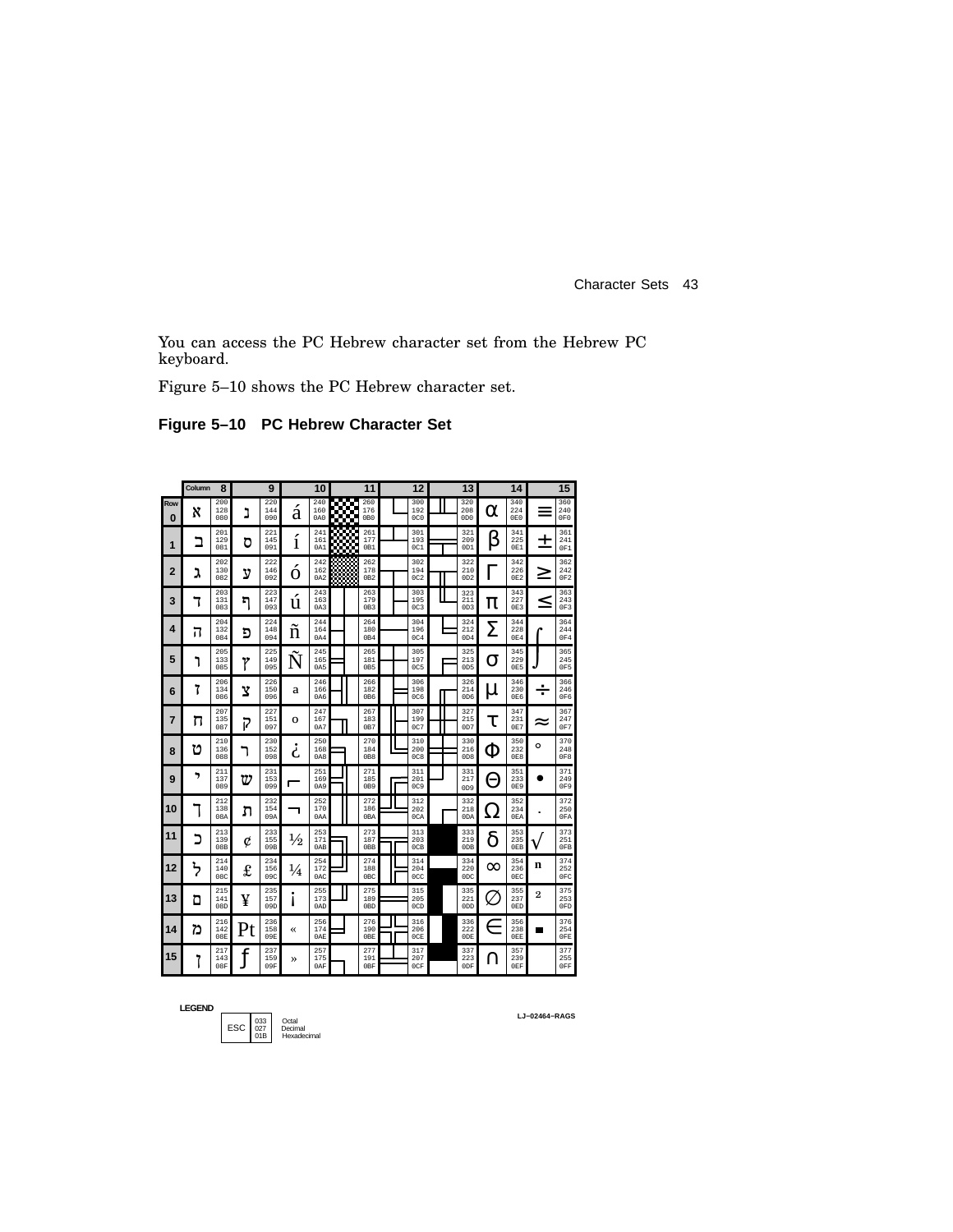## **Turkish Character Sets**

You can access the following character sets from the Turkish-F, Turkish-Q, or Turkish PC keyboards.

Figure 5–11 shows the 8-bit Turkish Supplemental set.

|  |  | Figure 5-11 8-bit Turkish Supplemental Set |  |
|--|--|--------------------------------------------|--|
|--|--|--------------------------------------------|--|

|                | Column                               | 8                 |                                            | 9                 |    | 10                |                | 11                             |              | 12                            |              | 13                             |              | 14                            |        | 15                            |
|----------------|--------------------------------------|-------------------|--------------------------------------------|-------------------|----|-------------------|----------------|--------------------------------|--------------|-------------------------------|--------------|--------------------------------|--------------|-------------------------------|--------|-------------------------------|
| Row<br>O       |                                      | 200<br>128<br>080 | D<br>Ś                                     | 220<br>144<br>090 |    | 240<br>160<br>0A0 | $\circ$        | 260<br>176<br>0B0              | A            | 300<br>192<br>0C0             | ۱i           | 320<br>208<br>0 <sub>D</sub> O | à            | 340<br>224<br>0E0             | ġ      | 360<br>240<br>0F0             |
| 1              |                                      | 201<br>129<br>081 | P<br>U                                     | 221<br>145<br>091 | ۱  | 241<br>161<br>0A1 | $^+$           | 261<br>177<br>0 <sub>R1</sub>  | A            | 301<br>193<br>0C1             | T            | 321<br>209<br>0D1              | à            | 341<br>225<br>0E1             | ñ      | 361<br>241<br>0F1             |
| $\overline{2}$ |                                      | 202<br>130<br>082 | P.<br>$\mathbf{U}$<br>$\overline{c}$       | 222<br>146<br>092 | ¢  | 242<br>162<br>0A2 | $\overline{2}$ | 262<br>178<br>0B2              | ^<br>Ä       | 302<br>194<br>0C2             |              | 322<br>210<br>0 <sub>D</sub> 2 | â            | 342<br>226<br>0E2             | O      | 362<br>242<br>0F <sub>2</sub> |
| 3              |                                      | 203<br>131<br>083 | S<br>$\mathbf{T}_{\mathbf{S}}$             | 223<br>147<br>093 | £  | 243<br>163<br>0A3 | 3              | 263<br>179<br>0B3              | A            | 303<br>195<br>0C <sub>3</sub> |              | 323<br>211<br>0D3              | a            | 343<br>227<br>0E3             | Ó      | 363<br>243<br>OF3             |
| 4              | I<br>'N<br>D                         | 204<br>132<br>084 | $\boldsymbol{\varsigma}_{\textbf{R}}$<br>н | 224<br>148<br>094 |    | 244<br>164<br>0A4 |                | 264<br>180<br>0 <sub>R4</sub>  | <br>A        | 304<br>196<br>0C4             |              | 324<br>212<br>0D4              | <br>a        | 344<br>228<br>0E4             | ^<br>Õ | 364<br>244<br>0F4             |
| 5              | N<br>E,                              | 205<br>133<br>085 | м<br>w                                     | 225<br>149<br>095 | ¥  | 245<br>165<br>0A5 | μ              | 265<br>181<br>0B5              | $\circ$<br>A | 305<br>197<br>0C5             | $\sim$       | 325<br>213<br>0D5              | $\circ$<br>à | 345<br>229<br>0E5             | O      | 365<br>245<br>OF5             |
| 6              | $\mathbf{s}_{\mathrm{s}}$<br>А       | 206<br>134<br>086 | $\overline{\mathbf{s}}$<br>P<br>A          | 226<br>150<br>096 |    | 246<br>166<br>0A6 |                | 266<br>182<br>0B6              | Æ            | 306<br>198<br><b>0C6</b>      |              | 326<br>214<br>0D6              | æ            | 346<br>230<br>0E6             | <br>O  | 366<br>246<br>0F6             |
| 7              | $\bar{\mathbf{E}}_\mathrm{S}$<br>А   | 207<br>135<br>087 | E<br>$\mathbf{P}_{\!\!\mathbf{A}}$         | 227<br>151<br>097 | §  | 247<br>167<br>0A7 | ٠              | 267<br>183<br>0B7              | 3            | 307<br>199<br>0C7             | $\mathsf{H}$ | 327<br>215<br>0D7              | ç            | 347<br>231<br>0E7             | œ      | 367<br>247<br>0F7             |
| 8              | н<br>S                               | 210<br>136<br>088 |                                            | 230<br>152<br>098 | ¤  | 250<br>168<br>0A8 |                | 270<br>184<br>0B <sub>8</sub>  | E            | 310<br>200<br>0C8             | k            | 330<br>216<br>0D8              | è            | 350<br>232<br>0E8             | ø      | 370<br>248<br>0F8             |
| 9              | н                                    | 211<br>137<br>089 |                                            | 231<br>153<br>099 | (C | 251<br>169<br>0A9 | 1              | 271<br>185<br>0B9              | ∕<br>É       | 311<br>201<br>0C9             |              | 331<br>217<br>0D9              | è            | 351<br>233<br>0E9             | Ú      | 371<br>249<br>0F9             |
| 10             | $\mathbf{T_{S}}$                     | 212<br>138<br>08A |                                            | 232<br>154<br>09A | a  | 252<br>170<br>0AA | О              | 272<br>186<br>0 <sub>B</sub> A | ^<br>E       | 312<br>202<br>0CA             |              | 332<br>218<br>0 <sub>D</sub> A | ê            | 352<br>234<br>0EA             | ú      | 372<br>250<br>0FA             |
| 11             | P<br>D                               | 213<br>139<br>08B | $\bar{\mathbf{s}}_{_{\mathbf{I}}}$         | 233<br>155<br>09B | ≪  | 253<br>171<br>0AB | ≫              | 273<br>187<br>0 <sub>BB</sub>  | <br>E        | 313<br>203<br>0 <sub>CR</sub> |              | 333<br>219<br>0DB              | ë            | 353<br>235<br>0EB             | û      | 373<br>251<br>0FB             |
| 12             | P<br>T١                              | 214<br>140<br>08C | S<br>T                                     | 234<br>156<br>09C |    | 254<br>172<br>0AC | $\frac{1}{4}$  | 274<br>188<br>0 <sub>BC</sub>  | Ì            | 314<br>204<br>0CC             |              | 334<br>220<br>0 <sub>DC</sub>  | ì            | 354<br>236<br>0 <sub>EC</sub> | <br>ü  | 374<br>252<br>0FC             |
| 13             | R<br>Т                               | 215<br>141<br>08D | о<br>Ś<br>C                                | 235<br>157<br>09D |    | 255<br>173<br>0AD | $\frac{1}{2}$  | 275<br>189<br>0 <sub>BD</sub>  | I            | 315<br>205<br>0CD             |              | 335<br>221<br>0 <sub>D</sub>   | 1            | 355<br>237<br>0ED             | V      | 375<br>253<br>0FD             |
| 14             | $\overline{s}_{\!\!\!S\!_{\!\!\!2}}$ | 216<br>142<br>08E | $\mathbf{P}_{\!\mathbf{M}}$                | 236<br>158<br>09R | I  | 256<br>174<br>0AE | 1              | 276<br>190<br>OBE              | î<br>ı       | 316<br>206<br>0CF             | ų            | 336<br>222<br>ODE              | ^<br>1       | 356<br>238<br>OEE             | Ş      | 376<br>254<br>0FE             |
| 15             | $S_S$                                | 217<br>143<br>08F | А<br>P.                                    | 237<br>159<br>09F |    | 257<br>175<br>0AF | 6              | 277<br>191<br>0BF              |              | 317<br>207<br>0CF             | ß            | 337<br>223<br>0DF              | <br>1        | 357<br>239<br>0EF             |        | 377<br>255<br>0FF             |

**LEGEND**

ESC 033 Octal<br>
01B Decimal<br>
Hexadecimal

**LJ−02466−RAGS**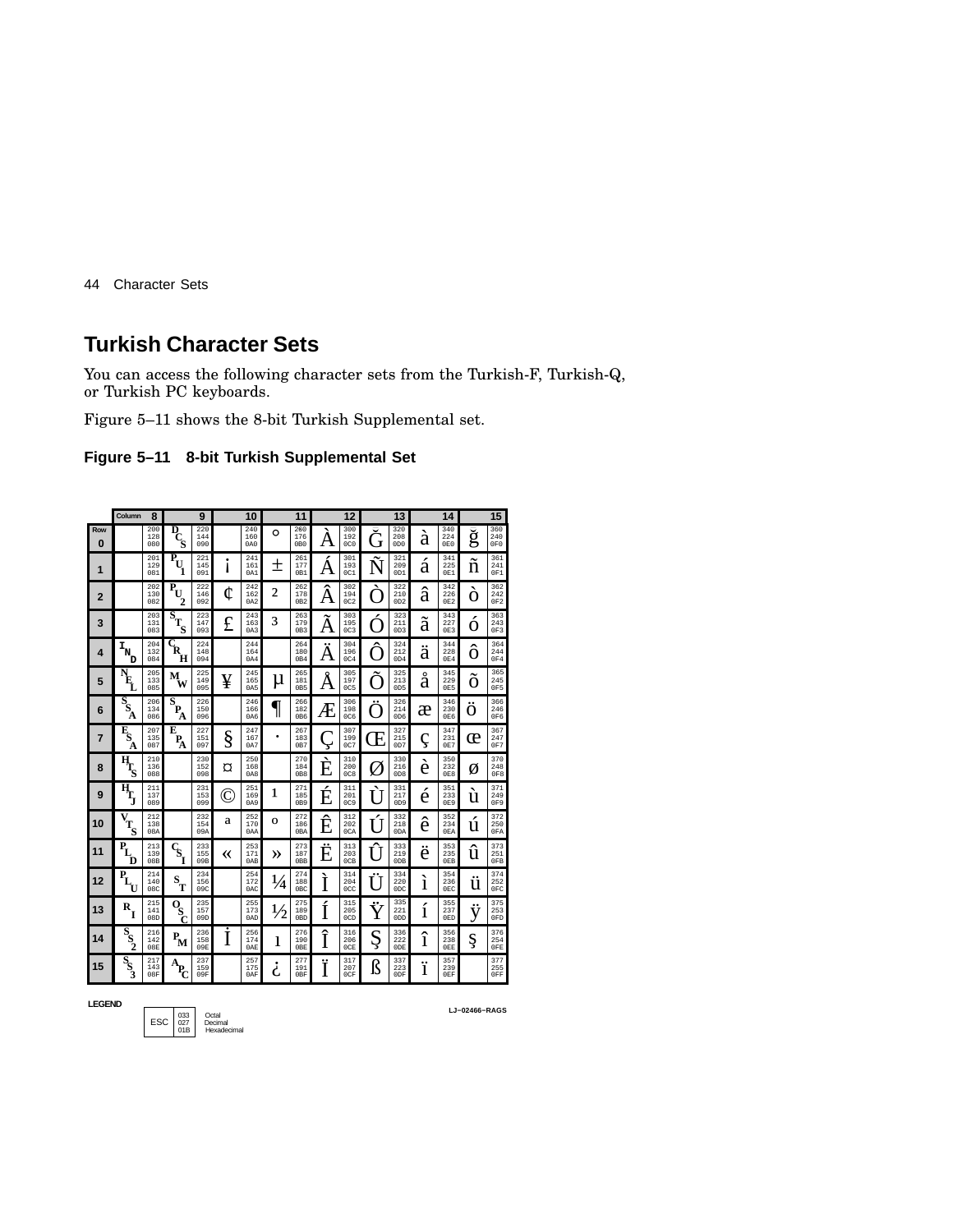Figure 5–12 shows the Turkish ISO Latin-5 character set.

**Figure 5–12 Turkish ISO Latin-5 Character Set**

|                 | Column                                                   | 8                             |                                                   | 9                 |            | 10                |               | 11                             |        | 12                            |           | 13                             |        | 14                |        | 15                            |
|-----------------|----------------------------------------------------------|-------------------------------|---------------------------------------------------|-------------------|------------|-------------------|---------------|--------------------------------|--------|-------------------------------|-----------|--------------------------------|--------|-------------------|--------|-------------------------------|
| Row<br>$\bf{0}$ |                                                          | 200<br>128<br>080             | $\overline{D}_C$                                  | 220<br>144<br>090 | NBSP       | 240<br>160<br>0A0 | O             | 260<br>176<br>0B <sub>0</sub>  | A      | 300<br>192<br>0C0             | ίŤ        | 320<br>208<br>0D <sub>0</sub>  | à      | 340<br>224<br>0E0 | ğ      | 360<br>240<br>0F <sub>0</sub> |
| 1               |                                                          | 201<br>129<br>081             | $\bar{\textbf{P}}_{\textbf{U}}$<br>1              | 221<br>145<br>091 |            | 241<br>161<br>0A1 | 土             | 261<br>177<br>0B1              | Α      | 301<br>193<br>0C1             | N         | 321<br>209<br>0 <sub>D1</sub>  | á      | 341<br>225<br>0E1 | ñ      | 361<br>241<br>0F1             |
| $\overline{2}$  |                                                          | 202<br>130<br>082             | $\mathbf{P}_{\!\mathbf{U}}$<br>$\mathbf{2}$       | 222<br>146<br>092 | ¢          | 242<br>162<br>0A2 | $\mathbf{z}$  | 262<br>178<br>0B2              | Â      | 302<br>194<br>0C2             | ⊖         | 322<br>210<br>OD2              | â      | 342<br>226<br>0E2 | Ò      | 362<br>242<br>0F2             |
| 3               |                                                          | 203<br>131<br>083             | $\overline{s}_{T_S}$                              | 223<br>147<br>093 | £          | 243<br>163<br>0A3 | 3             | 263<br>179<br>0B3              | Ã      | 303<br>195<br>0C <sub>3</sub> | Ń         | 323<br>211<br>OD3              | ã      | 343<br>227<br>0E3 | Ŏ      | 363<br>243<br>0F3             |
| 4               | $\mathbf{I}_{\mathbf{N}_{\mathrm{c}}}$<br>D              | 204<br>132<br>084             | $\overline{c}_{\mathbf{k}}$<br>н                  | 224<br>148<br>094 | ¤          | 244<br>164<br>0A4 | ,             | 264<br>180<br>0B4              | <br>A  | 304<br>196<br>0C4             |           | 324<br>212<br>OD4              | ä      | 344<br>228<br>0E4 | Ô      | 364<br>244<br>0F4             |
| 5               | $\bar{N}_{\!\!\!E_{\!\!\!f}}$                            | 205<br>133<br>085             | $\mathbf{\bar{M}_{W}}$                            | 225<br>149<br>095 | ¥          | 245<br>165<br>0A5 | μ             | 265<br>181<br>0 <sub>B5</sub>  | o<br>A | 305<br>197<br>0C5             |           | 325<br>213<br>0 <sub>D5</sub>  | o<br>á | 345<br>229<br>0E5 | õ      | 365<br>245<br>0F5             |
| 6               | $\bar{\mathbf{s}}_{\mathbf{s}_{\mathrm{a}}}$<br>Ά        | 206<br>134<br>086             | $\bar{\mathbf{s}}_\mathbf{p}$<br>A                | 226<br>150<br>096 | ı<br>ı     | 246<br>166<br>0A6 | 1             | 266<br>182<br>0 <sub>B6</sub>  | Æ      | 306<br>198<br>0C6             | ۰         | 326<br>214<br>0D6              | æ      | 346<br>230<br>0E6 | O      | 366<br>246<br>0F6             |
| 7               | $\bar{\mathbf{F}}_\mathrm{S}$<br>A                       | 207<br>135<br>087             | E<br>$P_{\rm A}$                                  | 227<br>151<br>097 | Ş          | 247<br>167<br>0A7 | ۰             | 267<br>183<br>0B7              | 3      | 307<br>199<br>0C7             | $\times$  | 327<br>215<br>0D7              | ç      | 347<br>231<br>0E7 | ٠<br>7 | 367<br>247<br>0F7             |
| 8               | $\bar{\mathbf{H}}_{\!\!\mathbf{S}}$                      | 210<br>136<br>088             |                                                   | 230<br>152<br>098 |            | 250<br>168<br>0A8 | 3             | 270<br>184<br>0B8              | ↖<br>È | 310<br>200<br>0C8             | $\varphi$ | 330<br>216<br>0D8              | è      | 350<br>232<br>0E8 | Ø      | 370<br>248<br>OF <sub>8</sub> |
| 9               | $\bar{\mathbf{H}}_{\!\!\!\mathbf{T}_{\!\!\!\mathbf{j}}}$ | 211<br>137<br>089             |                                                   | 231<br>153<br>099 | C          | 251<br>169<br>0A9 | 1             | 271<br>185<br>0B9              | ∕<br>É | 311<br>201<br>0C9             |           | 331<br>217<br>0D9              | é      | 351<br>233<br>0E9 | ù      | 371<br>249<br>0F9             |
| 10              | $\bar{v_{T_S}}$                                          | 212<br>138<br>08A             |                                                   | 232<br>154<br>09A | a          | 252<br>170<br>0AA | O             | 272<br>186<br>0 <sub>B</sub> A | Ê      | 312<br>202<br>0CA             | Ú         | 332<br>218<br>0 <sub>D</sub> A | ê      | 352<br>234<br>0EA | ú      | 372<br>250<br>0FA             |
| 11              | $\mathbf{P}_{\mathbf{L}_{\mathbf{D}}}$                   | 213<br>139<br>08B             | $\mathbf{c}_{\mathbf{s}_{\mathbf{I}}}$            | 233<br>155<br>09B | ≪          | 253<br>171<br>0AB | ≫             | 273<br>187<br>0BB              | Ë      | 313<br>203<br>0CB             |           | 333<br>219<br>0 <sub>DB</sub>  | ë      | 353<br>235<br>0EB | û      | 373<br>251<br>0FB             |
| 12              | $\overline{\mathbf{P}}_{\!\!\mathbf{L}_{\!\mathbf{U}}}$  | 214<br>140<br>08 <sub>C</sub> | $\mathbf{s}_{_{\mathrm{T}}}$                      | 234<br>156<br>09C |            | 254<br>172<br>0AC | $\frac{1}{4}$ | 274<br>188<br>0 <sub>BC</sub>  | Ì      | 314<br>204<br>0 <sub>C</sub>  |           | 334<br>220<br>0 <sub>DC</sub>  | ì      | 354<br>236<br>0EC | ü      | 374<br>252<br>0FC             |
| 13              | R<br>T                                                   | 215<br>141<br>08D             | $\overline{\mathbf{0}}_{\mathbf{S}_{\mathbf{C}}}$ | 235<br>157<br>09D | <b>SHY</b> | 255<br>173<br>0AD | $\frac{1}{2}$ | 275<br>189<br>0 <sub>BD</sub>  | Í      | 315<br>205<br>0CD             | ٠<br>I    | 335<br>221<br>0 <sub>DD</sub>  | í      | 355<br>237<br>0ED | 1      | 375<br>253<br>0FD             |
| 14              | $\bar{s}_{\rm s}$                                        | 216<br>142<br>08E             | $P_{\mathbf{M}}$                                  | 236<br>158<br>09E | ®          | 256<br>174<br>0AE | $\frac{3}{4}$ | 276<br>190<br>0BE              | Î      | 316<br>206<br>0CE             | c<br>ų    | 336<br>222<br>0DE              | î      | 356<br>238<br>0EE | ş      | 376<br>254<br>0FE             |
| 15              | $\bar{s}_{\rm s}$                                        | 217<br>143<br>08F             | $\mathbf{A}_{\mathbf{P_C}}$                       | 237<br>159<br>09F |            | 257<br>175<br>0AF | i,            | 277<br>191<br>0 <sub>BF</sub>  | Ï      | 317<br>207<br>0CF             | ß         | 337<br>223<br>0 <sub>DF</sub>  | ï      | 357<br>239<br>0EF |        | 377<br>255<br>0FF             |

**LEGEND**

$$
\begin{array}{c|c}\n\text{ESC} & \begin{array}{c}\n033 \\
027 \\
01B\n\end{array} & \begin{array}{c}\n\text{Octal} \\
\text{Decimal} \\
\text{Hexadecimal}\n\end{array}\n\end{array}
$$

**LJ−02467−RAGS**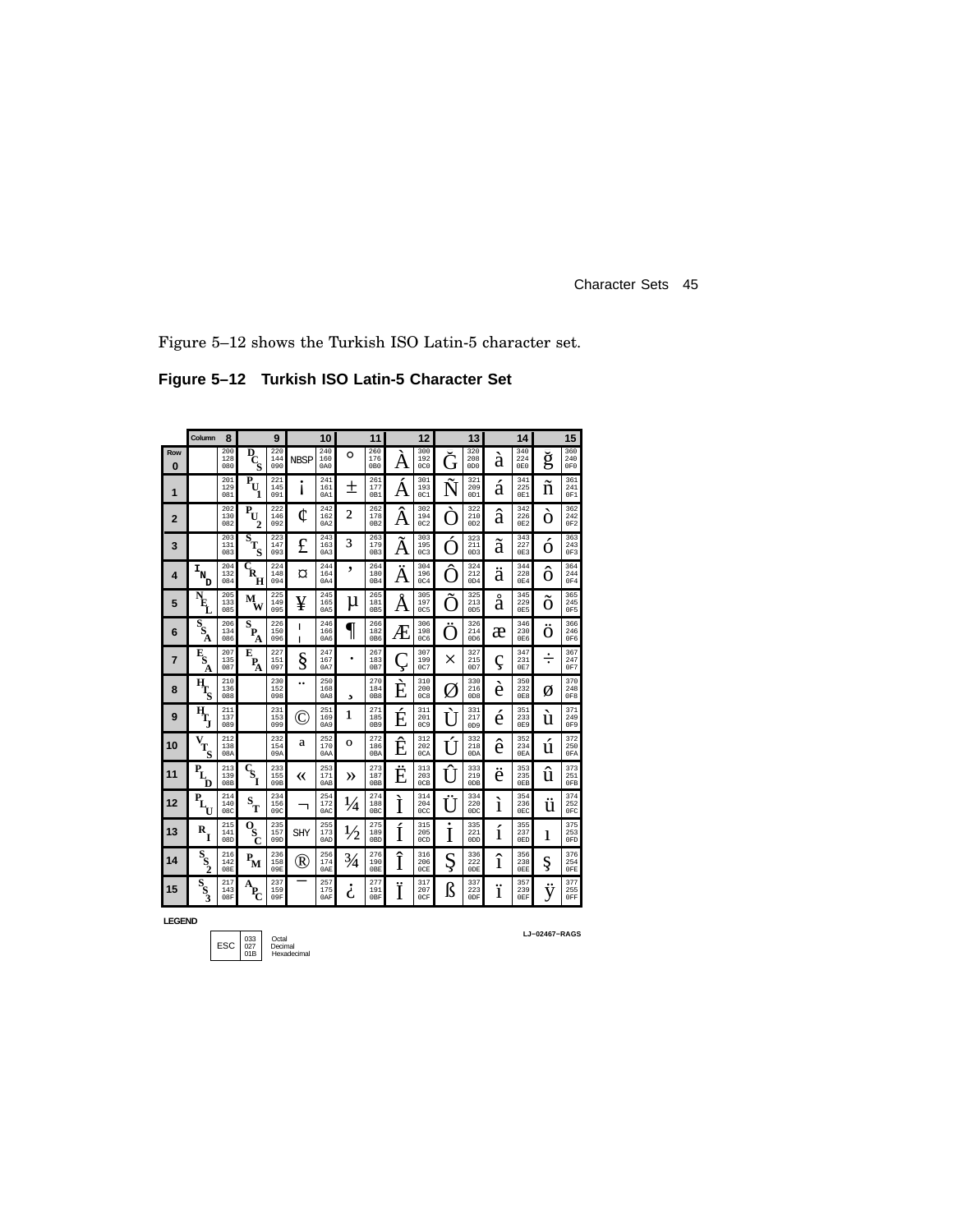Figure 5–13 shows the Turkish ISO Latin-5 CRM character set.

**Figure 5–13 Turkish ISO Latin-5 CRM Character Set**

|                | Column                                                                 | 8                 |                                                   | 9                 |             | 10                |                | 11                             |              | 12                             |                     | 13                             |              | 14                |   | 15                            |
|----------------|------------------------------------------------------------------------|-------------------|---------------------------------------------------|-------------------|-------------|-------------------|----------------|--------------------------------|--------------|--------------------------------|---------------------|--------------------------------|--------------|-------------------|---|-------------------------------|
| Row<br>O       | $_{0}^{8}$                                                             | 200<br>128<br>080 | $\overline{D}_{C_{S}}$                            | 220<br>144<br>090 | <b>NBSP</b> | 240<br>160<br>0A0 | $\circ$        | 260<br>176<br>0B0              | А            | 300<br>192<br>0 <sub>C</sub> 0 | Ğ                   | 320<br>208<br>0D <sub>0</sub>  | à            | 340<br>224<br>0E0 | g | 360<br>240<br>0F <sub>0</sub> |
| 1              | 8<br>1                                                                 | 201<br>129<br>081 | P<br>$\mathbf{u}_1$                               | 221<br>145<br>091 | I           | 241<br>161<br>0A1 | 土              | 261<br>177<br>0B1              | A            | 301<br>193<br>0C1              | Ñ                   | 321<br>209<br>0D1              | á            | 341<br>225<br>0E1 | ñ | 361<br>241<br>0F1             |
| $\overline{2}$ | $\frac{8}{2}$                                                          | 202<br>130<br>082 | $\bar{\textbf{P}}_{\textbf{U}}$<br>$\overline{c}$ | 222<br>146<br>092 | ¢           | 242<br>162<br>0A2 | $\overline{2}$ | 262<br>178<br>0B2              | Ą<br>Â       | 302<br>194<br>0C2              | ↘                   | 322<br>210<br>0D2              | â            | 342<br>226<br>0E2 | O | 362<br>242<br>0F2             |
| 3              | $\frac{8}{3}$                                                          | 203<br>131<br>083 | $\overline{s}_{T_{\!S}}$                          | 223<br>147<br>093 | £           | 243<br>163<br>0A3 | 3              | 263<br>179<br>0B3              | A            | 303<br>195<br>0C <sub>3</sub>  |                     | 323<br>211<br>OD3              | ã            | 343<br>227<br>0E3 | O | 363<br>243<br>0F3             |
| 4              | $\mathbf{I}_{\mathbf{N}}$<br>ת                                         | 204<br>132<br>084 | $\vec{\varsigma}_{\textbf{R}}$<br>н               | 224<br>148<br>094 | ¤           | 244<br>164<br>0A4 | ,              | 264<br>180<br>0B4              | <br>A        | 304<br>196<br>0C4              | $\hat{\mathcal{L}}$ | 324<br>212<br>OD4              | <br>a        | 344<br>228<br>0E4 | ô | 364<br>244<br>0F4             |
| 5              | N                                                                      | 205<br>133<br>085 | M<br>W                                            | 225<br>149<br>095 | ¥           | 245<br>165<br>0A5 | μ              | 265<br>181<br>0B5              | $\circ$<br>A | 305<br>197<br>0C5              |                     | 325<br>213<br>0D5              | $\circ$<br>a | 345<br>229<br>085 | O | 365<br>245<br>0F5             |
| 6              | $\overline{\mathbf{s}}_{\mathbf{s}}$<br>Ά                              | 206<br>134<br>086 | $\bar{s}_{\rm P_{\!A}}$                           | 226<br>150<br>096 | ı<br>ı      | 246<br>166<br>0A6 |                | 266<br>182<br>0 <sub>B6</sub>  | Æ            | 306<br>198<br>0C6              | Ö                   | 326<br>214<br>0D6              | æ            | 346<br>230<br>0E6 | ö | 366<br>246<br>0F6             |
| 7              | $\bar{\mathbf{F}}_\mathrm{S}$<br>A                                     | 207<br>135<br>087 | E<br>$P_{\rm A}$                                  | 227<br>151<br>097 | §           | 247<br>167<br>0A7 |                | 267<br>183<br>0B7              | 5            | 307<br>199<br>0C7              | $\times$            | 327<br>215<br>0D7              | ç            | 347<br>231<br>0E7 | ٠ | 367<br>247<br>0F7             |
| 8              | $\overline{\mathbf{H}}_\mathbf{S}$                                     | 210<br>136<br>088 | 9<br>`8                                           | 230<br>152<br>098 |             | 250<br>168<br>0A8 | 3              | 270<br>184<br>0B8              | E            | 310<br>200<br>0C8              | Ø                   | 330<br>216<br>0 <sub>D</sub> 8 | è            | 350<br>232<br>OE8 | Ø | 370<br>248<br>0F8             |
| 9              | $\overline{\mathbf{H}}_{\mathbf{T}_{\mathbf{J}}}$                      | 211<br>137<br>089 | 9<br>ğ,                                           | 231<br>153<br>099 | C           | 251<br>169<br>0A9 | 1              | 271<br>185<br>0B9              | É            | 311<br>201<br>0C9              | ľ                   | 331<br>217<br>0D <sub>9</sub>  | é            | 351<br>233<br>0E9 | ù | 371<br>249<br>OF9             |
| 10             | $\mathbf{V}$<br>$\mathbf{T_{S}}$                                       | 212<br>138<br>08A | $\boldsymbol{P}_{\!\!\mathbf{A}}$                 | 232<br>154<br>09A | a           | 252<br>170<br>0AA | O              | 272<br>186<br>0 <sub>B</sub> A | $\sim$<br>E  | 312<br>202<br>0CA              | I                   | 332<br>218<br>0 <sub>D</sub> A | ê            | 352<br>234<br>0EA | ú | 372<br>250<br>0FA             |
| 11             | $\mathbf{P}_{\!\!\mathbf{L}_\downarrow}$<br>D                          | 213<br>139<br>08B | $\tilde{\mathbf{S}}$<br>ī                         | 233<br>155<br>09B | «           | 253<br>171<br>0AB | ≫              | 273<br>187<br>0 <sub>BB</sub>  | Е            | 313<br>203<br>0CB              |                     | 333<br>219<br>0 <sub>DB</sub>  | ë            | 353<br>235<br>0EB | û | 373<br>251<br>0FB             |
| 12             | $\bar{\mathbf{P}}_{\!\!\!\!\boldsymbol{L}_{\!\!\!\!\boldsymbol{(U)}}}$ | 214<br>140<br>08C | $\mathbf{s}_{_{\mathbf{T}}}$                      | 234<br>156<br>09C | ٦           | 254<br>172<br>0AC | 1,<br>'/4      | 274<br>188<br>0BC              | Ì            | 314<br>204<br>0 <sub>CC</sub>  |                     | 334<br>220<br>0 <sub>DC</sub>  | ì            | 354<br>236<br>0EC | ü | 374<br>252<br>0FC             |
| 13             | $\mathbf{R}_{\mathbf{I}}$                                              | 215<br>141<br>08D | $\bar{\textbf{o}}_{\textbf{s}}$<br>Ć              | 235<br>157<br>09D | SHY         | 255<br>173<br>0AD | $\frac{1}{2}$  | 275<br>189<br>0 <sub>BD</sub>  | Ì            | 315<br>205<br>0CD              | ٠<br>I              | 335<br>221<br>0 <sub>D</sub>   | í            | 355<br>237<br>0ED | 1 | 375<br>253<br>0FD             |
| 14             | $\mathbf{s}_{\mathbf{s}_2}$                                            | 216<br>142<br>08E | $P_{\mathbf{M}}$                                  | 236<br>158<br>09R | ®           | 256<br>174<br>0AE | $\frac{3}{4}$  | 276<br>190<br>OBE              | Î            | 316<br>206<br>0CF              | c<br>R              | 336<br>222<br>ODE              | î            | 356<br>238<br>OEE | ş | 376<br>254<br>0FE             |
| 15             | $S_{S_3}$                                                              | 217<br>143<br>08F | А<br>$\mathbf{P}_{\!\mathbf{C}}$                  | 237<br>159<br>09F |             | 257<br>175<br>0AF | 6              | 277<br>191<br>0 <sub>BF</sub>  | <br>т        | 317<br>207<br>0CF              | ß                   | 337<br>223<br>0DF              | <br>1        | 357<br>239<br>0EF | V | 377<br>255<br>0FF             |

**LEGEND**

ESC 033 Octal<br>
027 Decimal<br>
Hexadecimal

**LJ−02468−RAGS**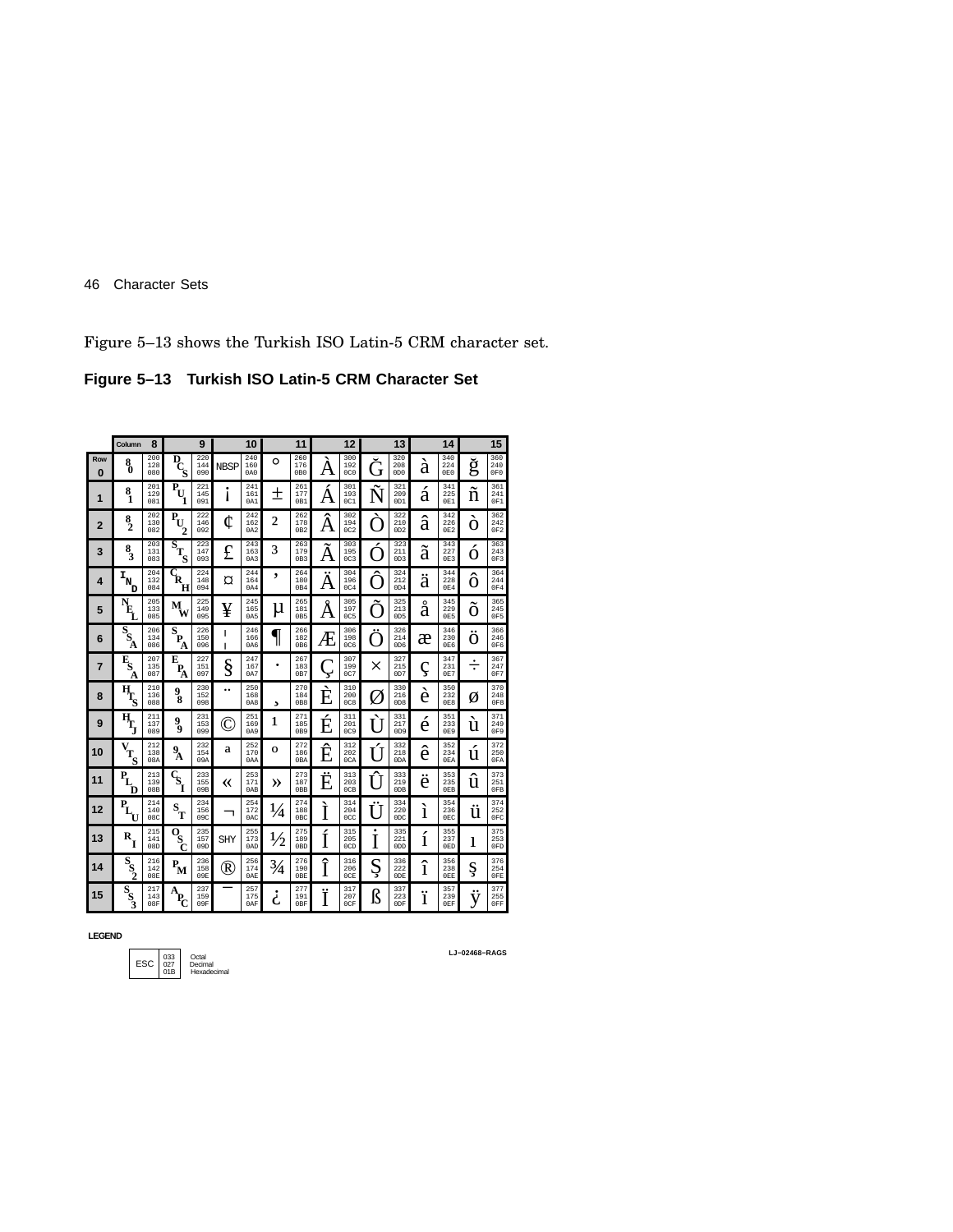Figure 5–14 shows the Turkish NRC set for VT mode only.

**Figure 5–14 Turkish NRC Set (VT Mode Only)**

|                 | Column                                             | $\bf{0}$          |                                               | 1                 |      | $\overline{2}$    |                | 3                 |        | 4                 |         | 5                 |              | 6                 |       | $\overline{7}$    |
|-----------------|----------------------------------------------------|-------------------|-----------------------------------------------|-------------------|------|-------------------|----------------|-------------------|--------|-------------------|---------|-------------------|--------------|-------------------|-------|-------------------|
| Row<br>$\Omega$ | N<br>U                                             | 000<br>000<br>000 | D<br>L                                        | 020<br>016<br>010 |      | 040<br>032<br>020 | O              | 060<br>048<br>030 | ٠<br>I | 100<br>064<br>040 | Ρ       | 120<br>080<br>050 | Ğ            | 140<br>096<br>060 | p     | 160<br>112<br>070 |
| 1               | s<br>H                                             | 001<br>001<br>001 | D<br>1                                        | 021<br>017<br>011 | 1    | 041<br>033<br>021 | 1              | 061<br>049<br>031 | A      | 101<br>065<br>041 |         | 121<br>081<br>051 | a            | 141<br>097<br>061 | q     | 161<br>113<br>071 |
| $\overline{2}$  | $\mathbf{s}_{\mathbf{x}}$                          | 002<br>002<br>002 | $\overline{D}_2$                              | 022<br>018<br>012 | "    | 042<br>034<br>022 | $\overline{2}$ | 062<br>050<br>032 | B      | 102<br>066<br>042 | R       | 122<br>082<br>052 | b            | 142<br>098<br>062 | r     | 162<br>114<br>072 |
| 3               | E<br>$\mathbf x$                                   | 003<br>003<br>003 | $\overline{D}_3$                              | 023<br>019<br>013 | #    | 043<br>035<br>023 | 3              | 063<br>051<br>033 |        | 103<br>067<br>043 | S       | 123<br>083<br>053 | C            | 143<br>099<br>063 | S     | 163<br>115<br>073 |
| 4               | $\mathbf{E}_{\mathbf{T}}$                          | 004<br>004<br>004 | D<br>4                                        | 024<br>020<br>014 | \$   | 044<br>036<br>024 | 4              | 064<br>052<br>034 |        | 104<br>068<br>044 |         | 124<br>084<br>054 | d            | 144<br>100<br>064 | t     | 164<br>116<br>074 |
| 5               | E<br>Q                                             | 005<br>005<br>005 | $\bar{N}_{\!\!\mathbf{K}}$                    | 025<br>021<br>015 | $\%$ | 045<br>037<br>025 | 5              | 065<br>053<br>035 | Е      | 105<br>069<br>045 |         | 125<br>085<br>055 | e            | 145<br>101<br>065 | u     | 005<br>117<br>075 |
| 6               | $\boldsymbol{A}_{\!\!\mathbf{K}}^{\phantom{\dag}}$ | 006<br>006<br>006 | $\mathbf{s}_{\mathbf{y}}$                     | 026<br>022<br>016 | ğ    | 046<br>038<br>026 | 6              | 066<br>054<br>036 | F      | 106<br>070<br>046 | V       | 126<br>086<br>056 | f            | 146<br>102<br>066 | v     | 166<br>118<br>076 |
| 7               | $\mathbf{B}_{\mathbf{L}}$                          | 007<br>007<br>007 | Е<br>B                                        | 027<br>023<br>017 | ٠    | 047<br>039<br>027 |                | 067<br>055<br>037 | Cτ     | 107<br>071<br>047 | W       | 127<br>087<br>057 | g            | 147<br>103<br>067 | W     | 167<br>119<br>077 |
| 8               | В<br>'s                                            | 010<br>008<br>008 | $\frac{C}{N}$                                 | 030<br>024<br>018 |      | 050<br>040<br>028 | 8              | 070<br>056<br>038 | H      | 110<br>072<br>048 | $\rm X$ | 130<br>088<br>058 | h            | 150<br>104<br>068 | X     | 170<br>120<br>078 |
| 9               | $\mathbf{H}_{\mathbf{T}}$                          | 011<br>009<br>009 | $\frac{E}{M}$                                 | 031<br>025<br>019 |      | 051<br>041<br>029 | 9              | 071<br>057<br>039 | I      | 111<br>073<br>049 |         | 131<br>089<br>059 | ٠<br>1       | 151<br>105<br>069 | V     | 171<br>121<br>079 |
| 10              | L<br>F                                             | 012<br>010<br>00A |                                               | 032<br>026<br>01A | ∗    | 052<br>042<br>02A | ۰              | 072<br>058<br>03A | J      | 112<br>074<br>04A | Z       | 132<br>090<br>05A | $\mathbf{j}$ | 152<br>106<br>06A | Z     | 172<br>122<br>07A |
| 11              | V<br>T                                             | 013<br>011<br>00B | E<br>$\mathbf C$                              | 033<br>027<br>01B | ┿    | 053<br>043<br>02B | ٠<br>,         | 073<br>059<br>03B | K      | 113<br>075<br>04B | c<br>Ŗ  | 133<br>091<br>05B | k            | 153<br>107<br>06B | ş     | 173<br>123<br>07B |
| 12              | F<br>F                                             | 014<br>012<br>00C | F<br>S                                        | 034<br>028<br>01C | ,    | 054<br>044<br>02C | $\,<\,$        | 074<br>060<br>03C | I      | 114<br>076<br>04C | <br>Ĉ.  | 134<br>092<br>05C | 1            | 154<br>108<br>06C | <br>O | 174<br>124<br>07C |
| 13              | $\mathbf{c}_{\mathbf{R}}$                          | 015<br>013<br>00D | $\mathbf{G}_{\!\!\mathbf{R}}^{\!\!\mathbf{}}$ | 035<br>029<br>01D |      | 055<br>045<br>02D |                | 075<br>061<br>03D | M      | 115<br>077<br>04D | Y       | 135<br>093<br>05D | m            | 155<br>109<br>06D |       | 175<br>125<br>07D |
| 14              | $S_{\odot}$                                        | 016<br>014<br>00E | R<br>s                                        | 036<br>030<br>01E |      | 056<br>046<br>02E |                | 076<br>062<br>03E | N      | 116<br>078<br>04E | <br>Ü   | 136<br>094<br>05E | n            | 156<br>110<br>06E | ü     | 176<br>126<br>07E |
| 15              | S<br>1                                             | 017<br>015<br>00F | U<br>S                                        | 037<br>031<br>01F |      | 057<br>047<br>02F | ?              | 077<br>063<br>03F |        | 117<br>079<br>04F |         | 137<br>095<br>05F | O            | 157<br>111<br>06F |       | 177<br>127<br>07F |

**LEGEND**

033 Octal 027 Decimal 01B Hexadecimal ESC

**LJ−02465−RAGS**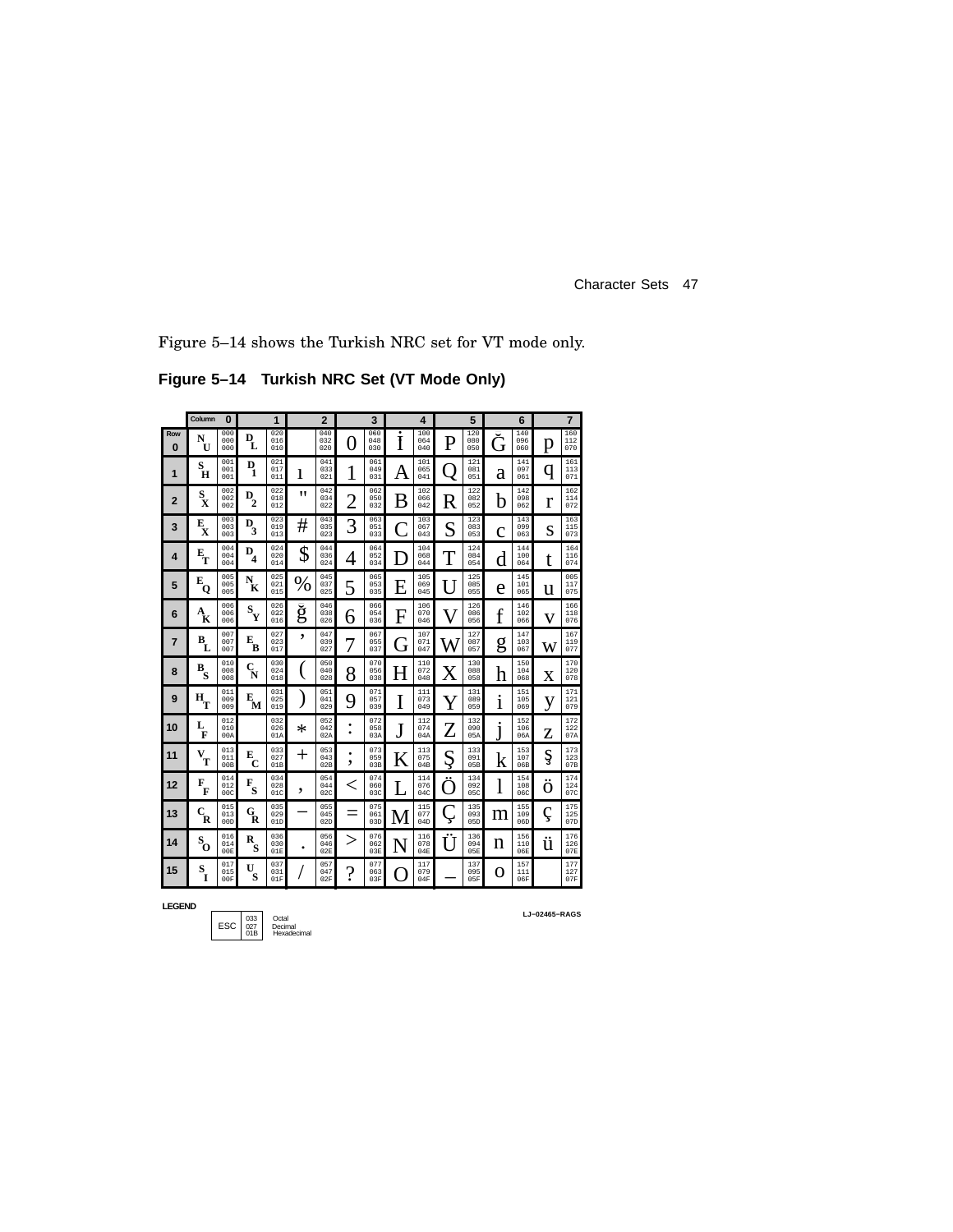You can access the PC Turkish character set from the Turkish PC keyboard.

Figure 5–15 shows the PC Turkish character set.

### **Figure 5–15 PC Turkish Character Set**

|                | Column       | 8                 |       | 9                 |                         | 10                |        | 11                             |   | 12                             |                               | 13                             |   | 14                |                | 15                |
|----------------|--------------|-------------------|-------|-------------------|-------------------------|-------------------|--------|--------------------------------|---|--------------------------------|-------------------------------|--------------------------------|---|-------------------|----------------|-------------------|
| Row<br>O       |              | 200<br>128<br>080 | É     | 220<br>144<br>090 | á                       | 240<br>160<br>0A0 | ▩      | 260<br>176<br>0B <sub>0</sub>  |   | 300<br>192<br>0 <sub>C</sub> 0 | O                             | 320<br>208<br>0 <sub>D</sub> O |   | 340<br>224<br>0E0 |                | 360<br>240<br>0F0 |
| 1              | u            | 201<br>129<br>081 | æ     | 221<br>145<br>091 | í                       | 241<br>161<br>0A1 | ee     | 261<br>177<br>0B1              |   | 301<br>193<br>0C1              | a                             | 321<br>209<br>OD1              | ß | 341<br>225<br>0E1 | ┭              | 361<br>241<br>OF1 |
| $\overline{2}$ | é            | 202<br>130<br>082 | Æ     | 222<br>146<br>092 | Ò                       | 242<br>162<br>0A2 |        | 262<br>178<br>0B2              |   | 302<br>194<br>0C2              | $\overline{\phantom{a}}$<br>Ê | 322<br>210<br>0D2              | △ | 342<br>226<br>0E2 |                | 362<br>242<br>0F2 |
| 3              | ä            | 203<br>131<br>083 | O     | 223<br>147<br>093 | Ú                       | 243<br>163<br>0A3 |        | 263<br>179<br>0B3              |   | 303<br>195<br>0C <sub>3</sub>  | <br>E                         | 323<br>211<br>0D3              |   | 343<br>227<br>0E3 | $\frac{3}{4}$  | 363<br>243<br>0F3 |
| 4              | <br>a        | 204<br>132<br>084 | <br>O | 224<br>148<br>094 | n                       | 244<br>164<br>0A4 |        | 264<br>180<br>0B4              |   | 304<br>196<br>0C4              | ╰<br>É                        | 324<br>212<br>0D4              | O | 344<br>228<br>0E4 | ſ              | 364<br>244<br>0F4 |
| 5              | à            | 205<br>133<br>085 | O     | 225<br>149<br>095 | ∼<br>Ñ                  | 245<br>165<br>0A5 | A      | 265<br>181<br>0 <sub>B5</sub>  |   | 305<br>197<br>0C5              |                               | 325<br>213<br>0D5              |   | 345<br>229<br>0E5 | §              | 365<br>245<br>0F5 |
| 6              | $\circ$<br>a | 206<br>134<br>086 | û     | 226<br>150<br>096 | $\checkmark$<br>╮<br>Ĺj | 246<br>166<br>0A6 | ^<br>A | 266<br>182<br>0B6              | ã | 306<br>198<br><b>0C6</b>       |                               | 326<br>214<br>0D6              | u | 346<br>230<br>0E6 | ÷              | 366<br>246<br>0F6 |
| 7              |              | 207<br>135<br>087 | u     | 227<br>151<br>097 | ٮ<br>ğ                  | 247<br>167<br>0A7 | A      | 267<br>183<br>0B7              | A | 307<br>199<br>0C7              | ٠                             | 327<br>215<br>0D7              |   | 347<br>231<br>0E7 | د              | 367<br>247<br>0F7 |
| 8              | ê            | 210<br>136<br>088 |       | 230<br>152<br>098 | 6                       | 250<br>168<br>0A8 | (C     | 270<br>184<br>0B8              |   | 310<br>200<br>0C8              |                               | 330<br>216<br>0D8              | X | 350<br>232<br>0E8 | $\circ$        | 370<br>248<br>0F8 |
| 9              | <br>ë        | 211<br>137<br>089 |       | 231<br>153<br>099 | ®                       | 251<br>169<br>0A9 |        | 271<br>185<br>0B9              |   | 311<br>201<br>0C9              |                               | 331<br>217<br>OD9              |   | 351<br>233<br>0E9 |                | 371<br>249<br>OF9 |
| 10             | é            | 212<br>138<br>08A |       | 232<br>154<br>09A |                         | 252<br>170<br>0AA |        | 272<br>186<br>0 <sub>B</sub> A |   | 312<br>202<br>$0C_A$           |                               | 332<br>218<br>0 <sub>D</sub> A |   | 352<br>234<br>OEA |                | 372<br>250<br>0FA |
| 11             | <br>1        | 213<br>139<br>08B | Ø     | 233<br>155<br>09B | ⅓                       | 253<br>171<br>0AB |        | 273<br>187<br>0 <sub>BB</sub>  |   | 313<br>203<br>0CB              |                               | 333<br>219<br>0 <sub>DB</sub>  |   | 353<br>235<br>0EB | 1              | 373<br>251<br>0FB |
| 12             | î            | 214<br>140<br>08C | £     | 234<br>156<br>09C | $\frac{1}{4}$           | 254<br>172<br>0AC |        | 274<br>188<br>0BC              |   | 314<br>204<br>0CC              |                               | 334<br>220<br>0 <sub>DC</sub>  | ì | 354<br>236<br>0EC | 3              | 374<br>252<br>0FC |
| 13             | 1            | 215<br>141<br>08D | Ø     | 235<br>157<br>09D | ٠                       | 255<br>173<br>0AD | ¢      | 275<br>189<br>0 <sub>BD</sub>  |   | 315<br>205<br>0CD              | ı<br>ı                        | 335<br>221<br>ODD              | V | 355<br>237<br>0ED | $\overline{2}$ | 375<br>253<br>0FD |
| 14             | A            | 216<br>142<br>08E | Ş     | 236<br>158<br>09E | ≪                       | 256<br>174<br>0AE | ¥      | 276<br>190<br>0 <sub>BE</sub>  |   | 316<br>206<br>0CF              |                               | 336<br>222<br>ODE              | ◡ | 356<br>238<br>0EE | ▅              | 376<br>254<br>0FE |
| 15             | $\circ$<br>A | 217<br>143<br>08F | Ş     | 237<br>159<br>09F | $\mathbf{v}$            | 257<br>175<br>0AF |        | 277<br>191<br>0BF              | ¤ | 317<br>207<br>0CF              |                               | 337<br>223<br>0DF              | ۔ | 357<br>239<br>0EF | SP             | 377<br>255<br>0FF |

**LEGEND**

033 Octal 027 Decimal 01B Hexadecimal ESC

**LJ−02469−RAGS**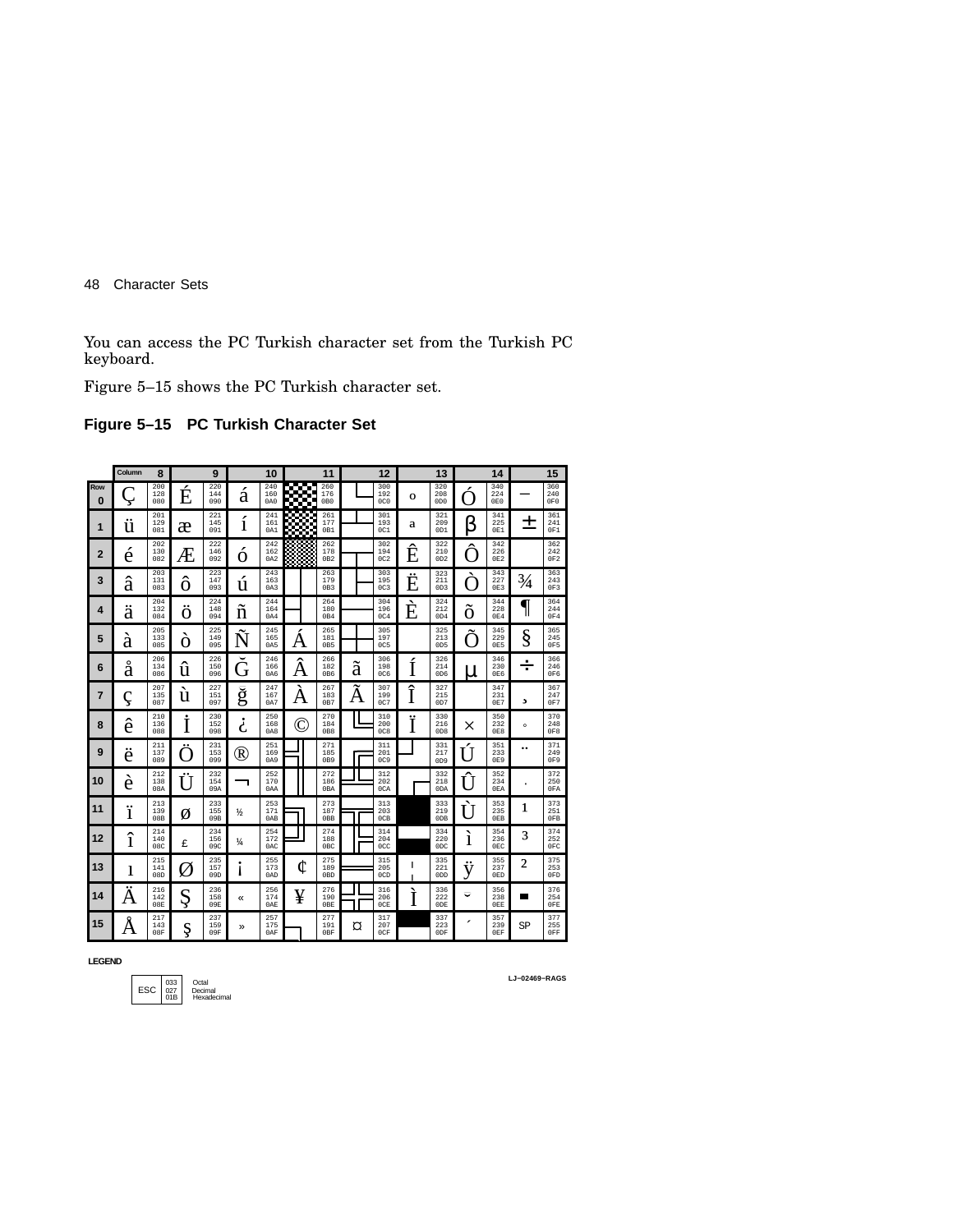# **Index**

### **A**

ANSI keyboard Turkish-Q, 11, 12 ANSI keyboards French/Canadian, 4 Greek/N-A, 5 Hebrew/N-A, 7 Turkish-F, 11, 12 typing additional characters, 22 Auto wrap feature, 15 right to left displays, 16

## **B**

7-bit character sets, 19 8-bit character sets, 2, 17, 19

## **C**

Character set selecting, 2 Character sets, 33 8-bit multinational, 2 7-bit national (NRC), 2 French/Canadian, 33 Greek, 34 Hebrew, 39 selecting, 16 selecting 8-bit or 7-bit mode, 18 Turkish, 44 user-preferred supplemental set, 17 Copy direction feature, 17 Cursor direction feature, 17

## **D**

DEC Greek Supplemental character set typing characters, 23, 24 DEC Hebrew Supplemental character set typing characters, 26 DEC Turkish Supplemental character set typing characters, 29 Display Set-Up screen, 15

## **F**

French/Canadian character sets, 33 French Canadian keyboards, 4

# **G**

General Set-Up screen, 16 Greek character sets, 34 DEC Greek Supplemental, 34 Greek NRC, 37 ISO Latin-7, 35 ISO Latin-7 CRM, 36 PC Greek, 38 Greek keyboards ANSI, 5 PC, 6 selecting Greek or English characters ANSI keyboard, 5 PC keyboard, 6 typing additional characters ANSI keyboard, 22